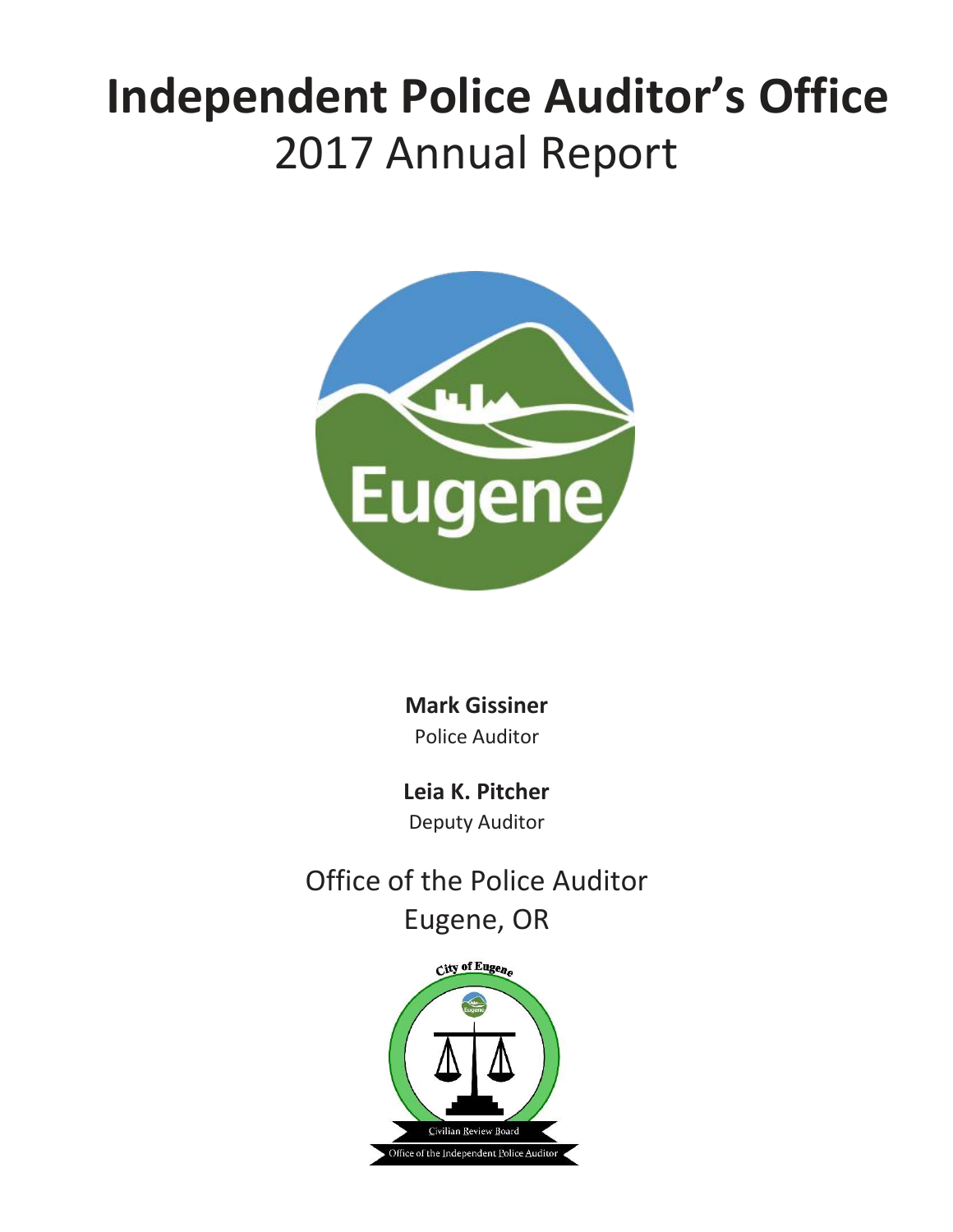

Published June 2018 **Eugene Mayor and City Councilors** MAYOR: LUCY VINIS CITY MANAGER: JON RUIZ Ward One: Emily Semple Ward Two: Betty Taylor Ward Three: Alan Zelenka Ward Four: George Poling/Jennifer Yeh Ward Five: Mike Clark Ward Six: Greg Evans Ward Seven: Claire Syrett Ward Eight: Chris Pryor

#### **Civilian Review Board (CRB) Members**

Chris Wig, Chair Maurice A Denner, Vice Chair Carolyn Williams Heather Marek Rick Roseta Steven McIntire Jim Hargreaves Eric Van Houten

#### **Police Auditor's Office**

Mark Gissiner, Independent Police Auditor Leia K. Pitcher, Deputy Police Auditor Vicki Cox, Senior Program Coordinator Beatriz Hernandez, Community Engagement Coordinator & Translation Specialist Address: 800 Olive St. Eugene, OR 97401 Tel: 541-682-5016 Fax: 541-682-5599 Email: [policeauditor@ci.eugene.or.us](mailto:policeauditor@ci.eugene.or.us) Website[: https://www.eugene-or.gov/1039/Police-Auditor](https://www.eugene-or.gov/1039/Police-Auditor) Facebook[: www.facebook.com/EugenePoliceAuditor](http://www.facebook.com/EugenePoliceAuditor) Twitter: [www.twitter.com/Eugene\\_IPA](http://www.twitter.com/Eugene_IPA)

**Our mission:** To provide an accessible, safe, impartial and responsive intake system for complaints against the Eugene Police Department employees and to ensure accountability, fairness, transparency, and trust in the complaint system.

The Office of the Police Auditor and the Civilian Review Board operate independently. We report directly to, and are funded by, the Eugene City Council. We are an independent, civilian entity performing oversight of the Eugene Police Department (EPD); neither our funding nor management overlap with EPD. No employee of the Auditor's office is an employee of the EPD.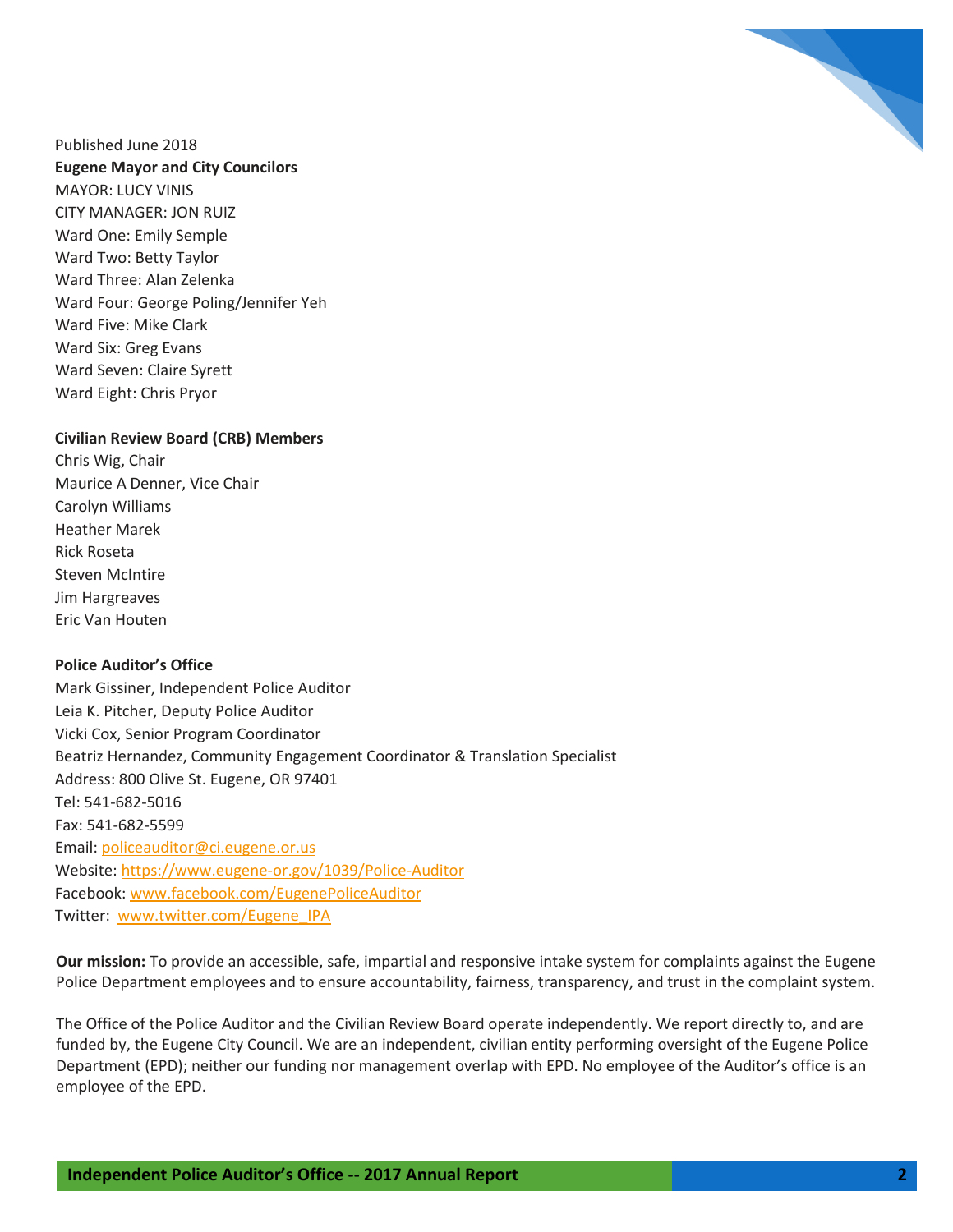# 

# **Table of Contents**

| Appendix A: 2017 Allegations of Misconduct and Criminal Conduct<br>Appendix B: 2017 Service Complaints, Policy Complaints, and Inquiries |
|------------------------------------------------------------------------------------------------------------------------------------------|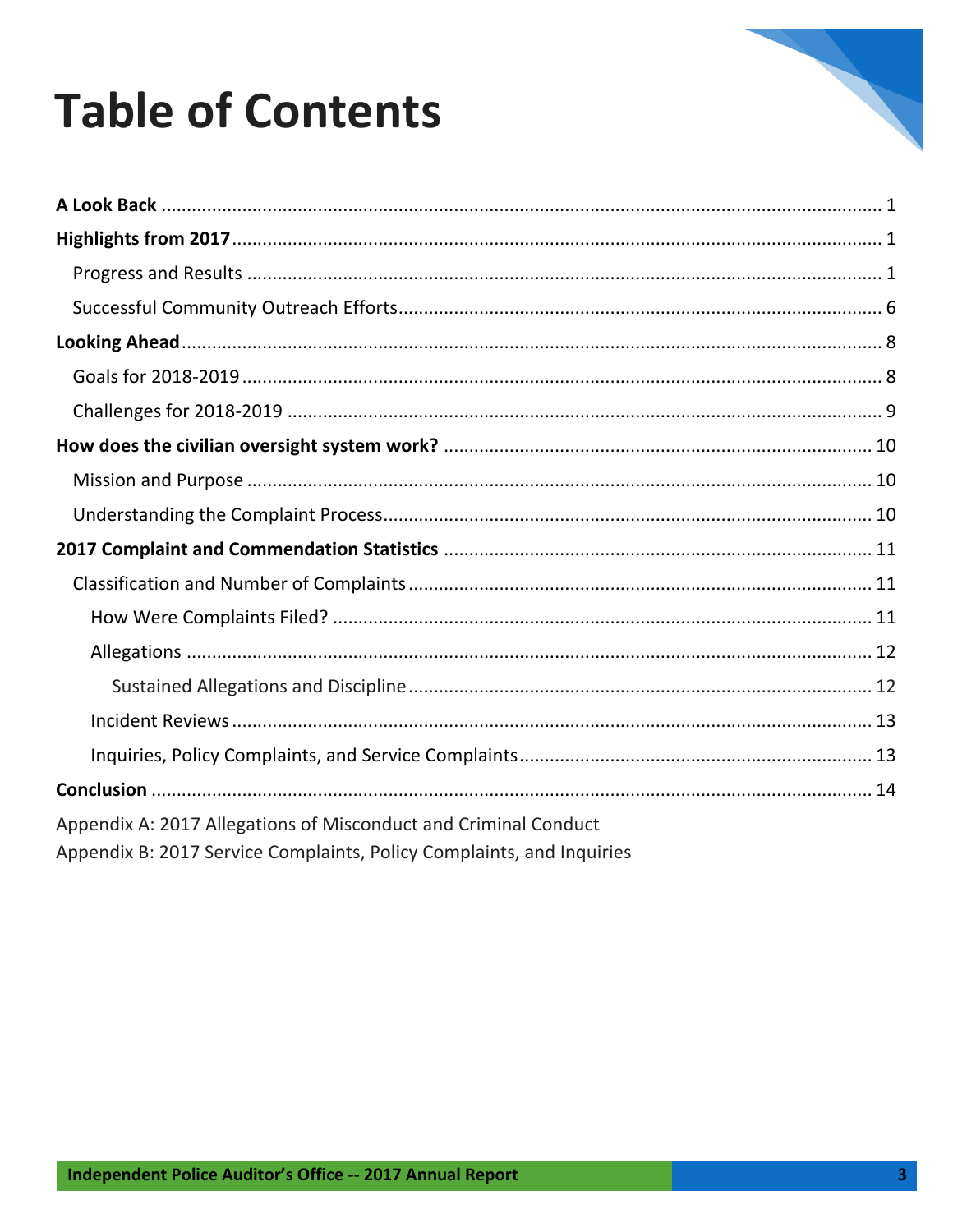## **City of Eugene Organizational Chart**



## **A Look Back**

Since 2009, our office received 3,254 complaints, including 48 allegations of criminal misconduct, 128 vehicle pursuits, 316 allegations of serious misconduct, and 1,537 service complaints. From mid-2013 through 2017, we reviewed 939 reportable uses of force. We generally extend higher scrutiny to uses of force involving people experiencing mental health crisis.

## **Highlights from 2017**

### **Progress and Results**

Our office greatly expanded our community outreach efforts in 2017; those efforts are described in more detail below. In addition, our day-to-day work progressed in many different areas; our office reviewed 325 complaints and 230 reportable uses of force in 2017.

#### *Body Worn Camera Evidence*

 Body-worn cameras (BWC) were issued to all EPD officers in June 2017. The effect on our work was nearly immediate; in addition to the 325 complaints we reviewed last year, we also review every reportable use of force. In 2017, there were 230 reportable uses of force. BWC's are a significant improvement over in-car video both technologically and as far as portraying a more thorough and accurate version of the police contact. Evidence generated by BWC's can be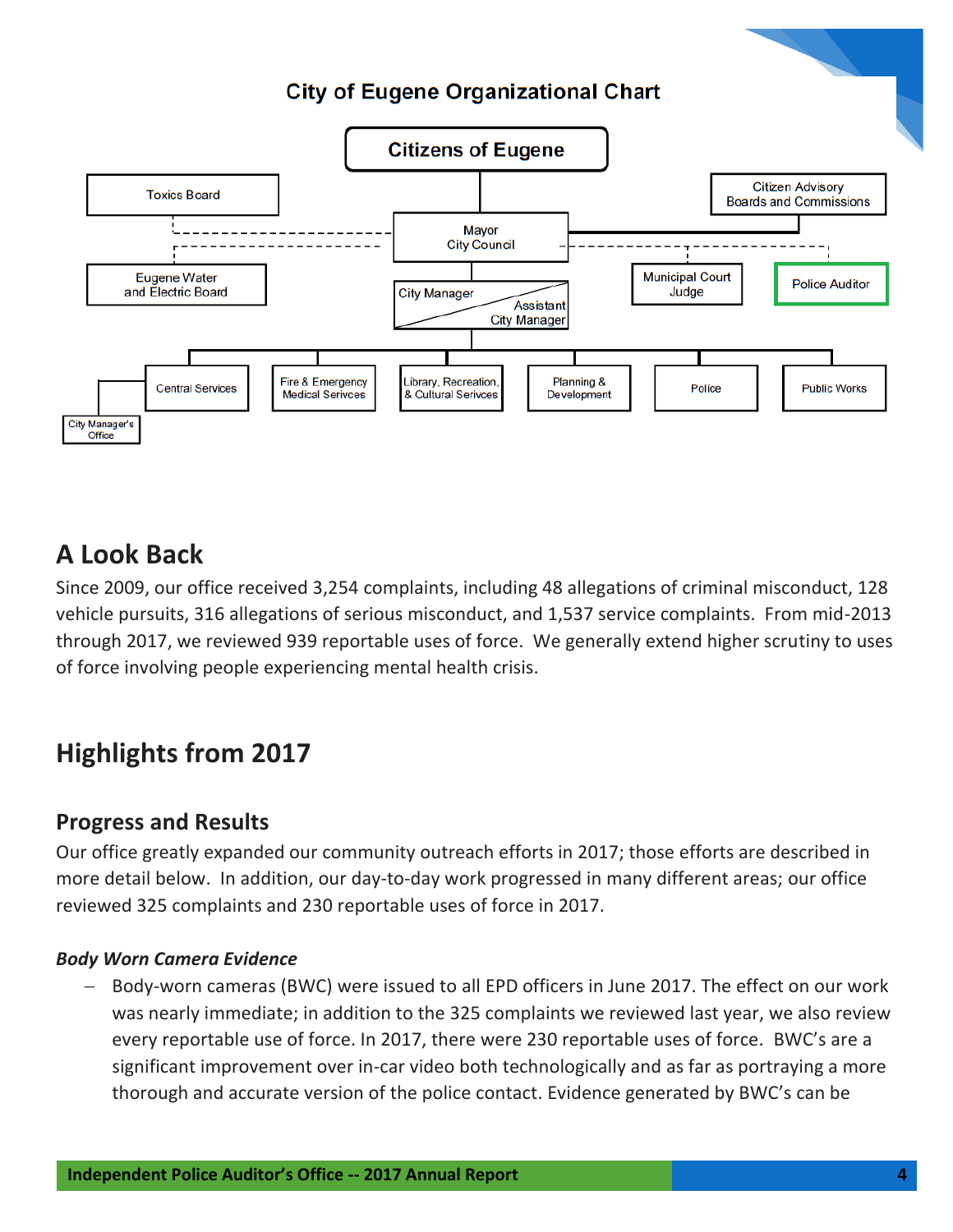viewed by both Internal Affairs (IA) and our office. Our preliminary investigations almost always include review of the BWC video, and we have been able to both identify suspected misconduct (triggering a full IA investigation) and identify situations where no policy violation has occurred. Overall, the implementation of these cameras has significantly increased the efficiency of the investigative process.

#### *Deadly Force Investigation*

 Our office reviewed one use of deadly force in 2017. We were promptly notified of the use of force and participated in the pursuant internal affairs investigation; however, in Lane County, use of deadly force by law enforcement is primarily investigated by the Lane County Interagency Deadly Use of Force Investigation Team (IDFIT). Our office reviews that investigation at its close and works with IA to determine what additional investigative steps may be necessary. We then are invited to participate in EPD's Deadly Force Review Board. The Board found, and we concurred, that the use of deadly force by EPD employees was well within policy.

#### *Successfully Provided Staff Support for Civilian Review Board*

 The Civilian Review Board (CRB) met nine times in 2017. Those meetings included a joint meeting with the Police Commission, seven training topics, and review of 18 complaints (11 allegations of misconduct, five service complaints, one incident review, and one inquiry). Our office is committed to providing excellent staff support for the Board, and numerous staff hours are spent on meeting preparation.

#### *Attended Trainings on Sexual Assault Investigations*

 Our office participated in two trainings offered by the Oregon Attorney General's Sexual Assault Task Force. The trainings were instrumental in learning best practices for sexual assault and domestic violence investigations; we continue to work with EPD to ensure that best practices are trained and followed.

#### *Participated in Oregon Law Enforcement Contacts Committee (LECC) meetings*

 Our office participates in quarterly meetings of the LECC. The Committee receives and analyzes demographic data to ensure that law enforcement agencies perform their missions without discrimination.

#### *Participated in Selection of Recruiter for New EPD Chief*

 $-$  Finally, our office participated in a panel interviewing three recruitment agencies that the City was considering to engage to assist in the hiring process of a new Police Chief.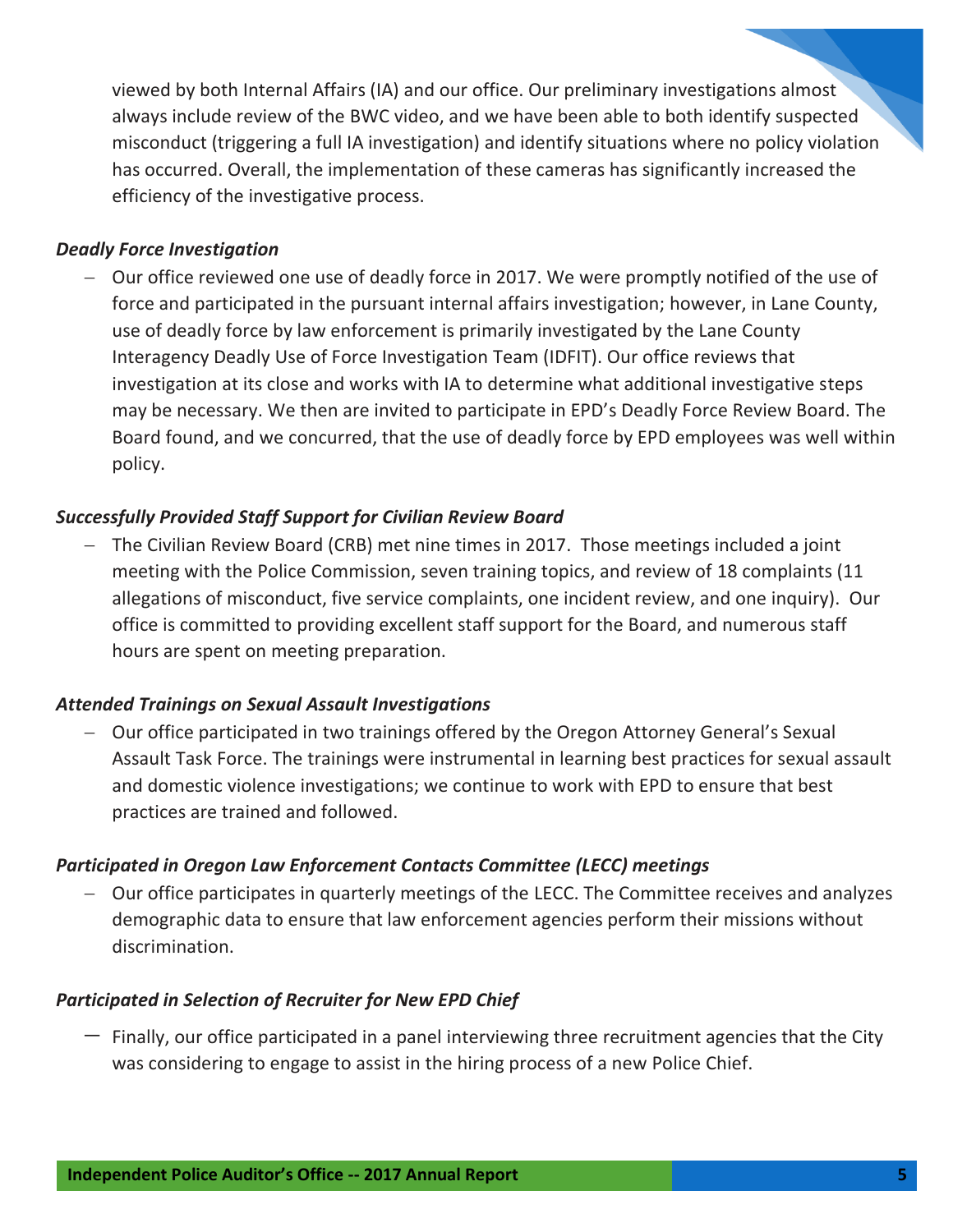## **Successful Community Outreach Efforts**

We continued with our efforts to reach marginalized sectors in our community by actively participating in community events and meetings. Below are just some of the outreach efforts that took place in 2017 which our office participated in:

#### *Implementation of Anonymous Survey*

- Community Satisfaction of Local Law Enforcement survey was dispersed online throughout several platforms. We received over 300 responses from community members.

#### *Public Safety Forum*

 $-$  In partnership with the 4J School District, our office held a Spanish forum with participation from 5 City of Eugene departments and over 15 local nonprofits. We provided community members an opportunity to share their experiences, voice any concerns, and learn about several services the City of Eugene provides.

#### *Police Chief Outreach to Latinx community*

 $-$  Held discussions regarding the most important qualities the Latinx community wishes to see in the next police chief. This was a unique opportunity to hear from a growing sector in our community

#### *Public Participation in Diverse Communities panel member*

 Shared insight to University of Oregon students about working in city government while addressing specific sectors of the community

#### *Neighborhood Association meetings*

 Continued our efforts of reaching out to multiple associations and providing insight about our office practices, procedures, and limitations

#### *Presentations to local non-profits*

 Continued reaching out to local agencies in both Eugene and Springfield to provide staff the necessary information about our office's duties and limitations to forward to the clients they directly serve

#### *Tabling at local events including:*

- 2017 Posada Latina
- Noche Cultural
- SHS Latino Family Night
- Mobile Mexican Consulate
- River Road Elementary Social
- MECHA graduation



Latinx community members gather as City of Eugene departments answer questions and share information about the services they provide during our first Public Safety Forum.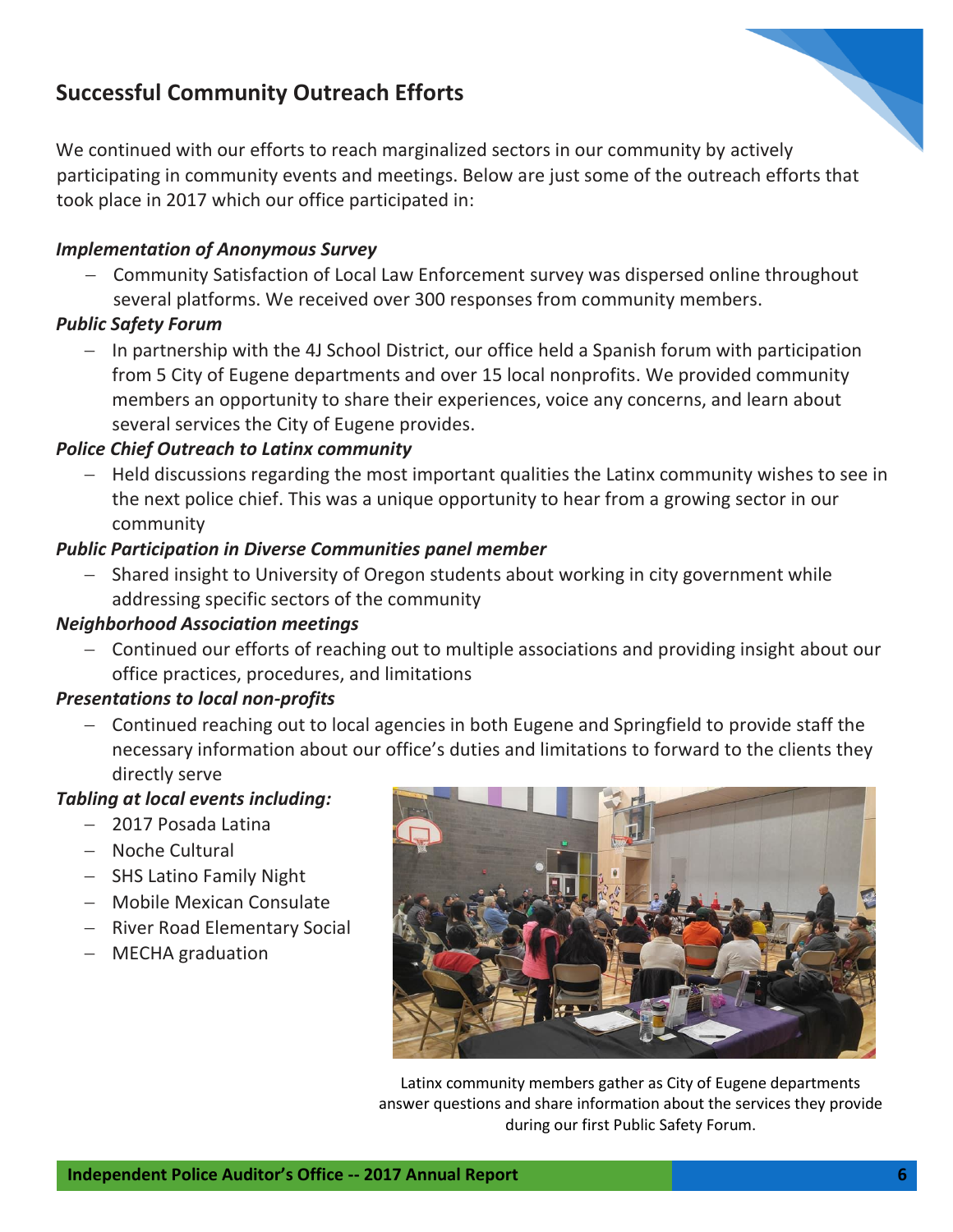

## **Community Outreach at a Glance**



Although our outreach strategies were intended for the community as a whole, most of the key events were primarily geared towards the growing Latinx/Spanish-speaking community in the area. In the coming year, we hope to broaden our outreach efforts to include the African American and mental health communities. By sharing information about our office, as well as educating and hearing from the broader community about their thoughts on local law enforcement, we will strive to build an informed community who understands and trusts the civilian oversight process.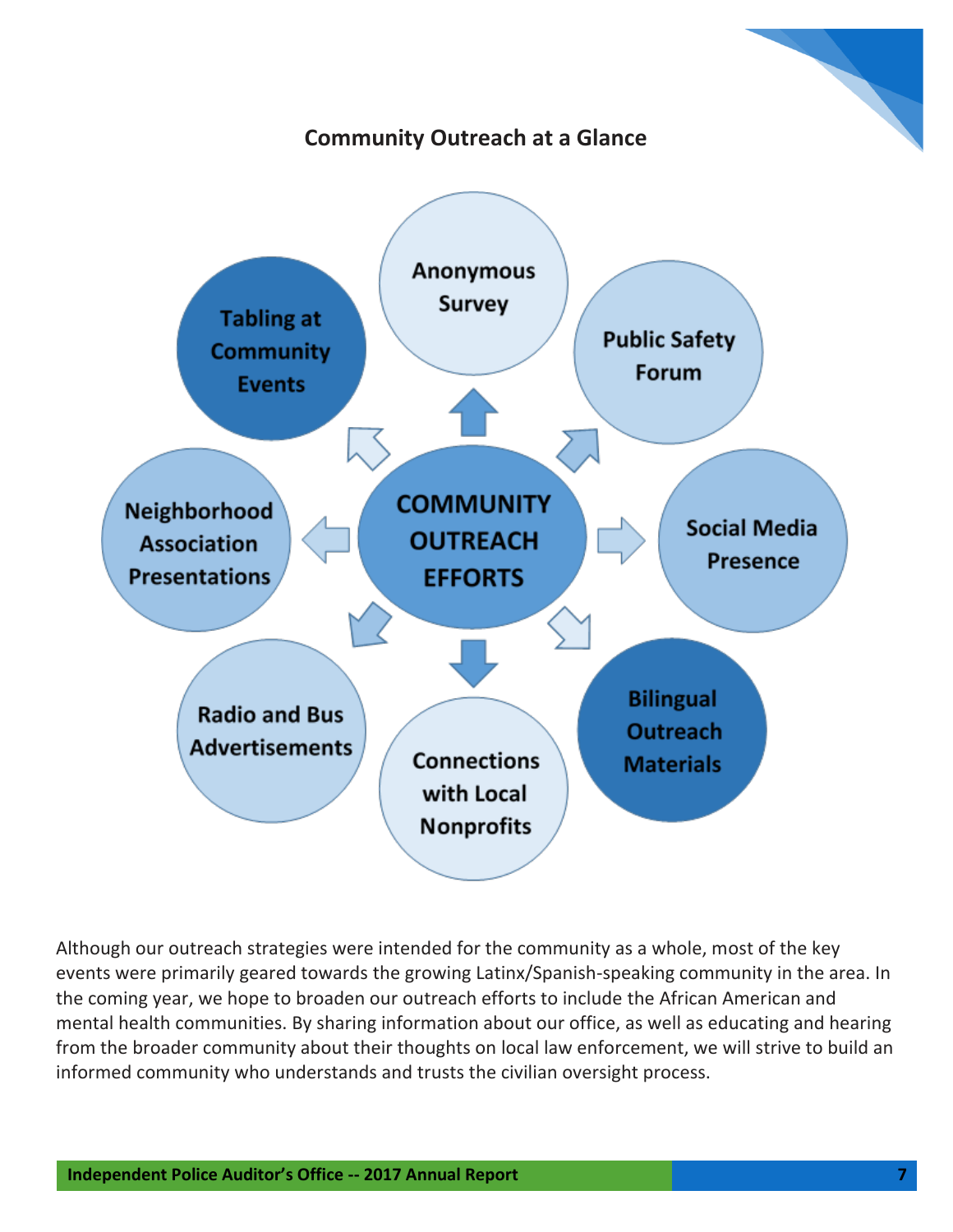## **Looking Ahead Goals for 2018-2019**



Our goals for the next few years may be our most ambitious yet. With the addition of Beatriz Hernandez (our community engagement coordinator) and the ability to evaluate police encounters in a more timely manner (due to body-worn cameras), we should be able to expand our opportunities for engagement and refinement of practices internally and with EPD. We are confident that many of these goals and issues that are intertwined with EPD operational concerns will get resolved through collaboration with new EPD Chief Chris Skinner.

We will continue to focus on maintenance of our core competencies: intake and classification of complaints, monitoring and participating in investigations, making recommendations with regard to adjudication of complaints, and review of reportable uses of force.

We will also continue to work on connectivity to our community partners. Ms. Hernandez' survey illustrated that there are still sectors in the community with whom we need improved outreach. We are embarking on an ambitious effort to reach out to organizations that offer support to individuals with neurological disorders (including autism spectrum disorder, developmental disorders, and some learning disorders).

We also continue to focus on providing excellent customer service to all reporting parties. We continue to receive a significant portion of complaints from within EPD, which seems indicative of an organizational shift towards trust in our system. Furthermore, we have been able to provide dramatically improved service to the community through the addition of a bilingual, bicultural staff member.

We are continuing our work with City staff from the Human Rights and Equity Office, EPD, and other City Departments and community stakeholders to improve knowledge regarding our office and to ensure that all avenues for complaint and commendation intakes are open and available.

In this time of extensive personnel changes at EPD, we continue to work with their professional standards staff to ensure that training and policies reflect community values and best practices in policing. One area of focus will be issues with Communications with regard to customer service and prioritization of calls. We will also focus on assisting Chief Skinner to understand Eugene's civilian oversight process and role in the community.

We will continue to work with EPD to ensure communication, compassion, and empathy with crime victims; we also will focus on ensuring that incidents are reported in full compliance with policy. In addition, we hope to reduce the apparent reliance by EPD employees on the oversight system to address issues that are more properly handled by Human Resources. While some workplace environment issues are legitimately serious misconduct, other departments may be better suited for those types of issues and investigations.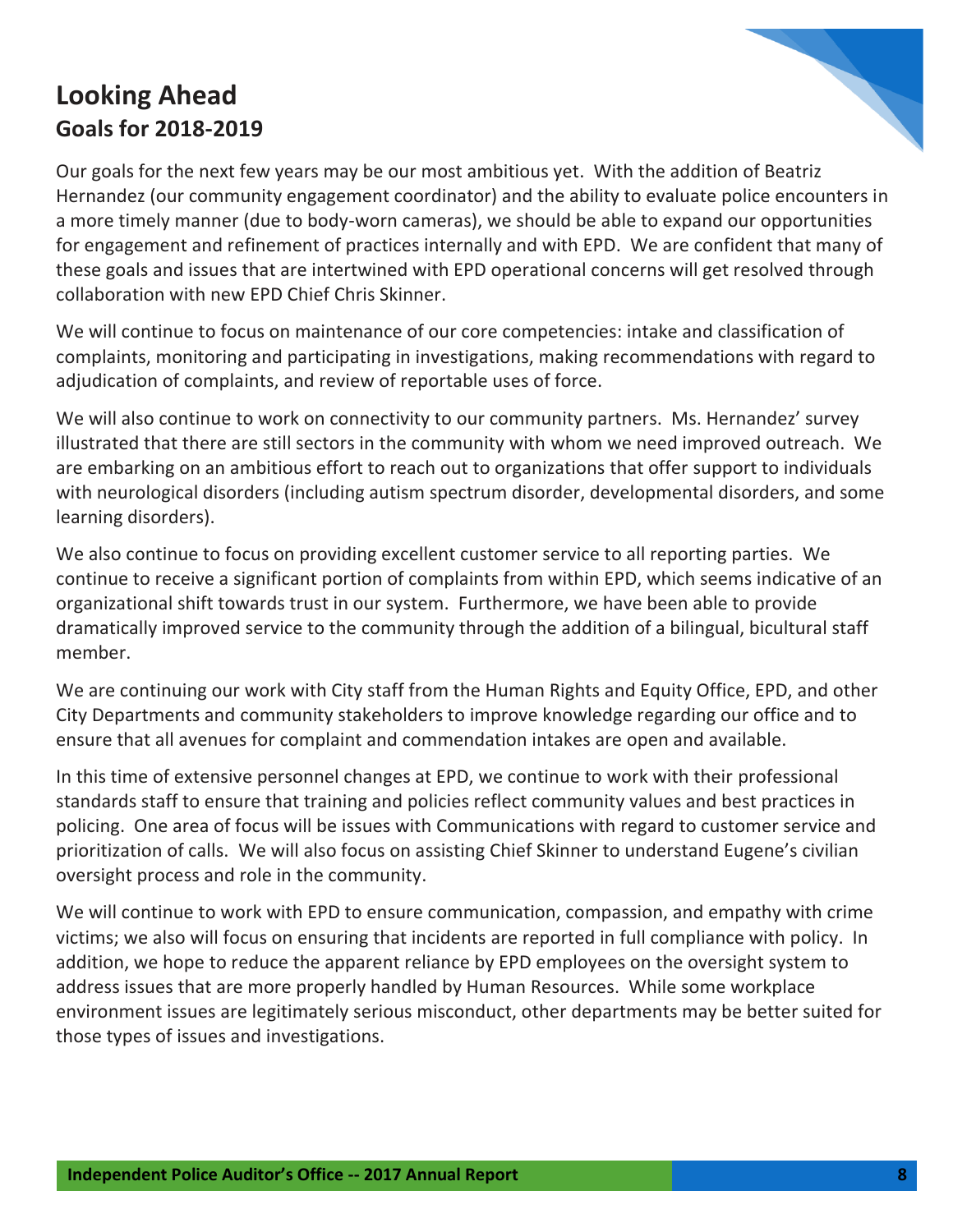We have also noticed a trend of EPD supervisors and officers seeking out our office for strategic consultations. While we appreciate their trust and confidence in our abilities, it would be optimal if such consultations were addressed by command staff in an environment of mutual trust and respect.

One final focus of our office is our staffing obligations to the Civilian Review Board. Our Board is made up of enthused, involved volunteers, and we prioritize our continued provision of excellent staffing to meet their needs.

## **Challenges for 2018-2019**

In the coming year, we anticipate several challenges. The current national political environment is not one that encourages underserved communities to seek out government entities for assistance; our community engagement efforts and increased trust in our office from the community as a whole will hopefully help offset this challenge.

The paradigm of the complaint process has shifted in recent years. We reviewed at least three major incidents in which dispatch and/or response times were inconsistent with the critical need for a timely response. It appears that there may be an over-reliance on CAHOOTS, or insufficient resources to meet the demand for calls for service. It is a continued concern that there are no sworn EPD personnel staffed at the Communications Center to assist with triaging police-related issues.

We have also observed an upward trend in complaints from crime victims. The frequency of such complaints can be difficult to track, as they almost always require a citizen complaint (i.e., they are not generally reported internally). There currently is no internal system at EPD to track dissatisfaction or indifference to victims. We reviewed one case where a crime victim was ultimately arrested.

Another anticipated challenge arises from low staffing levels at EPD. We are seeing the impact of the uptick in retirements by veteran employees and the emergence of new supervisors on patrol. The influx of new supervisors and new officers requires a collaborative effort between our office and EPD to ensure that the community's standards for policing and for resolution of complaints are met.

On a positive note, it appears that officers are making increased efforts to de-escalate situations, particularly those involving a mental health event. There also appears to be less emphasis on a rush to force and a greater emphasis on problem-solving skills.

It is also worth noting that our office performs all its duties without going over budget; we have been able to return money to the General Fund each of the nine years that Mr. Gissiner has been Auditor.

We are optimistic about meeting these and any other challenges that arise in the next year; our office is experienced, engaged, and committed to providing excellent service to the community.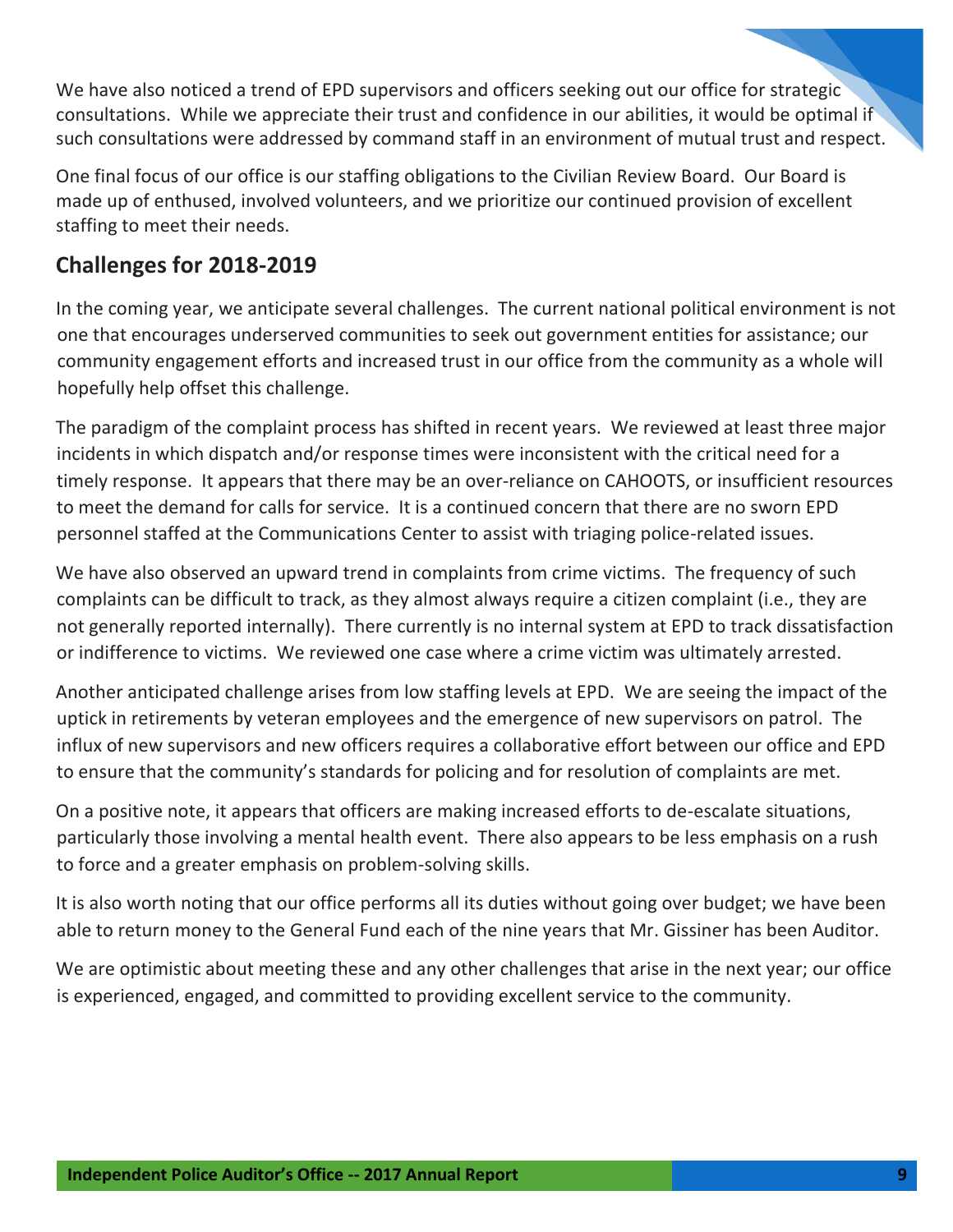## **How does the civilian oversight system work?**

## **Mission and Purpose**

Our office was established by charter amendment in 2005 to provide an external mechanism for the independent receipt, classification, and routing of complaints against sworn and non-sworn EPD employees; contract for outside investigations when necessary; and provide monitoring of EPD internal investigations of allegations of misconduct and supervisors' investigations of service complaints. The charter amendment also authorizes the auditor to: make recommendations regarding adjudications, policies and training to the Police Chief; prepare reports concerning complaint trends and police practices; and act as a liaison and staff support for a civilian review board.



## **Understanding the Complaint Process**

Any complaint may be selected for possible mediation, which follows a different process.

Community Impact Cases and complaints against the EPD Chief follow the processes set out in Eugene City Code §2.244 and §2.454, respectively.

**Independent Police Auditor's Office -- 2017 Annual Report 10**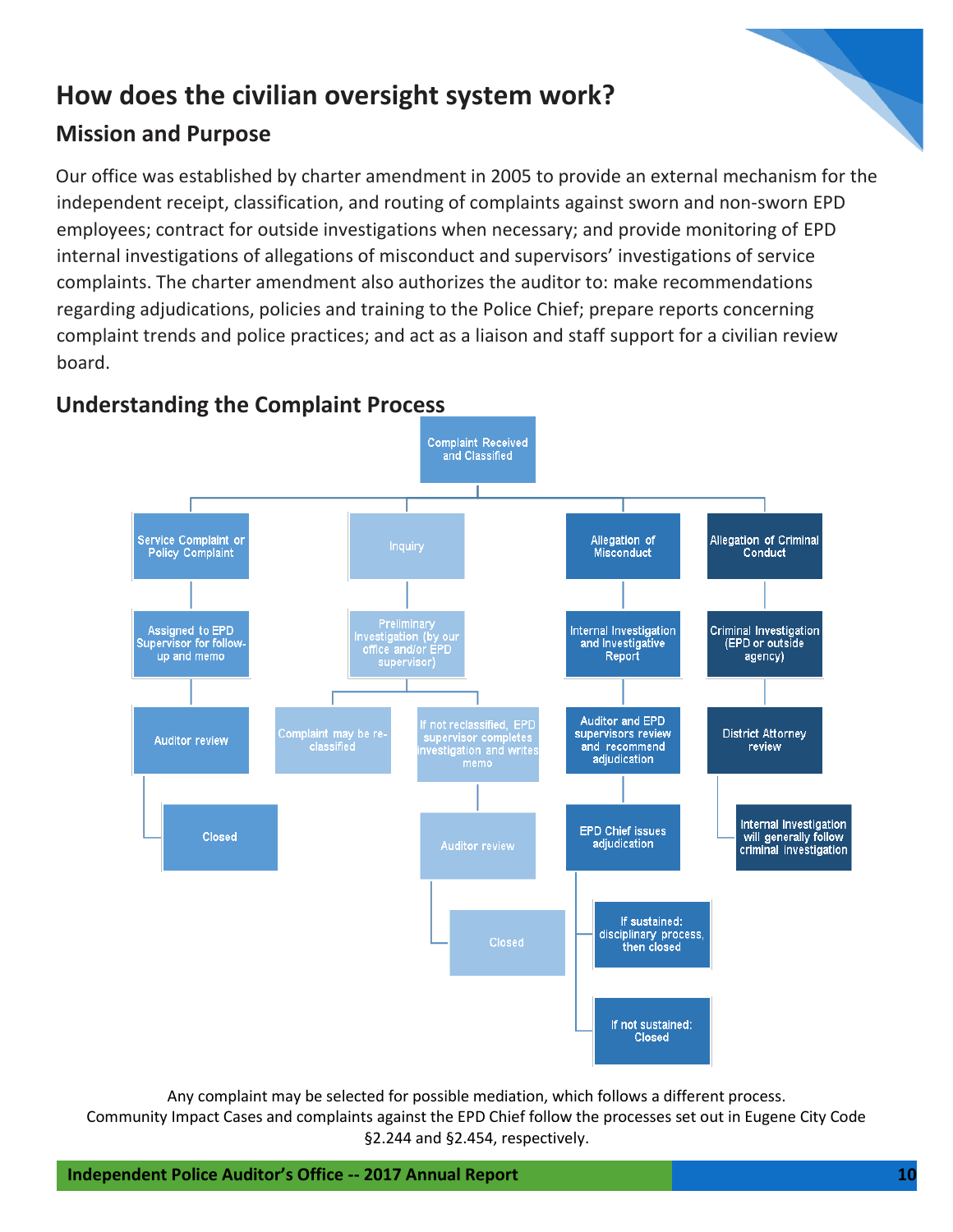

## **2017 Complaint and Commendation Statistics**

## **Classification and Number of Complaints**

Our office received 325 complaints in 2017, which was an 11% decrease from 2016.

| <b>Classification</b>                           | 2017 | 2016 |
|-------------------------------------------------|------|------|
| <b>Allegation of</b><br><b>Misconduct</b>       | 22   | 24   |
| <b>Allegation of</b><br><b>Criminal Conduct</b> | 4    | 5    |
| <b>Incident Review</b>                          | 22   | 22   |
| <b>Respectful Work</b><br><b>Environment</b>    | 1    | 7    |
| <b>Inquiry</b>                                  | 108  | 104  |
| <b>Policy Complaint</b>                         | 31   | 37   |
| <b>Service Complaint</b>                        | 137  | 171  |

Service complaints decreased most sharply (almost 20%). Respectful Work Environment complaints also decreased significantly, from 7 in 2016 to only 1 in 2017.

|                                                              | 2017 Result | Trend from 2016 |
|--------------------------------------------------------------|-------------|-----------------|
| Misconduct<br>complaints<br>from community members           | 275         |                 |
| Internally generated<br>complaints                           | 49          |                 |
| Officer involved<br>shootings                                |             |                 |
| Allegations of<br>Misconduct(includin<br>g Criminal Conduct) | 26          |                 |
| Days to close Supervisor<br>Actions (median)                 | 74          |                 |

**How were complaints filed?**

The most common method used by the community to file complaints with our office continues to be the telephone (52%). The phone has consistently been the source of about half of our complaints. Walk-in complaints increased substantially, possibly due to our additional signage.

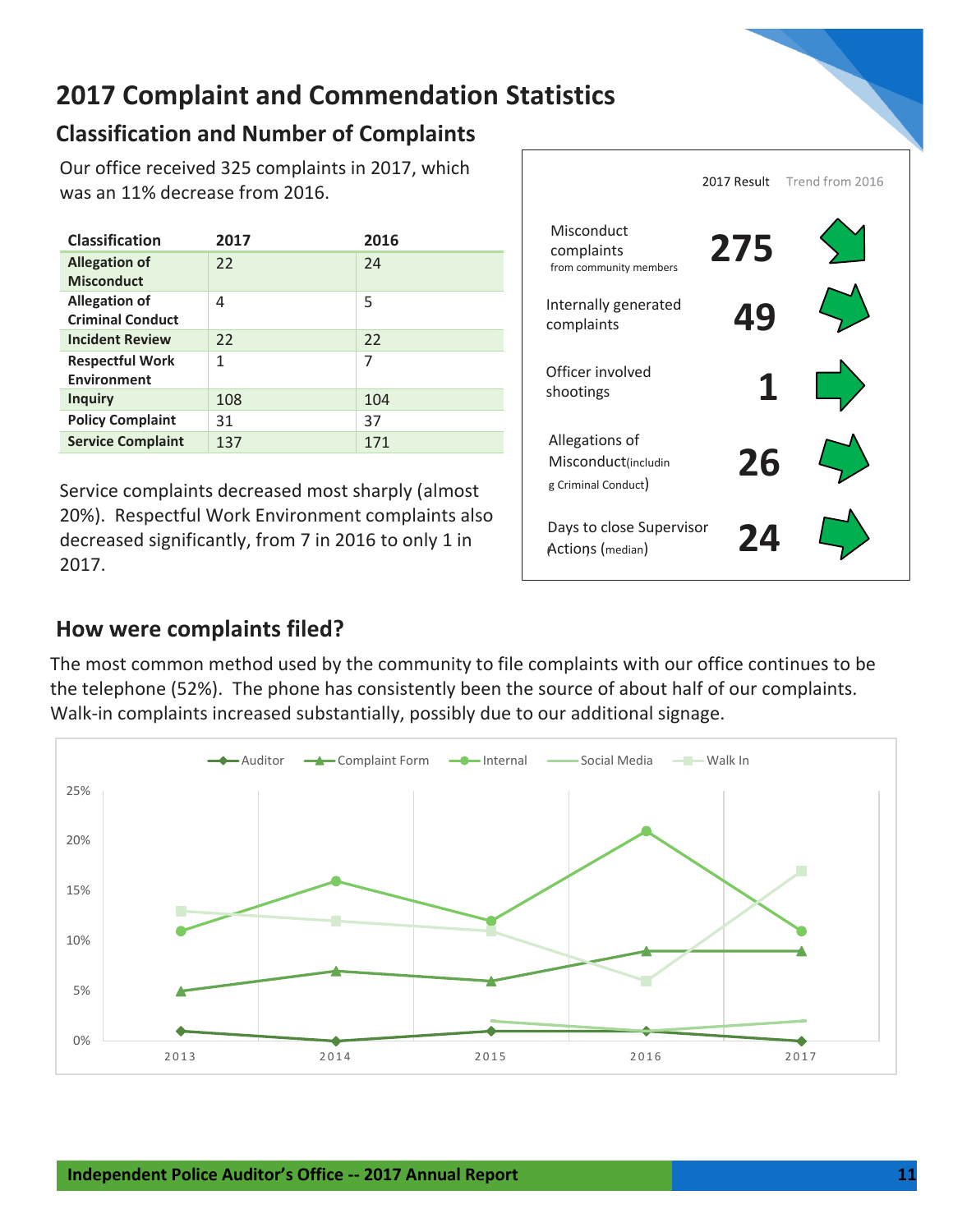## **Allegations**

The 22 allegations of misconduct and 4 allegations of criminal conduct included 41 specific allegations against 28 EPD employees. The most common allegations were related to performance, courtesy, and unbecoming conduct.



## **Sustained Allegations and Discipline**

## **44%**of Specific

Allegations were Sustained.

Sustained Allegations:

- 7 Unsatisfactory Performance
- 3 Courtesy
- 2 Unbecoming **Conduct**
- 1 Conformance to Laws
- 1 Constitutional Rights
- 1 Judgment
- 1 OC Spray
- 1 Use of Intoxicants

12 employees were found to have committed the 18 sustained allegations. Half of those employees were not sworn law enforcement officers, which means they are subject to the jurisdiction of the Auditor's Office but not the Civilian Review Board. All investigations that resulted in sustained allegations against sworn employees were reviewed by the Civilian Review Board. Two employees resigned prior to discipline.

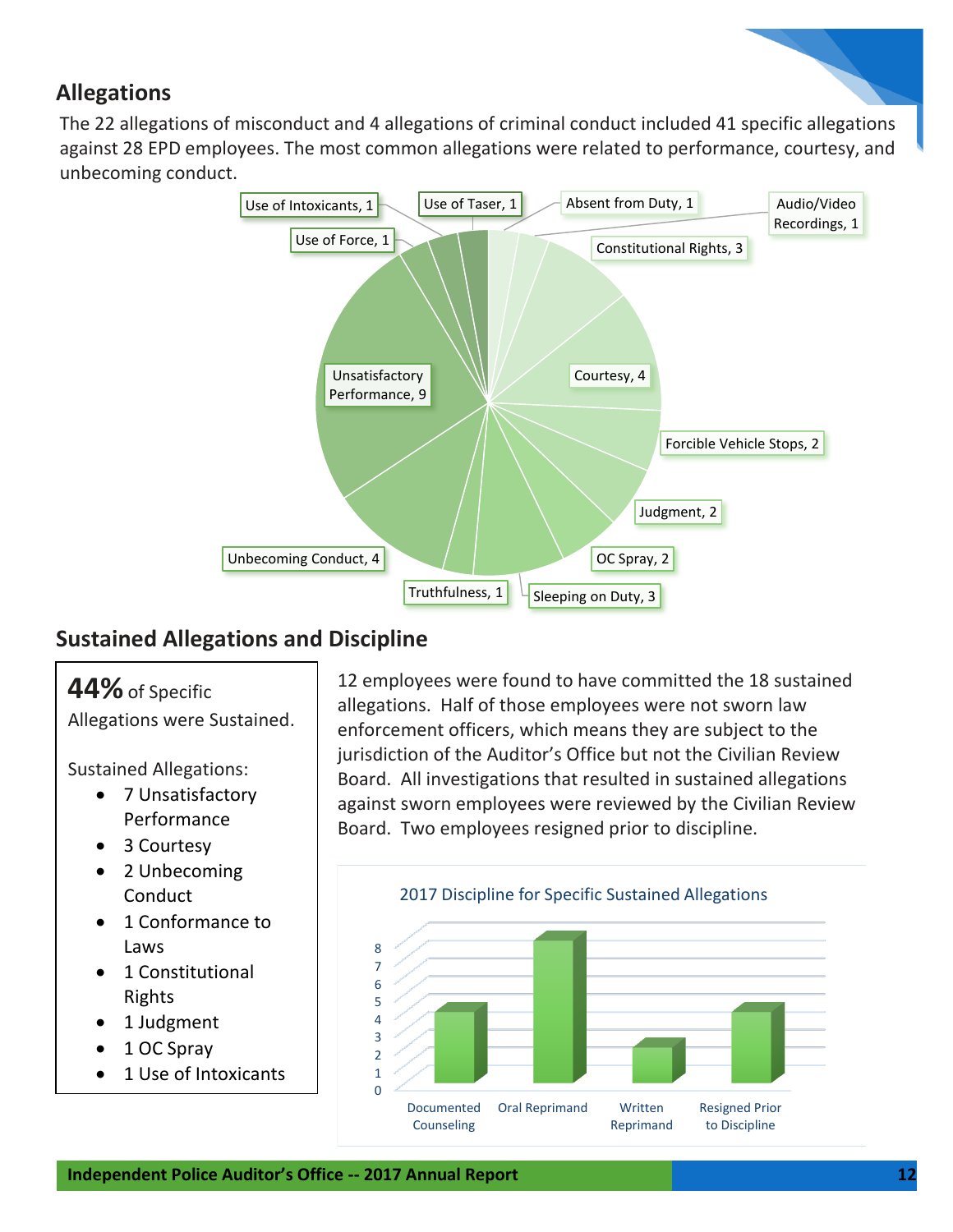## **Incident Reviews**

Incident Reviews were created in 2016 as an intermediate category between allegations of minor misconduct ("Supervisor Actions", see below) and allegations of serious misconduct. Our office participates in Internal Affairs' investigations into incident reviews, and prior to interviewing the involved employee, our office consults with Internal Affairs to determine if the complaint should be reclassified (for instance, if it appears serious misconduct occurred) or if the investigation to date is thorough, fair, and complete. The 22 incident reviews were those that were not reclassified and were handled via the Internal Affairs investigation

Most incident reviews were related to performance (9) or conduct (7). Three complaints of uses of force were addressed as incident reviews.

#### **Inquiries, Policy Complaints, and Service Complaints** violation indicated. One additional Incident Review was determined to be unfounded.

#### **Inquiry**

A complaint is classified as an inquiry when it appears that the reporting party has generalized concerns or confusion about an incident.

#### **Policy Complaint**

A complaint is classified as a policy complaint when the reporting party is concerned about a specific EPD policy.

#### **Service Complaint**

A service complaint is a complaint of minor misconduct.

Inquiries, policy complaints, and service complaints are all forwarded to EPD supervisors for follow-up with the reporting party; all three are therefore categorized as "supervisor action". Our office reviews the complaint before it is closed and contacts the reporting party with a closing letter and a survey.

Inquiry and policy complaint numbers remained steady from 2016 into 2017. The majority of inquiries were handled by the supervisor and closed; 24 of the 108 were dismissed before that step. Similarly, 27 of the 31 policy complaints were adequately addressed by the supervisor; an additional 3 were dismissed.

Service complaints were our most common type of complaint, as has been the pattern over the last several years.



#### Service Complaints by Sub-Classification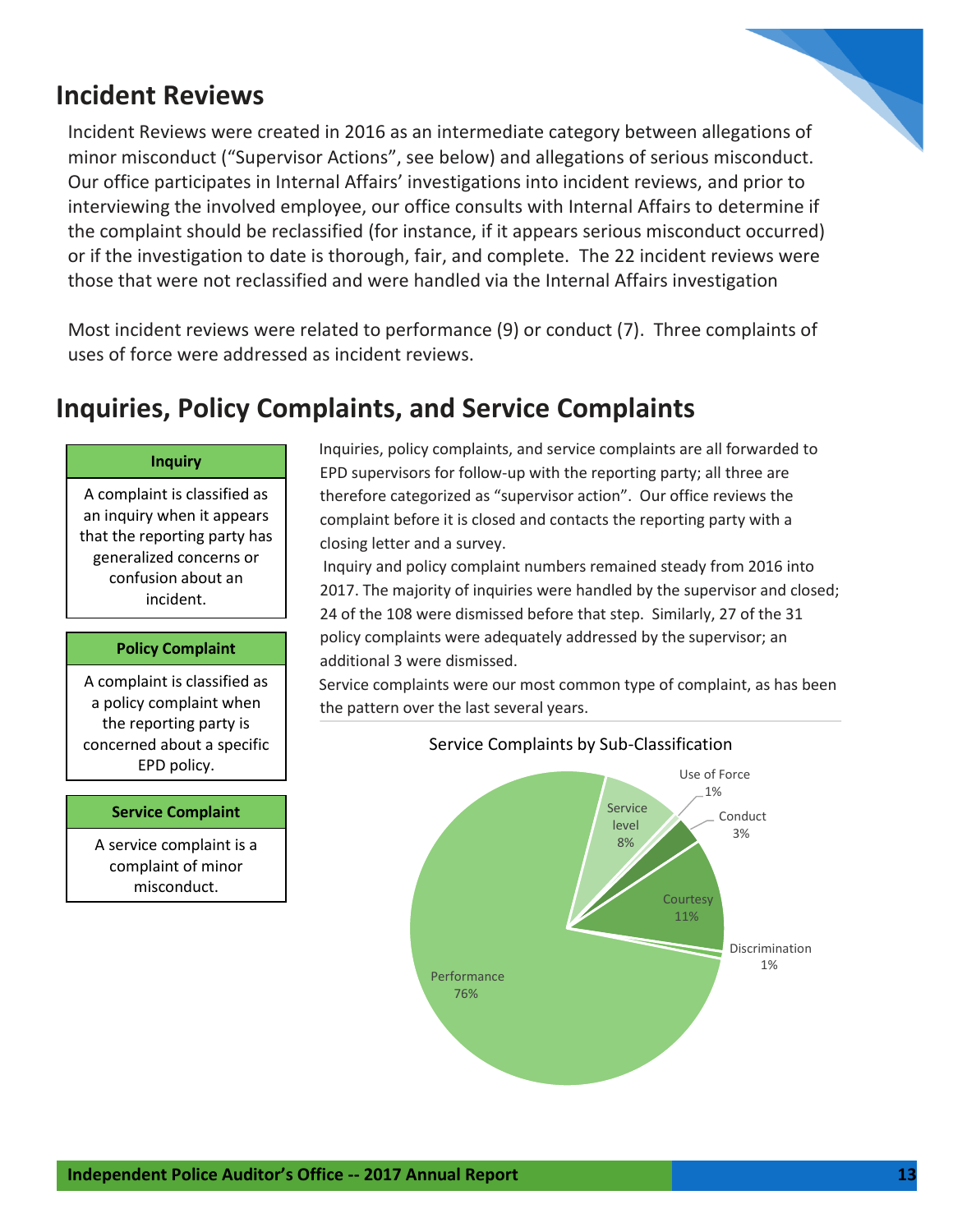## **Conclusion**

We wish to thank the outstanding volunteers on the Civilian Review Board, past and present, as well as the members of the Police Commission and Human Rights Commission. We truly appreciate the tremendous support to our office provided by the Central Services Division for assistance with finances, information technology, budgets, human resources, payroll, and other functions. The City Manager's Officer, the City Attorney's Office, and the Eugene Police Department have all been helpful in aiding our office to accomplish its core function and goals. Specifically, former Chief Pete Kerns, Interim Director of Public Safety David James, and the staff at EPD Internal Affairs, through their collaborative efforts, significantly contribute to the smooth functioning of our office. Finally, we wish to thank the Mayor and City Councilors for having patience and taking the time and energy to be effectively involved in the evolution of the civilian oversight process in Eugene.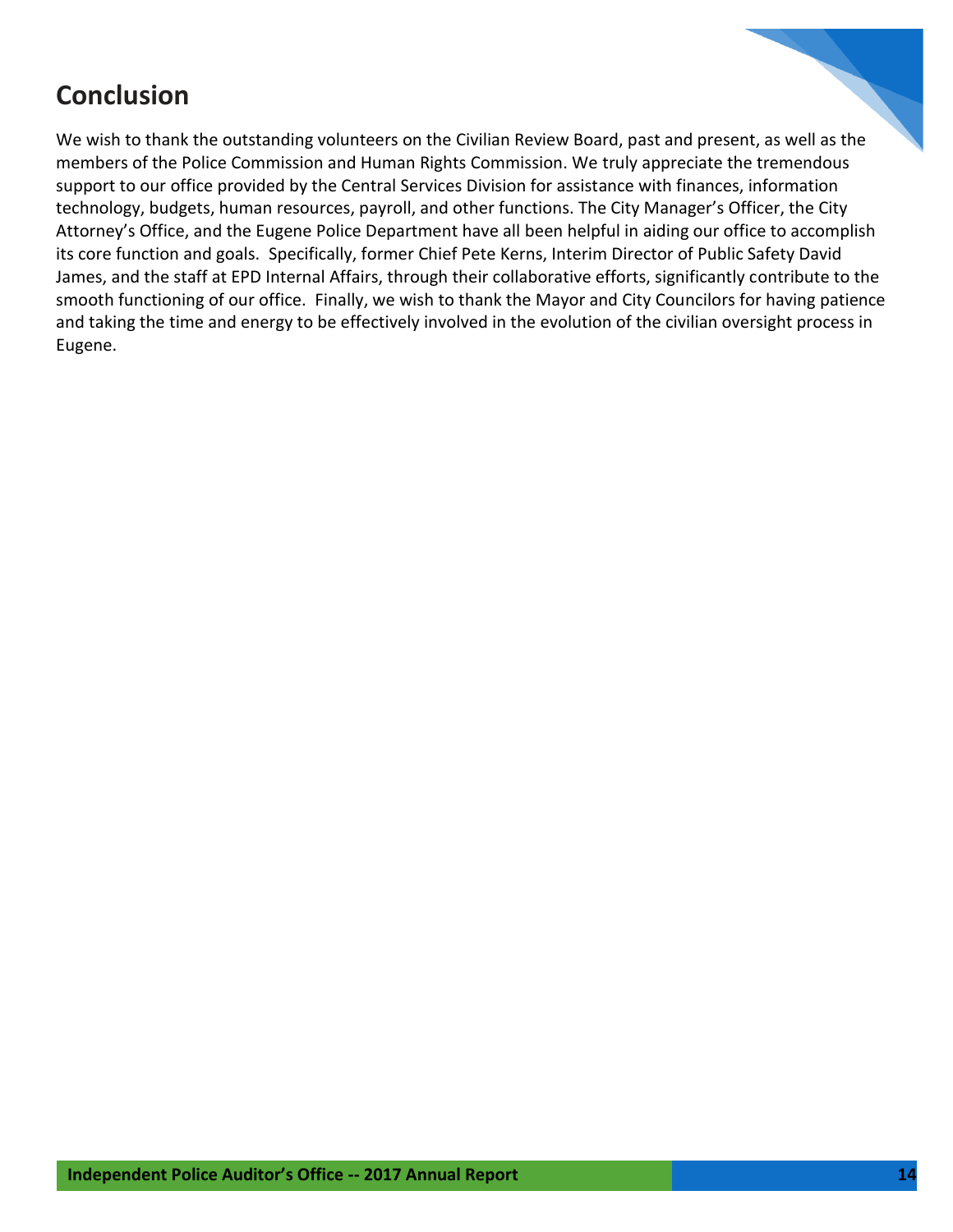| <b>Summary of Complaint</b>                                                                                                                                                                                                                     | <b>Allegations</b>                                                     |                                                      | Adjudication                           |                     | Dates/QC                |          |                  |                          | <b>CRB</b> |            |
|-------------------------------------------------------------------------------------------------------------------------------------------------------------------------------------------------------------------------------------------------|------------------------------------------------------------------------|------------------------------------------------------|----------------------------------------|---------------------|-------------------------|----------|------------------|--------------------------|------------|------------|
|                                                                                                                                                                                                                                                 | Auditor's<br>Classification                                            | <b>POM Violations</b>                                | <b>EPD Chain of Auditor</b><br>Command |                     | Chief                   | Intake   | <b>IA Report</b> | Adjud-<br><i>ication</i> | Closed     | Review?    |
| RP alleged that money was missing from<br>his belongings after an arrest for DUII.                                                                                                                                                              | Allegation of<br><b>Criminal Misconduct:</b><br>Conformance to<br>Laws | 1101.1.B.5<br>Conformance to<br>Laws                 |                                        |                     | Dismissed/<br>Unfounded | 1/7/17   |                  |                          | 2/28/17    |            |
|                                                                                                                                                                                                                                                 | Allegation of<br>Criminal Misconduct:<br>Conformance to<br>Laws        | 1101.1.B.5<br>Conformance to<br>Laws                 |                                        |                     | Dismissed/<br>Unfounded |          |                  |                          |            |            |
| <b>Summary of Complaint</b>                                                                                                                                                                                                                     | <b>Allegations</b>                                                     |                                                      |                                        | <b>Adjudication</b> |                         |          | Dates/QC         |                          |            | <b>CRB</b> |
|                                                                                                                                                                                                                                                 | Auditor's<br>Classification                                            | <b>POM Violations</b>                                | <b>EPD Chain of Auditor</b><br>Command |                     | Chief                   | Intake   | IA Report        | Adjud-<br>ication        | Closed     | Review?    |
| Internal: Self-reported incident in which a<br>call taker did not complete a call and did<br>not realize the mistake until almost an<br>hour later, causing a delay in dispatch.                                                                | Allegation of<br>Misconduct:<br>Performance                            | 1101.1.B.9<br>Unsatisfactory<br>Performance          | S                                      | S                   | S                       | 1/21/17  | 2/21/17          | 3/13/17                  | 4/21/17    |            |
| <b>Summary of Complaint</b>                                                                                                                                                                                                                     | <b>Allegations</b>                                                     |                                                      |                                        | Adjudication        |                         | Dates/QC |                  |                          |            | <b>CRB</b> |
|                                                                                                                                                                                                                                                 | Auditor's<br>Classification                                            | <b>POM Violations</b>                                | EPD Chain of Auditor<br>Command        |                     | Chief                   | Intake   | <b>IA Report</b> | Adjud-<br>ication        | Closed     | Review?    |
| RP reported being threatened with arrest<br>if he did not provide a SSN when being<br>cited for riding his bike on the wrong side<br>of the road. **Employees admitted<br>wrongdoing; complaint was closed<br>through facilitated conversation. | Allegation of<br>Misconduct:<br>Performance                            | Performance<br>306 Social<br><b>Security Numbers</b> | lS.                                    | S                   | S                       | 1/25/17  |                  |                          | 5/8/17     |            |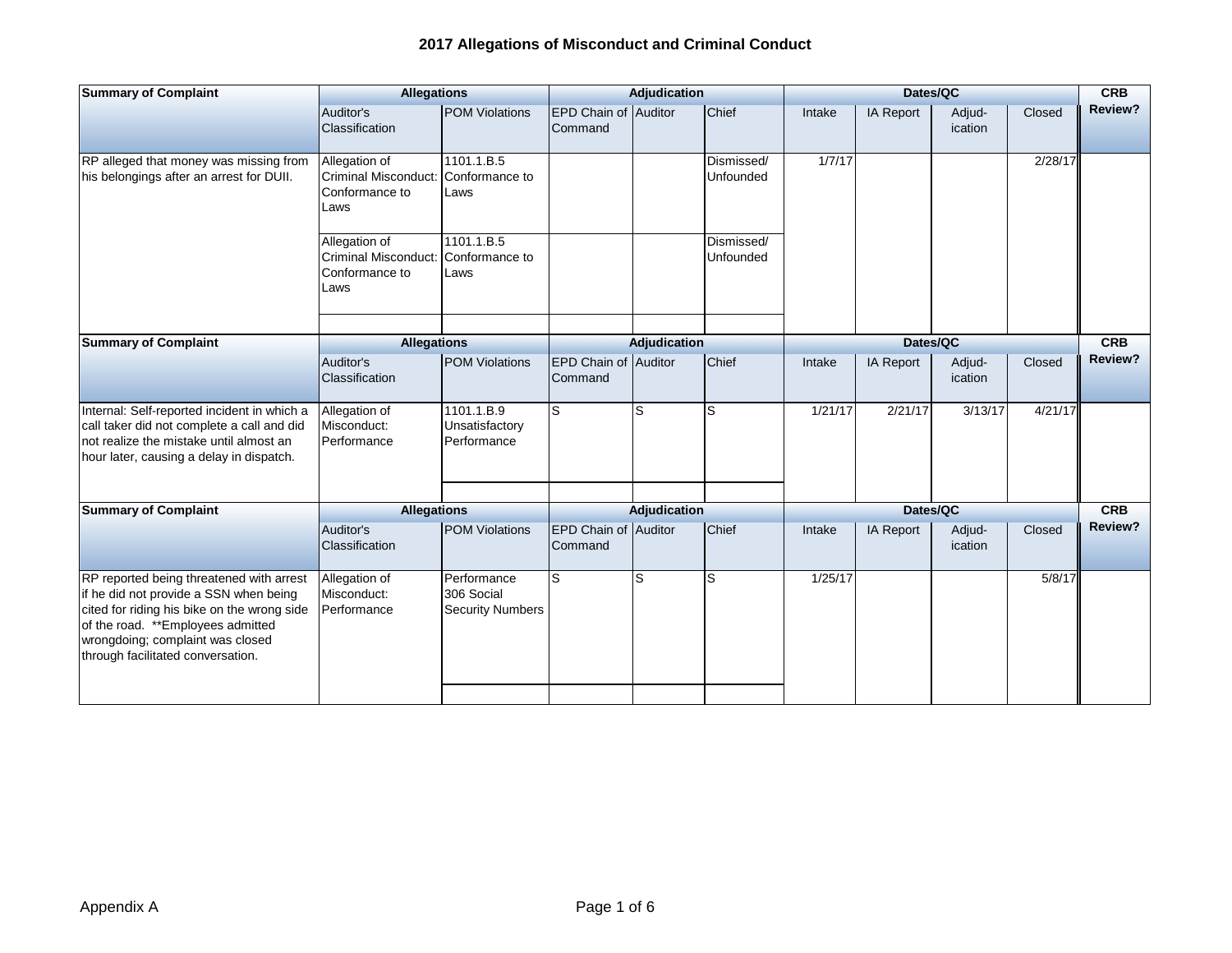| <b>Summary of Complaint</b>                                                                                                                                                                                             | <b>Allegations</b>                              |                                             | <b>Adjudication</b>                    |                     | Dates/QC |         |                  |                   | <b>CRB</b> |            |
|-------------------------------------------------------------------------------------------------------------------------------------------------------------------------------------------------------------------------|-------------------------------------------------|---------------------------------------------|----------------------------------------|---------------------|----------|---------|------------------|-------------------|------------|------------|
|                                                                                                                                                                                                                         | Auditor's<br>Classification                     | <b>POM Violations</b>                       | EPD Chain of Auditor<br>Command        |                     | Chief    | Intake  | IA Report        | Adjud-<br>ication | Closed     | Review?    |
| RP reported an officer who was<br>unprofessional while waiting for a tow,<br>making negative comments about other<br>employees and his former spouse. RP<br>also complained that the officer was<br>frequently cursing. | Allegation of<br>Misconduct: Conduct Unbecoming | 1101.1.B.25<br>Conduct                      | S                                      | S                   | S        | 1/23/17 | 2/24/17          | 3/20/17           | 5/8/17     | Sep-17     |
| <b>Summary of Complaint</b>                                                                                                                                                                                             | <b>Allegations</b>                              |                                             |                                        | Adjudication        |          |         | Dates/QC         |                   |            | <b>CRB</b> |
|                                                                                                                                                                                                                         | Auditor's<br>Classification                     | <b>POM Violations</b>                       | EPD Chain of<br>Command                | Auditor             | Chief    | Intake  | <b>IA Report</b> | Adjud-<br>ication | Closed     | Review?    |
| Allegation that an officer used profane and Allegation of<br>insolent language and a profane gesture<br>during an interaction with a citizen.                                                                           | Misconduct: Conduct Courtesy                    | 1101.1.B.7                                  | S                                      | S                   | S        | 2/14/17 | 4/7/17           | 8/8/17            | 8/8/17     | Sep-17     |
|                                                                                                                                                                                                                         |                                                 | 1101.1.B.7<br>Courtesy                      | UF                                     | UF                  | UF       |         |                  |                   |            |            |
| <b>Summary of Complaint</b>                                                                                                                                                                                             | <b>Allegations</b>                              |                                             |                                        | Adjudication        |          |         | Dates/QC         |                   |            | <b>CRB</b> |
|                                                                                                                                                                                                                         | Auditor's<br>Classification                     | <b>POM Violations</b>                       | EPD Chain of Auditor<br>Command        |                     | Chief    | Intake  | IA Report        | Adjud-<br>ication | Closed     | Review?    |
| Internal reported allegation related to an<br>officer's possible misuse of OC spray<br>(pepper spray), possible misuse of Audio                                                                                         | Allegation of<br>Misconduct: Conduct            | 803 Use of Force                            | S                                      | S                   | S        | 3/11/17 | 4/25/17          | 5/17/17           | 6/19/17    | Aug-17     |
| Recording equipment, and related poor<br>judgment.                                                                                                                                                                      |                                                 | 1101.1.B.17<br>Judgment                     | <b>UF</b>                              | UF                  | UF       |         |                  |                   |            |            |
|                                                                                                                                                                                                                         |                                                 | 1202 Audio Video S<br>Recordings            |                                        | S                   | S        |         |                  |                   |            |            |
| <b>Summary of Complaint</b>                                                                                                                                                                                             | <b>Allegations</b>                              |                                             |                                        | <b>Adjudication</b> |          |         | Dates/QC         |                   |            | CRB        |
|                                                                                                                                                                                                                         | Auditor's<br>Classification                     | <b>POM Violations</b>                       | <b>EPD Chain of Auditor</b><br>Command |                     | Chief    | Intake  | IA Report        | Adjud-<br>ication | Closed     | Review?    |
| Internal allegation that a non-sworn<br>employee did not handle property in jail<br>lockers properly.                                                                                                                   | Allegation of<br>Misconduct:<br>Performance     | 1101.1.B.9<br>Unsatisfactory<br>Performance | S                                      | S                   | S        | 3/15/17 | 4/26/17          | 6/23/17           | 9/22/17    |            |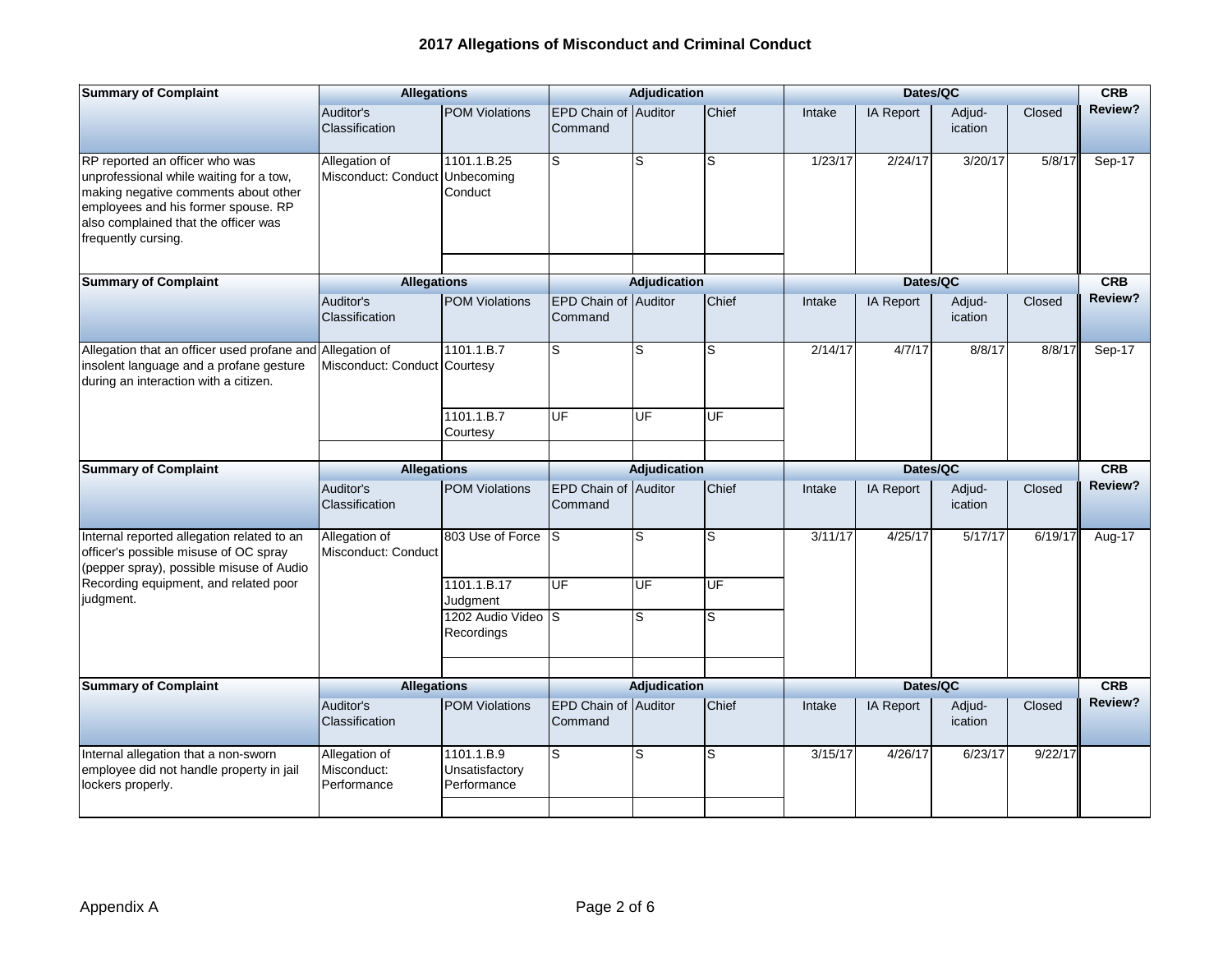| <b>Summary of Complaint</b>                                                                                                                            | <b>Allegations</b>                           |                                                           |                                 | <b>Adjudication</b>     |           |          | Dates/QC  |                   |            | <b>CRB</b> |
|--------------------------------------------------------------------------------------------------------------------------------------------------------|----------------------------------------------|-----------------------------------------------------------|---------------------------------|-------------------------|-----------|----------|-----------|-------------------|------------|------------|
|                                                                                                                                                        | Auditor's<br>Classification                  | <b>POM Violations</b>                                     | EPD Chain of Auditor<br>Command |                         | Chief     | Intake   | IA Report | Adjud-<br>ication | Closed     | Review?    |
| Internal Allegation that an employee was<br>sleeping on duty and absent from duty<br>without authorization. Employee<br>resigned during investigation. | Allegation of<br>Misconduct:                 | 1101.1.1.B.24<br>Sleeping on Duty                         | N/A - Employee Resigned         |                         |           | 3/16/17  |           |                   | 4/7/17     |            |
|                                                                                                                                                        |                                              | APM 12.1<br>Absence from<br>duty without<br>Authorization |                                 |                         |           |          |           |                   |            |            |
| <b>Summary of Complaint</b>                                                                                                                            | <b>Allegations</b>                           |                                                           | <b>Adjudication</b>             |                         |           | Dates/QC |           |                   | <b>CRB</b> |            |
|                                                                                                                                                        | Auditor's<br>Classification                  | <b>POM Violations</b>                                     | EPD Chain of Auditor<br>Command |                         | Chief     | Intake   | IA Report | Adjud-<br>ication | Closed     | Review?    |
| Internal allegation that two employees<br>conducted a box-in/forcible vehicle stop<br>maneuver that was not authorized by                              | Allegation of<br>Misconduct: Use of<br>Force | 1302 Forcible<br>Vehicle Stop<br><b>Techniques</b>        | <b>WP</b>                       | <b>WP</b>               | <b>WP</b> | 3/22/17  | 5/10/17   | 7/11/17           | 7/11/17    |            |
| policy.                                                                                                                                                |                                              | 1302 Forcible<br>Vehicle Stop<br>Techniques               | IF                              | ΙF                      | IF        |          |           |                   |            |            |
| <b>Summary of Complaint</b>                                                                                                                            | <b>Allegations</b>                           |                                                           | <b>Adjudication</b>             |                         | Dates/QC  |          |           | <b>CRB</b>        |            |            |
|                                                                                                                                                        | Auditor's<br>Classification                  | <b>POM Violations</b>                                     | EPD Chain of Auditor<br>Command |                         | Chief     | Intake   | IA Report | Adjud-<br>ication | Closed     | Review?    |
| Internal Allegation that an employee was<br>sleeping on duty. Employee resigned<br>during investigation.                                               | Allegation of<br>Misconduct                  | 1101.1.1.B.24<br>Sleeping on Duty                         |                                 | N/A - Employee Resigned |           | 3/26/17  |           |                   | 4/7/17     |            |
| <b>Summary of Complaint</b>                                                                                                                            | <b>Allegations</b>                           |                                                           |                                 | <b>Adjudication</b>     |           |          | Dates/QC  |                   |            | <b>CRB</b> |
|                                                                                                                                                        | Auditor's<br>Classification                  | <b>POM Violations</b>                                     | EPD Chain of Auditor<br>Command |                         | Chief     | Intake   | IA Report | Adjud-<br>ication | Closed     | Review?    |
| Internal Allegation that an employee was<br>sleeping on duty. Employee resigned<br>during investigation.                                               | Allegation of<br>Misconduct                  | 1101.1.1.B.24<br>Sleeping on Duty                         |                                 | N/A - Employee Resigned |           | 4/14/17  |           |                   | 4/28/17    |            |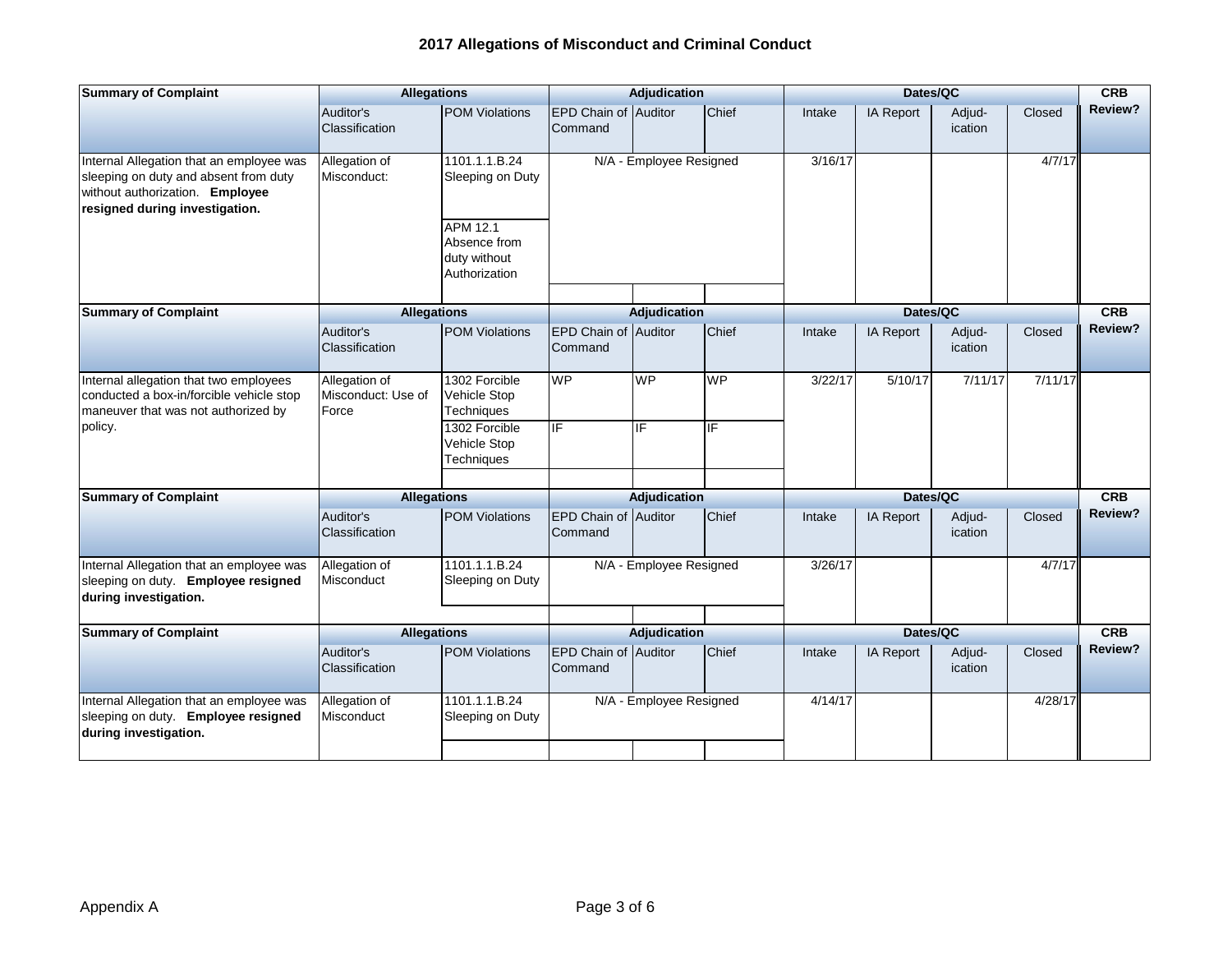| <b>Summary of Complaint</b>                                                                                                                          | <b>Allegations</b>                          |                                             | Adjudication                           |                     |                          | Dates/QC |                  |                   |            |            |
|------------------------------------------------------------------------------------------------------------------------------------------------------|---------------------------------------------|---------------------------------------------|----------------------------------------|---------------------|--------------------------|----------|------------------|-------------------|------------|------------|
|                                                                                                                                                      | Auditor's<br>Classification                 | <b>POM Violations</b>                       | EPD Chain of Auditor<br>Command        |                     | Chief                    | Intake   | IA Report        | Adjud-<br>ication | Closed     | Review?    |
| Allegation that an officer used profane and 1101.1.B.7 Courtesy<br>insolent language in an interaction with<br>citizens.                             |                                             | ls                                          | S                                      | lS.                 | S                        | 4/22/17  | 6/12/17          | 6/23/17           | 8/8/17     |            |
| <b>Summary of Complaint</b>                                                                                                                          | <b>Allegations</b>                          |                                             |                                        | Adjudication        |                          |          | Dates/QC         |                   |            | <b>CRB</b> |
|                                                                                                                                                      | Auditor's<br>Classification                 | <b>POM Violations</b>                       | <b>EPD Chain of Auditor</b><br>Command |                     | Chief                    | Intake   | IA Report        | Adjud-<br>ication | Closed     | Review?    |
| Internal self-reported incident into an<br>officers off-duty contact with his children.                                                              | Allegation of<br>Criminal Conduct:          | 1101.1.B.5<br>Conformance to<br>Laws        | UN                                     | UN                  | $\overline{\mathsf{UN}}$ | 4/28/17  |                  |                   | 9/22/17    |            |
| <b>Summary of Complaint</b>                                                                                                                          | <b>Allegations</b>                          |                                             |                                        | <b>Adjudication</b> |                          |          | Dates/QC         |                   |            | <b>CRB</b> |
|                                                                                                                                                      | Auditor's<br>Classification                 | <b>POM Violations</b>                       | EPD Chain of Auditor<br>Command        |                     | Chief                    | Intake   | IA Report        | Adjud-<br>ication | Closed     | Review?    |
| Anonymous Allegation that an officer was<br>sexually harassed by a supervisor while at<br>Dismissed:<br>an off duty party.<br><b>Timeliness</b>      | Allegation of<br>Misconduct: Conduct        |                                             |                                        |                     |                          | 5/1/17   |                  |                   | 7/3/17     |            |
| <b>Summary of Complaint</b>                                                                                                                          | <b>Allegations</b>                          |                                             | Adjudication                           |                     | Dates/QC                 |          |                  |                   | <b>CRB</b> |            |
|                                                                                                                                                      | Auditor's<br>Classification                 | <b>POM Violations</b>                       | EPD Chain of Auditor<br>Command        |                     | Chief                    | Intake   | <b>IA Report</b> | Adjud-<br>ication | Closed     | Review?    |
| Internal allegation that an officer used his<br>taser in a manner that was not reasonable Misconduct:<br>based on the totality of the circumstances. | Allegation of<br>Use of Force               | 809 Use of Taser                            | <b>WP</b>                              | <b>WP</b>           | <b>WP</b>                | 5/25/17  | 7/14/17          | 8/9/17            | 8/31/17    | Oct-17     |
| <b>Summary of Complaint</b>                                                                                                                          | <b>Allegations</b>                          |                                             |                                        | Adjudication        |                          |          | Dates/QC         |                   |            | <b>CRB</b> |
|                                                                                                                                                      | Auditor's<br>Classification                 | <b>POM Violations</b>                       | EPD Chain of Auditor<br>Command        |                     | Chief                    | Intake   | <b>IA Report</b> | Adjud-<br>ication | Closed     | Review?    |
| Internal Allegation that an employee<br>destroyed evidence in violation of policy.                                                                   | Allegation of<br>Misconduct:<br>Performance | 1101.1.B.9<br>Unsatisfactory<br>Performance | S                                      | S                   | $\overline{s}$           | 7/10/17  | 9/8/17           | 8/29/17           | 9/22/17    |            |
|                                                                                                                                                      |                                             | 1101.1.B.9<br>Unsatisfactory<br>Performance | S                                      | S                   | S                        |          |                  |                   |            |            |
|                                                                                                                                                      |                                             |                                             |                                        |                     |                          |          |                  |                   |            |            |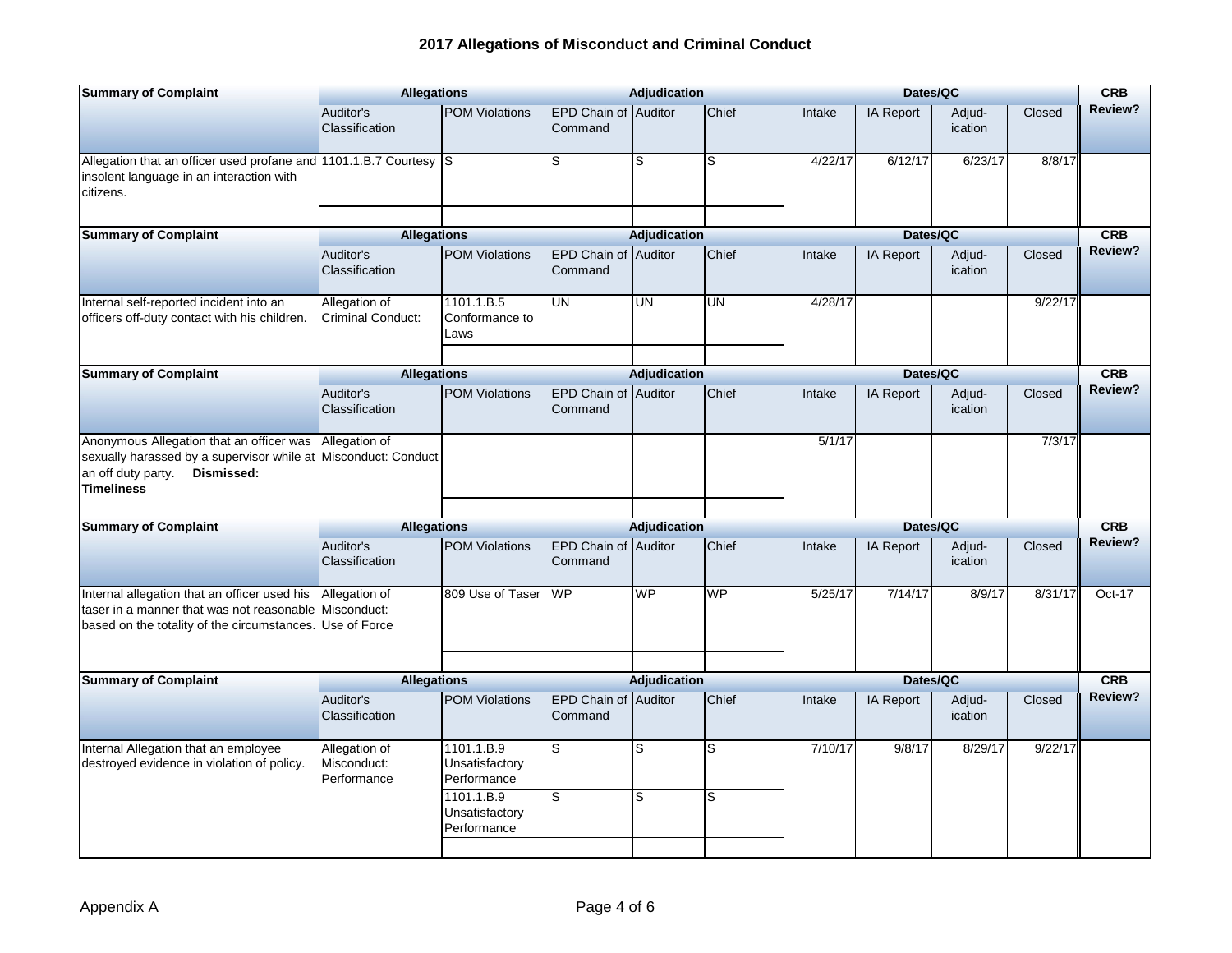| <b>Summary of Complaint</b>                                                                                                       | <b>Allegations</b>                              |                                               |                                 | <b>Adjudication</b> |           | Dates/QC |                  |                   |          | <b>CRB</b> |
|-----------------------------------------------------------------------------------------------------------------------------------|-------------------------------------------------|-----------------------------------------------|---------------------------------|---------------------|-----------|----------|------------------|-------------------|----------|------------|
|                                                                                                                                   | Auditor's<br>Classification                     | <b>POM Violations</b>                         | EPD Chain of Auditor<br>Command |                     | Chief     | Intake   | <b>IA Report</b> | Adjud-<br>ication | Closed   | Review?    |
| Internal Allegation that employee's use of<br>OC spray (pepper spray) was outside<br>policy.                                      | Allegation of<br>Misconduct:<br>Use of Force    | 803 Oleoresin<br>Capsicum Aerosol             | <b>WP</b>                       | <b>WP</b>           | <b>WP</b> | 7/27/17  | 9/22/17          | 8/11/17           | 10/19/17 |            |
| <b>Summary of Complaint</b>                                                                                                       | <b>Allegations</b>                              |                                               |                                 | <b>Adjudication</b> |           |          | Dates/QC         |                   |          | <b>CRB</b> |
|                                                                                                                                   | Auditor's<br>Classification                     | <b>POM Violations</b>                         | EPD Chain of Auditor<br>Command |                     | Chief     | Intake   | <b>IA Report</b> | Adjud-<br>ication | Closed   | Review?    |
| RP reported an incident in which an off<br>duty officer engaged him and his family in<br>a road rage incident.                    | Allegation of<br>Misconduct: Conduct Unbecoming | 1101.1.1.B.25<br>Conduct                      | S                               | S.                  | S         | 9/11/17  | 10/16/17         | 11/6/17           | 12/11/17 | Feb-18     |
| <b>Summary of Complaint</b>                                                                                                       | <b>Allegations</b>                              |                                               |                                 | Adjudication        |           |          | Dates/QC         |                   |          | CRB        |
|                                                                                                                                   | Auditor's<br>Classification                     | <b>POM Violations</b>                         | EPD Chain of Auditor<br>Command |                     | Chief     | Intake   | <b>IA Report</b> | Adjud-<br>ication | Closed   | Review?    |
| Two reporting parties reported an incident<br>in which one reporting party was detained<br>and arrested after she had been pushed | Allegation of<br>Misconduct: Conduct            | 800 Use of Force                              | WP                              | WP                  | <b>WP</b> | 9/17/18  | 11/22/17         | 1/31/18           | 3/23/18  | May-18     |
| by another person; the other RP was<br>pushed by an officer as she approached.                                                    |                                                 | 1101.1.B.7<br>Courtesy                        | S                               | lS                  | S         |          |                  |                   |          |            |
|                                                                                                                                   |                                                 | 1101.1.B.6<br>Constitutional<br><b>Rights</b> | S                               | ls                  | S         |          |                  |                   |          |            |
| <b>Summary of Complaint</b>                                                                                                       | <b>Allegations</b>                              |                                               |                                 | <b>Adjudication</b> |           |          | Dates/QC         |                   |          | <b>CRB</b> |
|                                                                                                                                   | Auditor's<br>Classification                     | <b>POM Violations</b>                         | EPD Chain of Auditor<br>Command |                     | Chief     | Intake   | <b>IA Report</b> | Adjud-<br>ication | Closed   | Review?    |
| Internal allegation that a non-sworn<br>employee was arrested for DUII while off-<br>duty.                                        | Allegation of<br><b>Criminal Conduct</b>        | 1101.1.B.5<br>Conformance to<br>Laws          | S                               | S                   | S         | 5/30/17  | 8/8/17           | 8/21/17           | 10/30/17 |            |
| <b>Summary of Complaint</b>                                                                                                       | <b>Allegations</b>                              |                                               |                                 | Adjudication        |           |          | Dates/QC         |                   |          | <b>CRB</b> |
|                                                                                                                                   | Auditor's<br>Classification                     | <b>POM Violations</b>                         | EPD Chain of<br>Command         | Auditor             | Chief     | Intake   | <b>IA Report</b> | Adjud-<br>ication | Closed   | Review?    |
| Internal Allegation that an officer's actions<br>toward his assigned canine during a call<br>for service were abusive.            | Allegation of<br>Misconduct:<br>Performance     | 1101.1.B.9<br>Unsatisfactory<br>Performance   | <b>WP</b>                       | <b>WP</b>           | <b>WP</b> | 3/21/17  | 9/15/17          | 10/19/17          | 11/15/17 |            |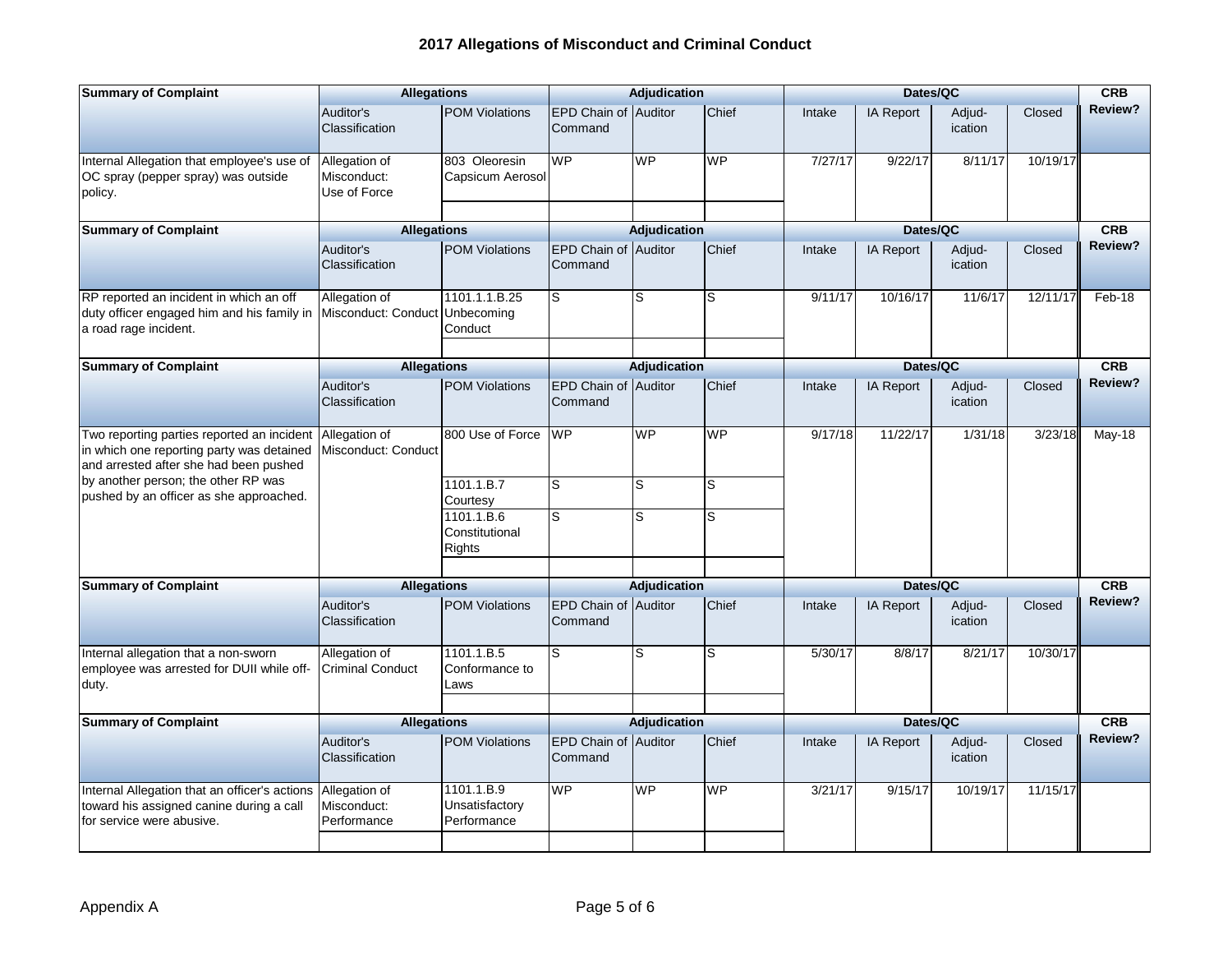| <b>Summary of Complaint</b>                                                                                                               | <b>Allegations</b>                                                  |                                             |                                        | <b>Adjudication</b> |          |          | Dates/QC  |                   |         | <b>CRB</b> |
|-------------------------------------------------------------------------------------------------------------------------------------------|---------------------------------------------------------------------|---------------------------------------------|----------------------------------------|---------------------|----------|----------|-----------|-------------------|---------|------------|
|                                                                                                                                           | Auditor's<br>Classification                                         | <b>POM Violations</b>                       | EPD Chain of Auditor<br>Command        |                     | Chief    | Intake   | IA Report | Adjud-<br>ication | Closed  | Review?    |
| RP reported that when she and coworkers<br>reported a man who had come in to their<br>workplace and requested CAHOOTS,                    | Allegation of<br>Misconduct:<br>Performance                         | 1101.1.B.9<br>Unsatisfactory<br>Performance | S                                      | ls                  | S        | 10/10/17 | 11/27/18  | 1/2/18            | 1/29/18 |            |
| EPD did not respond in a timely manner.<br>The man became upset with the delay<br>and then threatened to shoot up the place               |                                                                     | 1101.1.B.9<br>Unsatisfactory<br>Performance | <b>UF</b>                              | UF                  | UF       |          |           |                   |         |            |
| if EPD did not respond.                                                                                                                   |                                                                     | 1101.1.B.9<br>Unsatisfactory<br>Performance | UF                                     | UF                  | IE       |          |           |                   |         |            |
| <b>Summary of Complaint</b>                                                                                                               | <b>Allegations</b>                                                  | Adjudication                                |                                        |                     | Dates/QC |          |           | <b>CRB</b>        |         |            |
|                                                                                                                                           | Auditor's<br>Classification                                         | <b>POM Violations</b>                       | EPD Chain of Auditor<br>Command        |                     | Chief    | Intake   | IA Report | Adjud-<br>ication | Closed  | Review?    |
| Allegation that a call taker failed to take<br>appropriate action when processing a call<br>for service resulting in a delay in dispatch. | Allegation of<br>Misconduct:<br>Performance                         | 1101.1.B.9<br>Unsatisfactory<br>Performance | S                                      | S                   | S        | 10/17/18 | 11/27/17  | 12/22/17          | 1/22/18 |            |
| <b>Summary of Complaint</b>                                                                                                               | <b>Allegations</b>                                                  |                                             |                                        | <b>Adjudication</b> |          |          | Dates/QC  |                   | CRB     |            |
|                                                                                                                                           | Auditor's<br><b>Classification</b>                                  | <b>POM Violations</b>                       | <b>EPD Chain of Auditor</b><br>Command |                     | Chief    | Intake   | IA Report | Adjud-<br>ication | Closed  | Review?    |
| An allegation that an EPD volunteer<br>responded inappropriately when informed<br>of a possible crime. Volunteer resigned.                | Allegation of<br><b>Criminal Conduct:</b><br>Conformance to<br>Laws | 1101.1.B.9<br>Unsatisfactory<br>Performance | S                                      |                     | S        | 8/18/17  |           |                   | 2/13/18 |            |
|                                                                                                                                           |                                                                     | 1101.1.B.17<br>Judgment                     | S                                      |                     | S        |          |           |                   |         |            |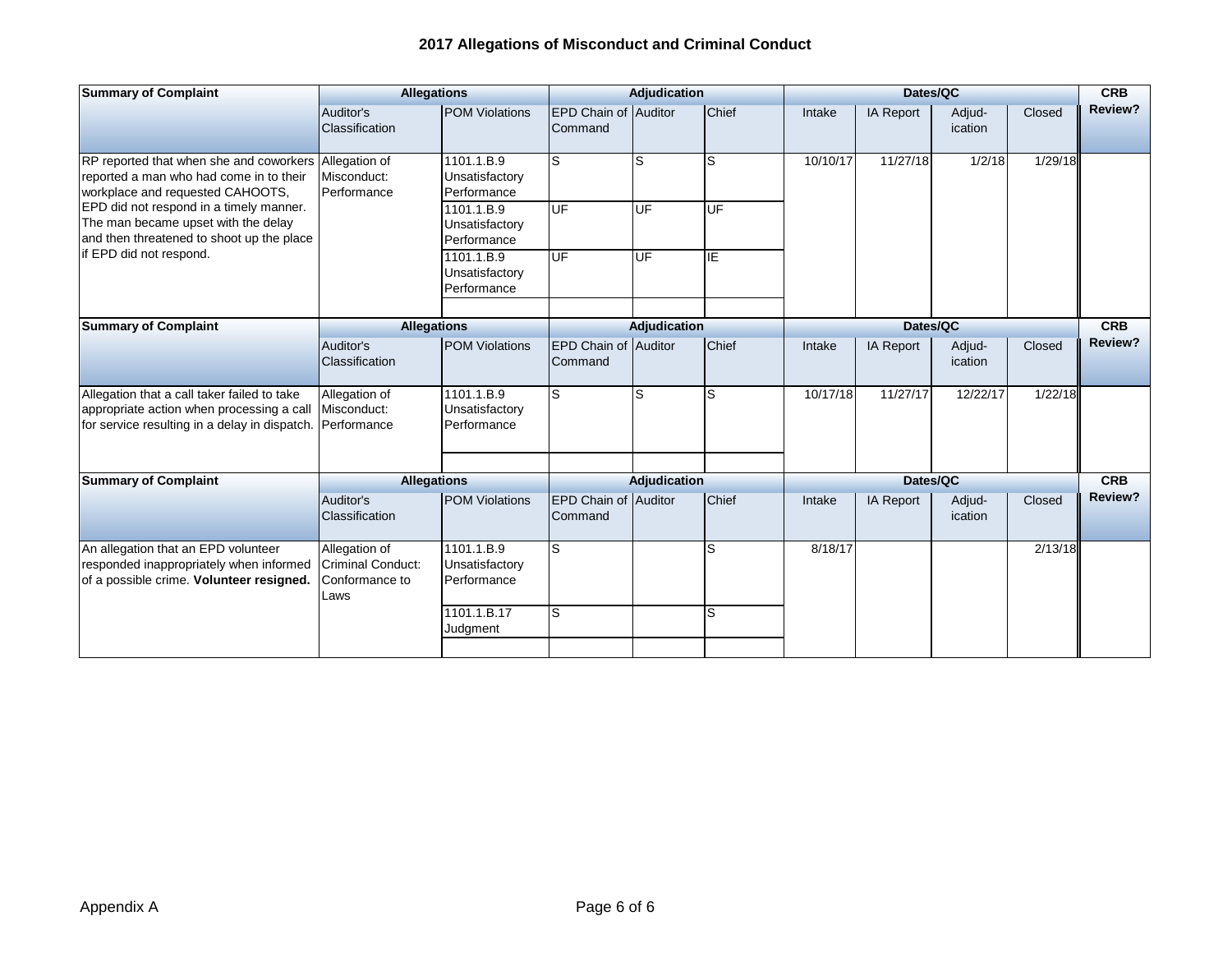| <b>Received</b><br><b>Date</b> |           | (days) | <b>Closed Date Time Open Classification</b>                  | <b>Summary</b>                                                                                                                                                                                                                                                        | <b>Outcome</b>                                                                                                                                                                                                                                                                                                        |
|--------------------------------|-----------|--------|--------------------------------------------------------------|-----------------------------------------------------------------------------------------------------------------------------------------------------------------------------------------------------------------------------------------------------------------------|-----------------------------------------------------------------------------------------------------------------------------------------------------------------------------------------------------------------------------------------------------------------------------------------------------------------------|
| 1/4/2017                       | 2/3/2017  |        | 29 Performance                                               | RP was unhappy for with having to pay a tow fee<br>for a vehicle that she didn't even know was<br>stolen.                                                                                                                                                             | Lt. found that the car was recovered before RP knew it was stolen<br>and attempts to contact the RP were not successful. The case was<br>forwarded to Risk Services for reimbursement to RP.                                                                                                                          |
| 1/5/2017                       | 1/17/2017 |        | 12 Inquiry                                                   | RP was unhappy that an officer falsely accused<br>him of lighting fires when he had only burned off<br>a kerosene rag.                                                                                                                                                | Sgt. found that the officer responded to a call of a man burning<br>particle board and pallets. The officer observed a stack of pallets in<br>the median strip. RP admitted to burning several items. The officer<br>gave RP a warning about reckless burning and did not cite him. No<br>policy violation was found. |
| 1/3/2017                       | 1/27/2017 |        | 24 Performance                                               | RP alleged that at the end of an investigative<br>contact, an officer directed the RP into a room<br>and told the RP that his reactions were<br>concerning to the officer. The RP stated that the<br>officer made him feel scolded, intimidated and<br>uncomfortable. | Sgt. investigated and spoke with several witnesses; it was<br>determined that the officer's conduct did not violate policy.                                                                                                                                                                                           |
| 1/8/2017                       | 2/6/2017  |        | 28 Policy                                                    | RP was unhappy that officers did not provide a<br>ride home after arresting their friend for DUII.                                                                                                                                                                    | Sgt. explained to RP that EPD did not have the staffing abilities to<br>take an officer off patrol to drive someone home; he also pointed<br>out that the officer had volunteered to call a taxi, but the offer was<br>declined.                                                                                      |
| 1/10/2017                      | 1/10/2017 |        | 0 Performance<br>Dismissed:<br><b>Previously</b><br>reviewed | RP reported an incident from Feb 2016 that was<br>reviewed at the time of the incident.                                                                                                                                                                               | <b>Dismissed: Previously Reviewed</b>                                                                                                                                                                                                                                                                                 |
| 1/11/2017                      | 1/25/2017 |        | 14 Performance                                               | RP reported a patrol vehicle that proceeded<br>through a pedestrian crossing when its lights<br>were flashing.                                                                                                                                                        | Sgt. reviewed the laws pertaining to the crossing light and notified<br>RP that it is legal for vehicles to cross when a pedstrian is not<br>within 6 feet of the lane of travel. RP appreciated the information.                                                                                                     |
| 1/11/2017                      | 2/21/2017 |        | 40 Courtesy                                                  | RP felt and officer had a resentful and hostile<br>attitude about taking her call for service.                                                                                                                                                                        | Sgt. found that the officer had not felt that he was rude but was<br>only trying to clarify the situation and make sure that RP<br>understood what officer could and could not do for her. Sgt. spoke<br>with RP about his findings.                                                                                  |
| 1/16/2017                      | 1/18/2017 |        | 2 Performance                                                | RP alleged that an officer only stopped him<br>because of his race.                                                                                                                                                                                                   | Sgt. found that the description of the suspect matched RP. When<br>the Sgt. spoke with RP, RP stated that he had been upset and was<br>experiencing some mental health issues. No policy violations.                                                                                                                  |
| 1/18/2017                      | 3/9/2017  |        | 51 Inquiry                                                   | RP was upset that an officer was calling him on<br>his friend's phone and continued after he was<br>asked to stop.                                                                                                                                                    | Sgt. learned that the contact was to notify RP that he could be<br>arrested for telephonic harassment if he did not stop making<br>contact with a person with a restraining order. Sgt.'s attempts to<br>contact RP were unsuccessful.                                                                                |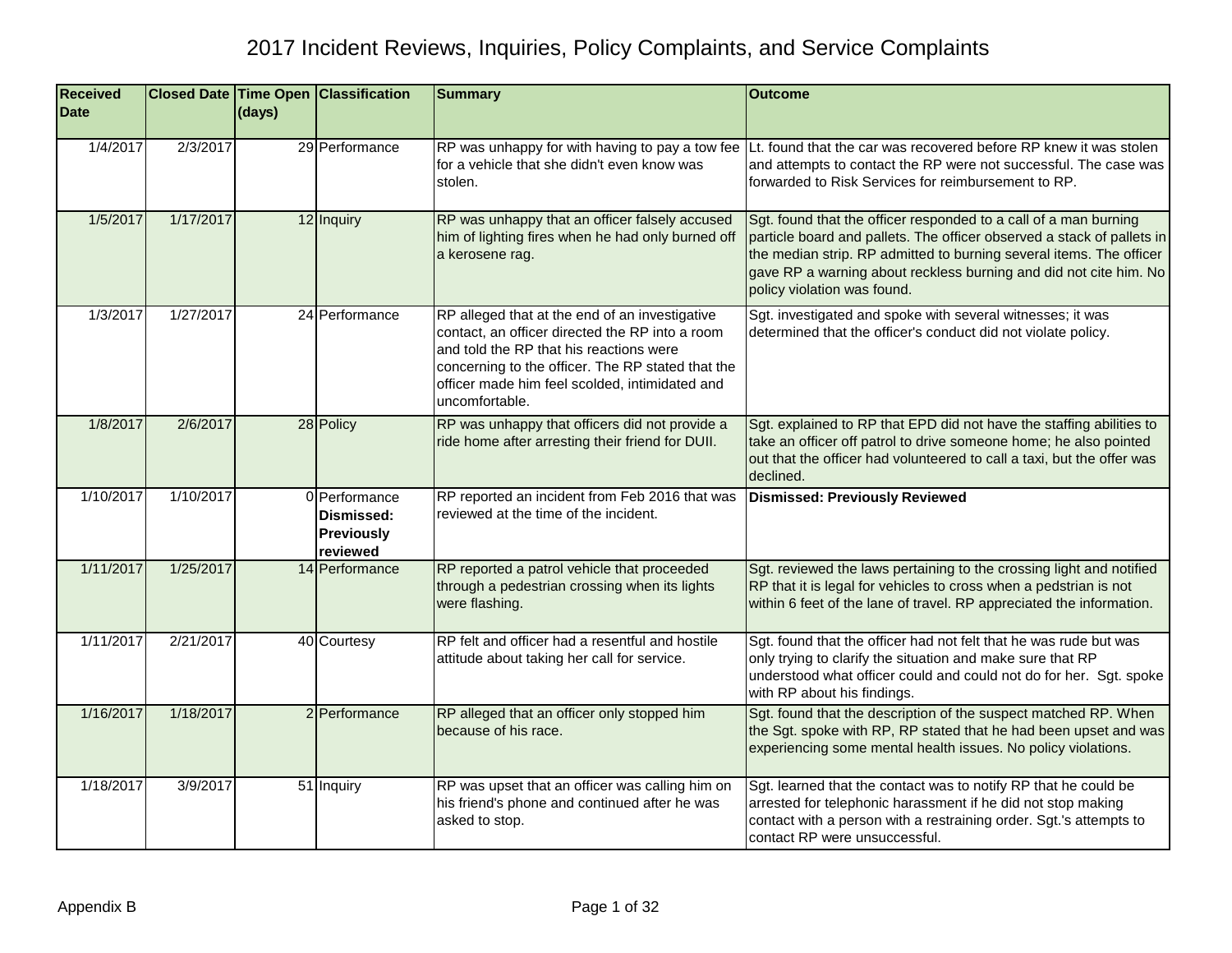| <b>Received</b><br><b>Date</b> |           | (days) | <b>Closed Date Time Open Classification</b>           | <b>Summary</b>                                                                                                                                                                                 | <b>Outcome</b>                                                                                                                                                                                                                                                                                                                             |
|--------------------------------|-----------|--------|-------------------------------------------------------|------------------------------------------------------------------------------------------------------------------------------------------------------------------------------------------------|--------------------------------------------------------------------------------------------------------------------------------------------------------------------------------------------------------------------------------------------------------------------------------------------------------------------------------------------|
|                                |           |        |                                                       |                                                                                                                                                                                                |                                                                                                                                                                                                                                                                                                                                            |
| 1/23/2017                      | 2/21/2017 |        | 28 Performance                                        | RP was unhappy that a hit and run driver was<br>not cited by officers and that officers did not<br>return calls.                                                                               | Sgt. found that there was insufficient evidence of a hit and run at<br>the time of the incident; further witness interviews also did not<br>indicate a hit and run had occurred. Sgt. spoke with RP about the<br>incident and his findings.                                                                                                |
| 1/23/2017                      | 3/20/2017 |        | 57 Performance                                        | RP reported a patrol car driving dangerously in<br>heavy traffic.                                                                                                                              | Sgt. spoke with RP about the incident and then with the officers<br>about driving with care.                                                                                                                                                                                                                                               |
| 1/24/2017                      | 1/27/2017 |        | 3 Inquiry                                             | Anonymous letter alleged a crime might have<br>been committed by an EPD officer.                                                                                                               | Dismiss: Other. Arrested suspect admitted to the crime.                                                                                                                                                                                                                                                                                    |
| 1/27/2017                      | 1/31/2017 |        | 4 Inquiry<br>Dismissed:<br><b>Alternate</b><br>Remedy | RP was unhappy that an officer had him<br>transported to Lane County by another<br>jurisdiction over telephonic harassment, when he<br>had also filed a complaint against the other<br>person. | <b>Dismiss: Alternate Remedy</b>                                                                                                                                                                                                                                                                                                           |
| 2/1/2017                       | 2/6/2017  |        | 5 Policy                                              | RP complained that EPD was not helping after<br>numerous reports of illegal camping and drug<br>dealing.                                                                                       | Sgt. spoke with RP about EPD's staffing issues and call priority<br>parameters; Sgt. understood that RP was upset. RP expressed<br>that the city needed to staff more officers.                                                                                                                                                            |
| 1/31/2017                      | 2/1/2017  |        | 1 Conduct<br>Dismissed:<br><b>Other</b>               | RP was upset that three officers just showed up<br>and entered her home without permission.                                                                                                    | Dismissed: Other. Preliminary investigation found the issue was<br>permissible under community caretaking.                                                                                                                                                                                                                                 |
| 2/1/2017                       | 2/21/2017 |        | 20 Inquiry                                            | RP was upset that an officer released his name<br>to a drug dealer, and he now has the cartel<br>looking for him.                                                                              | After reviewing police reports and ICV, Sgt. found that the officer<br>never mentioned RP's name to the alleged drug dealer during his<br>investigation. The officer also denied doing so as he felt that it<br>would jeopardize his developing street information in the future. RP<br>has not returned messages to talk about the issue. |
| 2/1/2017                       | 3/13/2017 |        | 42 Policy                                             | RP was unhappy that he was placed in the<br>CORT program against his wishes.                                                                                                                   | Lt. found that RP was not placed in the program, and was unable<br>to speak with RP as RP left Eugene without contact information.                                                                                                                                                                                                         |
| 2/2/2017                       | 2/6/2017  |        | 4 Inquiry<br><b>Dismissed:</b><br><b>Other</b>        | RP alleged that an officer took his cell phone<br>without permission and has been contacting his<br>friends.                                                                                   | <b>Dismissed: Other</b> Preliminary investigation found RP voluntarily<br>gave his phone to officers during an investigation and that RP was<br>provided paperwork to retrieve the device.                                                                                                                                                 |
| 2/2/2017                       | 3/6/2017  |        | 34 Performance                                        | RP was unhappy that officers took over an hour<br>to contact her about the violation of a restraining<br>order by her neighbor and then didn't do<br>anything.                                 | Sgt. learned that the officers conducted a proper investigation of<br>the incident, and that they did not find probable cause to make an<br>arrest. Sgt. has been so far unable to speak with RP about the<br>incident.                                                                                                                    |
| 2/2/2017                       | 2/21/2017 |        | 19 Inquiry                                            | RP inquired into why officer did not arrest<br>protesters who slashed the tires of a man flying a<br>Trump flag on his car.                                                                    | Sgt. spoke with RP about the incident and the officers' decisions at<br>the time. He explained that after further investigation arrests could<br>still possibly be made.                                                                                                                                                                   |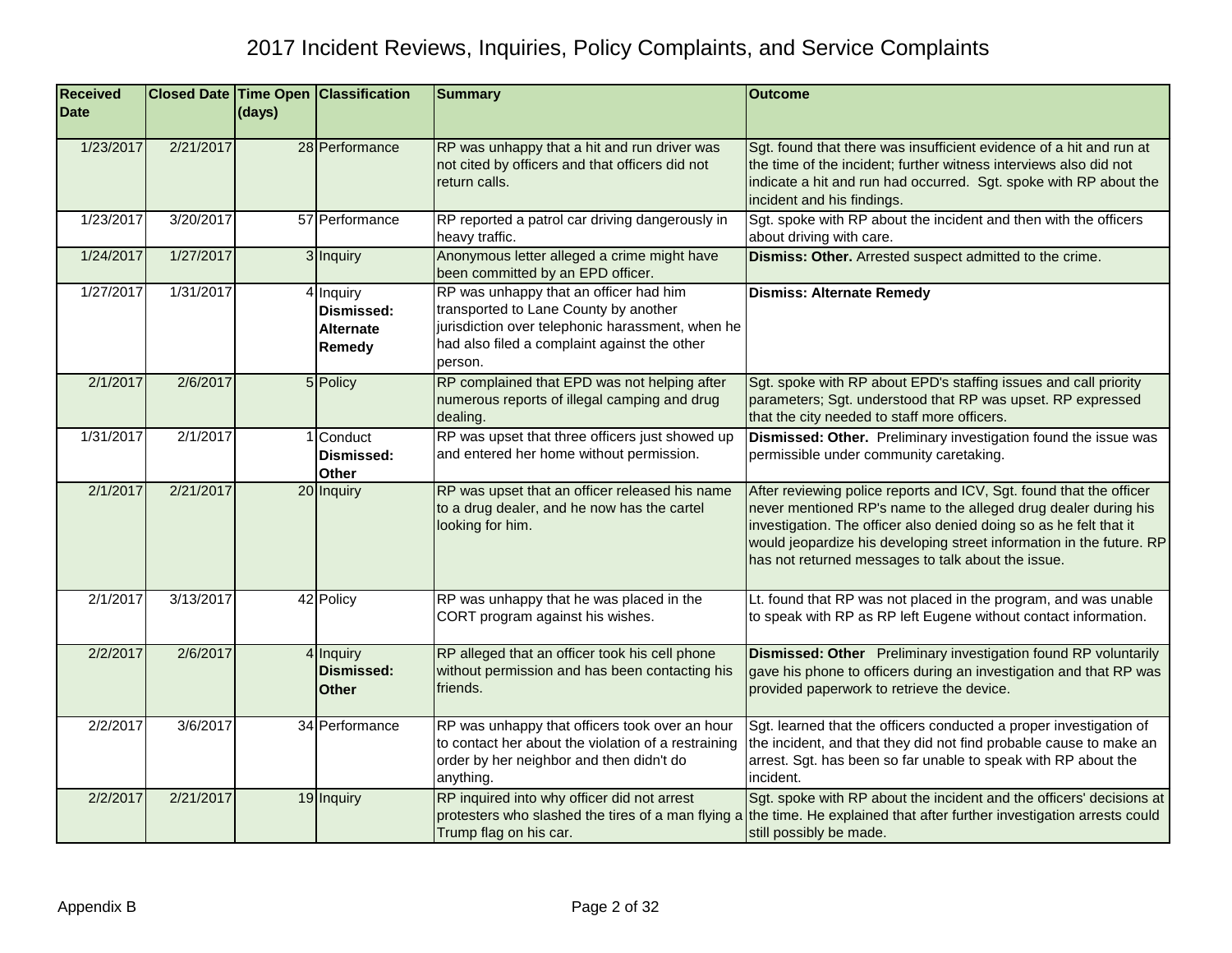| <b>Received</b> |           |        | <b>Closed Date Time Open Classification</b> | <b>Summary</b>                                                                                                                                                         | <b>Outcome</b>                                                                                                                                                                                                                                                                                                                                    |
|-----------------|-----------|--------|---------------------------------------------|------------------------------------------------------------------------------------------------------------------------------------------------------------------------|---------------------------------------------------------------------------------------------------------------------------------------------------------------------------------------------------------------------------------------------------------------------------------------------------------------------------------------------------|
| <b>Date</b>     |           | (days) |                                             |                                                                                                                                                                        |                                                                                                                                                                                                                                                                                                                                                   |
| 2/3/2017        | 3/10/2017 |        | 37 Inquiry                                  | side of an incident, just to the Red Caps' version.                                                                                                                    | RP was unhappy that officers did not listen to his Sgt. reviewed ICV and BWV of the incident. RP appeared to be in<br>a mental health crisis during the incident and resisted any help<br>officers tried to provide. Officers acted professionally and within<br>policy as they assessed the situation. Sgt. spoke with RP about<br>the incident. |
| 2/3/2017        | 3/17/2017 |        | 44 Courtesy                                 | RP reported an incident in which officers<br>approached him at Putters demanding to know<br>what he was doing, instead of a more caring<br>approach.                   | Supervisor was unable to identify the involved officer, but he did<br>speak with RP about his concerns.                                                                                                                                                                                                                                           |
| 2/3/2017        | 2/24/2017 |        | 21 Performance                              | RP was unhappy that the owner of a<br>continuously barking dog was not being cited.                                                                                    | Lt. researched the issue and spoke with the involved employees<br>and various neighbors; she found that the owner was working to<br>stop the disturbance. Because of the owner working with Animal<br>Control and the neighbors, it was within the employees' discretion<br>not to issue citations. Lt. spoke with RP about her findings.         |
| 2/3/2017        | 2/21/2017 |        | 18 Inquiry                                  | RP was unhappy that an officer cited him for not<br>having a rear bike light when he later found out<br>he only needs a reflector.                                     | Sgt. found that the statute requires a reflector that is visible from<br>six hundred feet. The citation was issued because the reflector<br>was not visible to the officer, and he was concerned about the<br>man's safety in the dark as the officer had not seen him when<br>approaching from the rear. Sgt. spoke with RP about his findings.  |
| 2/7/2017        | 2/17/2017 |        | 10 Performance                              | RP was concerned about how a domestic<br>violence call was handled; specifically, that<br>officers did not separate the victim from the<br>suspect during questioning. | Sgt. contacted the victim and was able talk with her without the<br>alleged suspect being present. The same information provided to<br>the officers was provided to the Sgt. The Sgt. was also able to<br>determine that the victim had been able to speak with officers<br>away from the suspect during the initial contact.                     |
| 2/9/2017        | 3/16/2017 |        | 37 Inquiry                                  | RP was unhappy when she learned that an item<br>she thought was being tested for DNA was<br>ordered destroyed by a supervisor.                                         | Supervisor spoke with RP and informed her that the State crime<br>lab does not do DNA testing on misdemeanor charges due to<br>resource issues.                                                                                                                                                                                                   |
| 2/10/2017       | 3/10/2017 |        | 30 Performance                              | when he reported a mentally disturbed man on<br>his property.                                                                                                          | RP was unhappy with the response by call takers Supervisor reviewed the calls and found that the call takers<br>followed policy in dispatching the calls but could have done a<br>better job clarifying what RP wanted EPD to do. Supervisor spoke<br>with RP and the call takers about the call.                                                 |
| 2/13/2017       | 3/23/2017 |        | 40 Inquiry                                  | RP felt that an officer was extremely<br>disrespectful while speaking with him about an<br>assault and that the officer did not follow up with<br>the investigation.   | Sgt. reviewed the incident and found that the officer performed all<br>expected follow up, finding video footage and attempting to contact<br>witnesses. RP did not return calls from the Sgt. to discuss the<br>incident.                                                                                                                        |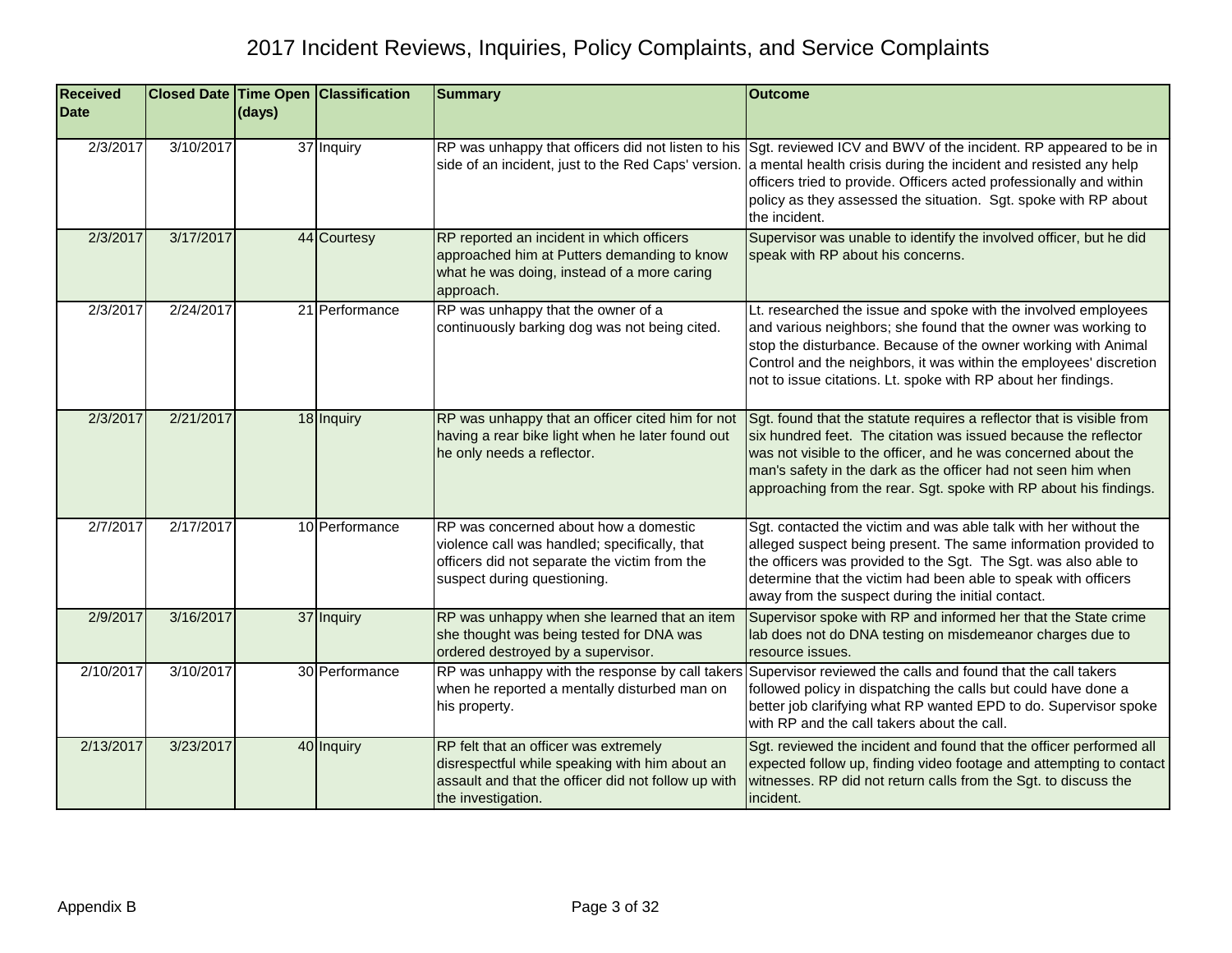| <b>Received</b><br><b>Date</b> |           | (days) | Closed Date Time Open Classification                             | <b>Summary</b>                                                                                                                                                                                                 | <b>Outcome</b>                                                                                                                                                                                                                                                                                                   |
|--------------------------------|-----------|--------|------------------------------------------------------------------|----------------------------------------------------------------------------------------------------------------------------------------------------------------------------------------------------------------|------------------------------------------------------------------------------------------------------------------------------------------------------------------------------------------------------------------------------------------------------------------------------------------------------------------|
| 2/13/2017                      | 3/23/2017 |        | 40 Inquiry                                                       | RP internally reported an incident in which an<br>employee approached another city employee<br>over a personnel issue, which the RP felt was<br>inappropriate.                                                 | Sgt. spoke with both employees involved about the situation and<br>resolved it.                                                                                                                                                                                                                                  |
| 2/13/2017                      | 3/23/2017 |        | 40 Service Level                                                 | RP was unhappy that while trying to report an<br>issue about things that have been happening to<br>him he was left waiting at headquarters for over<br>an hour while another person was seen in 10<br>minutes. | Supervisor researched the issue and found that EPD had 90 calls<br>for service during the 3 hour period when RP was at headquarters.<br>The goal is to have an officer take a report within 30 minutes, but<br>call volume prevented it that day. Supervisor spoke with RP about<br>his concern.                 |
| 2/14/2017                      | 3/17/2017 |        | 33 Service Level                                                 | RP was unhappy with the level of service he<br>received from call takers when reporting an issue<br>with his vehicle.                                                                                          | Review of the non-emergency calls by the supervisor found no<br>policy violations. Messages have been left with RP to discuss the<br>issue.                                                                                                                                                                      |
| 2/15/2017                      | 4/14/2017 |        | 59 Conduct                                                       | RP alleged that an officer in the downtown area<br>continues to harass him, walking up behind him<br>and watching him when he is in the area.                                                                  | Sgt. reviewed BWV of the officer's contacts with RP and court<br>records pertaining to the complaint. No policy violations were<br>found. Sgt. spoke with RP about his complaint.                                                                                                                                |
| 2/15/2017                      | 2/17/2017 |        | 2 Inquiry<br>Dismissed:<br><b>Outside</b><br><b>Jurisdiction</b> | RP said a man who was refusing to pay him for<br>services rendered was an officer.                                                                                                                             | <b>Dismissed: Outside Jurisdiction</b>                                                                                                                                                                                                                                                                           |
| 2/15/2017                      | 3/28/2017 |        | 43 Inquiry                                                       | RP felt EPD was ignoring his report of a child<br>molester who lived in his apartment complex.                                                                                                                 | Supervisor discussed the matter with the employee and found no<br>indication of a policy violation. The supervisor made several<br>attempts to contact the RP but was unsuccessful.                                                                                                                              |
| 2/16/2017                      | 2/24/2017 |        | 8 Inquiry                                                        | RP was unhappy that an officers searched her<br>private property, seized a key ring, and were<br>requiring proof of ownership for every vehicle to<br>match the keys.                                          | Sgt. reviewed the stop and found that the search was incident to<br>arrest. The Sgt. also spoke with the DA's office to clarify and found<br>that the inventory of the vehicle was justified and lawful. RP did<br>not return calls to discuss the incident.                                                     |
| 2/17/2017                      | 4/3/2017  |        | 46 Inquiry                                                       | RP was concerned that his daughter was told<br>that nothing could be done about her ex-<br>husband's verbal threats to harm her.                                                                               | Supervisors review of the call found that the call taker should have<br>asked some further clarifying questions to determine if any<br>telephonic or electronic harassment had taken place. Supervisor<br>coached the employee and spoke with RP about the findings.                                             |
| 2/23/2017                      | 3/27/2017 |        | 34 Performance                                                   | RP alleged that an officer pushed her when<br>helping out during a traffic accident.                                                                                                                           | Sgt. reviewed BWV and found that RP had pushed herself past the<br>officer to take a picture of the other driver after being asked to<br>move back, and that the officer actually had probable cause to<br>arrest RP for interfering but did not do so. RP did not return calls<br>and messages left by the Sgt. |
| 2/28/2017                      | 3/1/2017  |        | 1 Inquiry                                                        | RP complained about a traffic stop and arrest; he <b>Dismissed - alternate remedy.</b><br>disputed the cause for the arrest.                                                                                   |                                                                                                                                                                                                                                                                                                                  |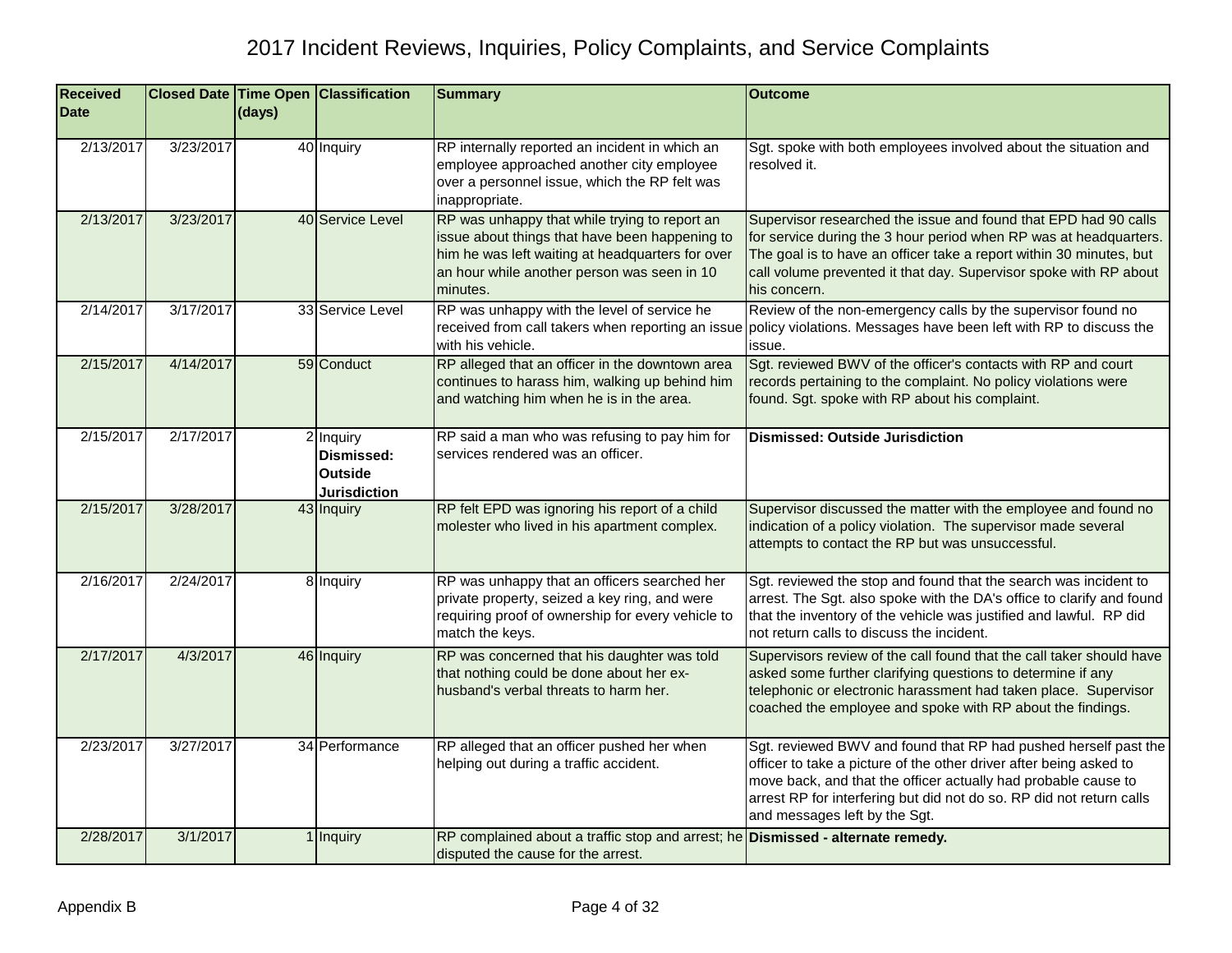| <b>Received</b><br><b>Date</b> |           | (days) | <b>Closed Date Time Open Classification</b>    | <b>Summary</b>                                                                                                                                                                              | <b>Outcome</b>                                                                                                                                                                                                                                                                                                                                                                |
|--------------------------------|-----------|--------|------------------------------------------------|---------------------------------------------------------------------------------------------------------------------------------------------------------------------------------------------|-------------------------------------------------------------------------------------------------------------------------------------------------------------------------------------------------------------------------------------------------------------------------------------------------------------------------------------------------------------------------------|
| 2/28/2017                      | 3/3/2017  |        | 3 Inquiry                                      | RP complained about difficulty in trying to get his<br>property back from ECU.                                                                                                              | Sgt. found that after RP requested his belongings, the clerk started<br>the process for retrieval. The involved employees took all<br>appropriate steps. RP was informed to make an appointment to<br>retrieve his belongings.                                                                                                                                                |
| 3/7/2017                       | 3/9/2017  |        | 2 Policy                                       | RP, an employee at UDH, was concerned that<br>EPD did not notify the hospital during in incident<br>in which a man was firing a gun in the area. RP<br>felt security should have been told. | RP's concern and request was forwarded to the Watch<br>Commanders.                                                                                                                                                                                                                                                                                                            |
| 3/7/2017                       | 3/10/2017 |        | 3 Inquiry<br>Dismissed:<br>Alternate<br>Remedy | RP reported an officer who cited him for<br>trespassing while he was protesting in front of<br>the Chase Bank.                                                                              | Dismissed: Alternate Remedy Preliminary review by the<br>Auditor's Office found no policy violation.                                                                                                                                                                                                                                                                          |
| 3/7/2017                       | 3/30/2017 |        | 23 Performance                                 | RP complained via email to the Chief that an<br>officer who she believed was harassing and<br>behaving inappropriately refused to provide his<br>name and badge number.                     | Sgt. was unable to locate the incident in dispatch records, and RP<br>did not respond to an email requesting further details.                                                                                                                                                                                                                                                 |
| 3/9/2017                       | 4/3/2017  |        | 24 Inquiry                                     | RP was unhappy with how a domestic violence<br>call concerning her daughter was handled by<br>officers.                                                                                     | Sgt. reviewed ICV and found the officers acted appropriately and<br>professionally, and well within department policy and training<br>expectations. The situation involved mutual harassment and<br>neither wished to pursue charges. No physical injuries were<br>present, so no mandatory arrest was required. Sgt. spoke with RP<br>about the call and how it was handled. |
| 3/10/2017                      | 4/4/2017  |        | 24 Inquiry                                     | RP was upset at what he felt was harassment by<br>an officer who directed him away from a property<br>where he believed he could be; RP was also<br>upset that his dog was impounded.       | Sgt. found that the officer had in fact been contacted by Animal<br>Control to assist in the seizure of the dog, and that officers typically<br>require proof of permission for a person to be on a property that<br>has a letter of no trespass. Sgt. spoke with RP about his complaint<br>and learned that RP had recently obtained a letter of permission.                 |
| 3/13/2017                      | 4/17/2017 |        | 34 Inquiry                                     | RP was upset that an officer pulled his daughter<br>out of class to question her about RP's<br>whereabouts.                                                                                 | Lt. learned that an out of state agency had provided information<br>that RP might be in the area and seeking to contact with family,<br>causing a safety concern. The officer followed policy regarding<br>speak with the minor. Lt. spoke with RP about his concern.                                                                                                         |
| 3/13/2017                      | 3/14/2017 |        | 1 Performance                                  | RP was unhappy that an EPD employee had<br>taken his dog to the pound.                                                                                                                      | Supervisor spoke with RP about his concerns.                                                                                                                                                                                                                                                                                                                                  |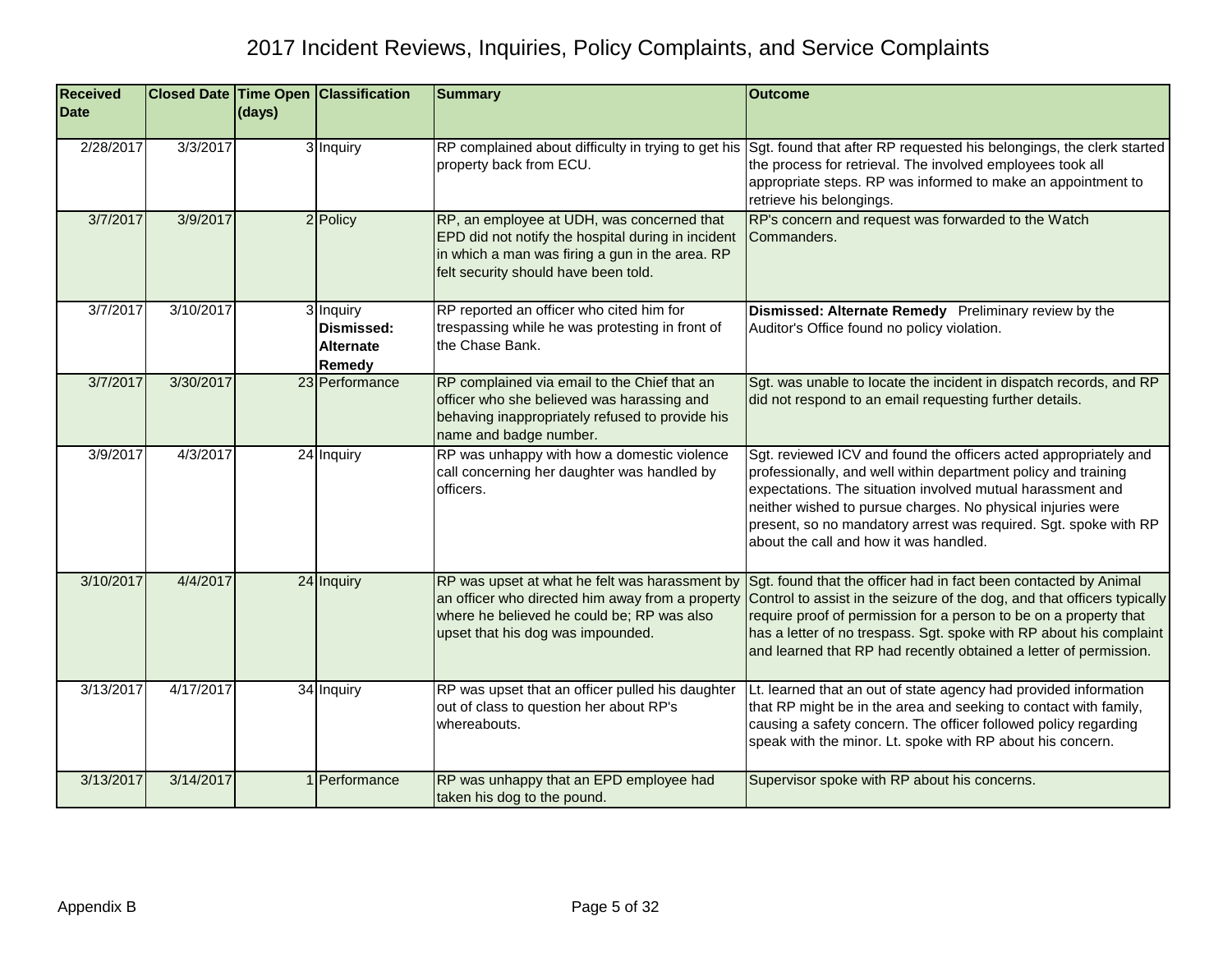| <b>Received</b><br><b>Date</b> |           | (days) | <b>Closed Date Time Open Classification</b> | <b>Summary</b>                                                                                                                                                                              | <b>Outcome</b>                                                                                                                                                                                                                                                                                                          |
|--------------------------------|-----------|--------|---------------------------------------------|---------------------------------------------------------------------------------------------------------------------------------------------------------------------------------------------|-------------------------------------------------------------------------------------------------------------------------------------------------------------------------------------------------------------------------------------------------------------------------------------------------------------------------|
|                                |           |        |                                             |                                                                                                                                                                                             |                                                                                                                                                                                                                                                                                                                         |
| 3/14/2017                      | 4/17/2017 |        | 33 Performance                              | RP was unhappy that an officer who was<br>arresting him for disorderly contact told him his<br>vehicle would be given a courtesy tow, and now<br>has to pay over \$300.00 to a tow company. | Sgt. found that the vehicle was found parked in an alley and was<br>towed for safekeeping, as it was a hazard. RP was never told it<br>was a free tow. RP did not return messages to speak about the<br>complaint.                                                                                                      |
| 3/15/2017                      | 4/28/2017 |        | 43 Incident Review:<br>Conduct              | Internal: An officer was alleged to have been<br>using his taser at parties and that a friend was in<br>photos posing with his firearm.                                                     | Sgt. found that officer had not yet been issued an EPD taser and<br>that the picture with a firearm was not EPD issued. No policy<br>violations were found.                                                                                                                                                             |
| 3/15/2017                      | 4/6/2017  |        | 21 Inquiry                                  | RP alleged that an EPD officer accompanied his<br>wife to court to intimidate and collect anything<br>that could be used against him at his criminal<br>trial.                              | Lt found that the officer had accompanied RP's wife to court but<br>did not go into the court room.                                                                                                                                                                                                                     |
| 3/17/2017                      | 3/24/2017 |        | 7 Policy                                    | RP is concerned about the illegal camping and<br>activity in his neighborhood.                                                                                                              | Sgt. reached out to RP about the issues in his neighborhood and<br>discussed EPD's policy concerning illegal camping.                                                                                                                                                                                                   |
| 3/20/2017                      | 5/31/2017 |        | 71 Inquiry                                  | RP inquired into the use of force used on his<br>daughter when she was handcuffed during a<br>stop.                                                                                         | Sgt. reviewed the stop and found that the officer had taken a hold<br>of RP's daughter in order to detain her for the citation. No policy<br>violations were found. Sgt. spoke with RP about the incident.                                                                                                              |
| 3/20/2017                      | 4/21/2017 |        | 31 Incident Review:<br>Performance          | RP was concerned at the response time for a<br>call for service for a robbery that she heard<br>about. RP suspected discrimination on the part<br>of EPD.                                   | Sgt. reviewed the call for service and found that at the time of the<br>call 4 other higher priority calls were holding, and that the victim's<br>daughter had called back to 911 to let them know they would be at<br>the hospital and could be contacted there for a report.                                          |
| 3/20/2017                      | 4/20/2017 |        | 30 Performance                              | RP was unhappy with how a call taker handled<br>his call for a welfare check on a family member.                                                                                            | Supervisor reviewed the call and found that the call taker did not<br>get across that a call for a welfare check had been put through.<br>Supervisor left messages to speak with RP about her findings.                                                                                                                 |
| 3/19/2017                      | 3/31/2017 |        | 12 Performance                              | Internal Review of a call taker not completing a<br>medic call.                                                                                                                             | Supervisor provided training and coaching on the proper procedure<br>forwarding out of area calls.                                                                                                                                                                                                                      |
| 3/21/2017                      | 4/17/2017 |        | 26 Policy                                   | RP was unhappy that an officer made her and 4<br>other vehicles that were camping in the park<br>leave.                                                                                     | Sgt. learned that St. Vincent's had requested EPD assistance in<br>contacting over 20 campers/vehicles in violation of the overnight<br>parking camping ordinance. ICV showed that officer was<br>professional in explaining the issue and provided contact<br>information to those in violation while giving warnings. |
| 3/22/2017                      | 4/25/2017 |        | 33 Performance                              | RP was upset that officers did not talk with her<br>after her roommate called police.                                                                                                       | Sgt. reviewed records of the incident and found that officer spoke<br>with the calling party, no crime had been committed. No policy<br>violation.                                                                                                                                                                      |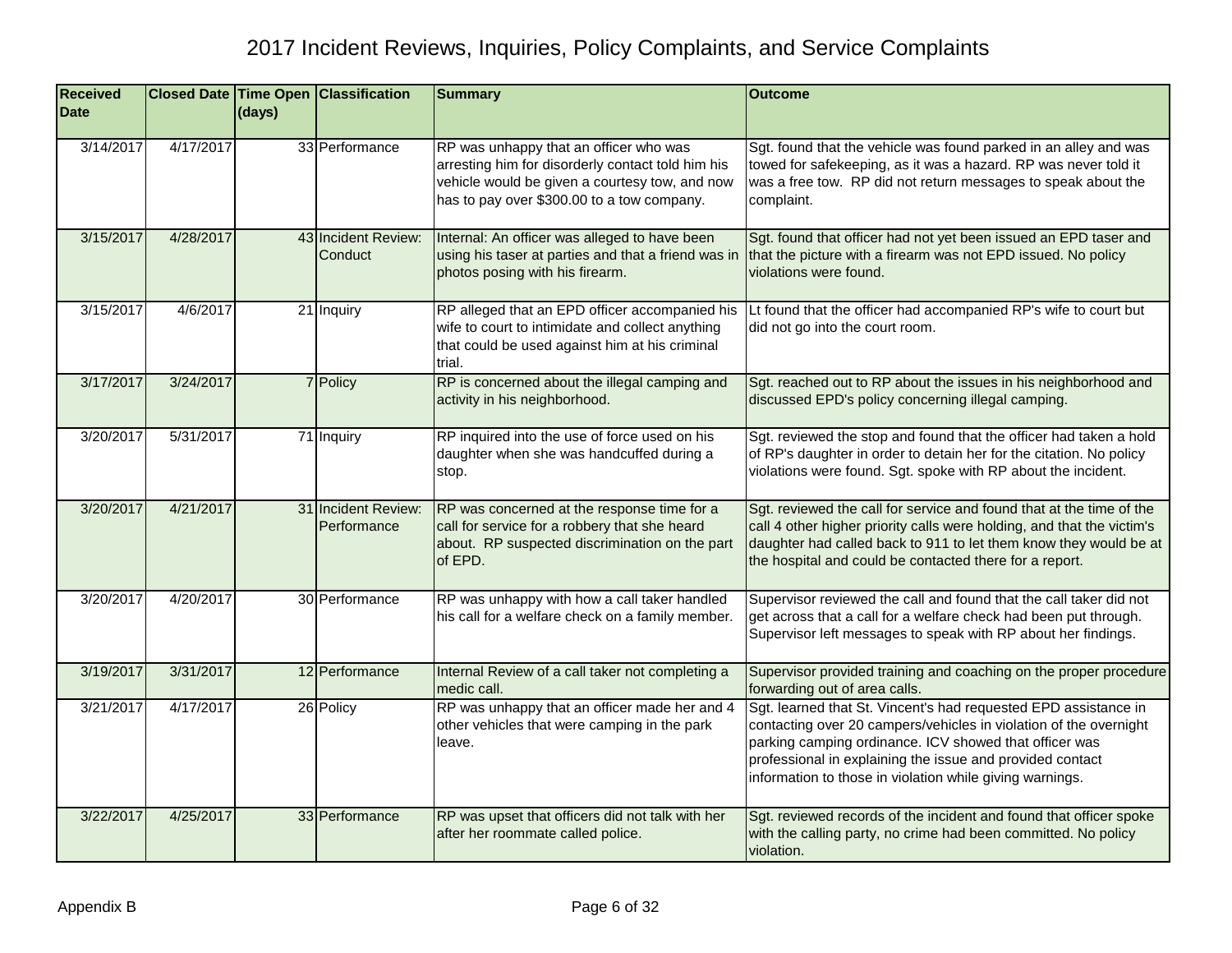| <b>Received</b><br><b>Date</b> |           | (days) | <b>Closed Date Time Open Classification</b>                      | <b>Summary</b>                                                                                                                                                                                                                      | <b>Outcome</b>                                                                                                                                                                                                                                                                                                                                                                                                                         |
|--------------------------------|-----------|--------|------------------------------------------------------------------|-------------------------------------------------------------------------------------------------------------------------------------------------------------------------------------------------------------------------------------|----------------------------------------------------------------------------------------------------------------------------------------------------------------------------------------------------------------------------------------------------------------------------------------------------------------------------------------------------------------------------------------------------------------------------------------|
| 3/23/2017                      | 4/24/2017 |        | 31 Inquiry                                                       | RP felt an officer did not have probable cause to<br>stop him for a traffic stop, in which his vehicle<br>was ultimately impounded.                                                                                                 | Review of the officer's ICV found that the officer had made the stop<br>due to the inability to ready the unlit license plate. During the stop<br>it was revealed that RP did not have a valid license and that the<br>vehicle was not insured. No policy violation were noted by the<br>officer. Sgt. spoke with RP at length about the stop.                                                                                         |
| 3/26/2017                      | 3/28/2017 |        | 2 Performance<br>Dismissed:<br><b>Employee not</b><br>identified | RP reported an officer who ran a red light with no Dismissed: unable to identify employee<br>lights or sirens.                                                                                                                      |                                                                                                                                                                                                                                                                                                                                                                                                                                        |
| 3/27/2017                      | 4/21/2017 |        | 24 Incident Review:<br>Conduct                                   | Internal Review of a payroll overtime practice                                                                                                                                                                                      | A review of the issue found the officer's supervisor had approved<br>the overtime. No policies were violated.                                                                                                                                                                                                                                                                                                                          |
| 3/20/2017                      | 5/18/2017 |        | 58 Inquiry                                                       | RP complained that an officer saw him unlock<br>his bike, and a few days later his bike was<br>stolen.                                                                                                                              | Supervisor reviewed BWV and found that the officer was not<br>standing near RP when he unlocked his bike.                                                                                                                                                                                                                                                                                                                              |
| 4/11/2017                      | 4/14/2017 |        | 3 Performance                                                    | RP was upset that the party in a dispute was not<br>arrested.                                                                                                                                                                       | Lt. found that no probable caused existed for an arrest. Lt. spoke<br>with RP about the issue.                                                                                                                                                                                                                                                                                                                                         |
| 4/3/2017                       | 4/28/2017 |        | 25 Performance                                                   | RP did not feel officers correctly handled a<br>dispute between her and her neighbor.                                                                                                                                               | Sgt. reviewed the steps officers took to handle the dispute and<br>found no policy violations. Sgt. spoke with RP and advised that<br>even though the neighbors' behavior may be unsettling to her it is<br>not illegal.                                                                                                                                                                                                               |
| 4/7/2017                       | 4/17/2017 |        | 10 Inquiry                                                       | RP reported an EPD vehicle speeding in a non-<br>emergency situation.                                                                                                                                                               | Dispatch records showed officers were being dispatched to<br>burglary in progress. Omitted lights and sirens were within policy.<br>RP was anonymous, so no follow up was attempted.                                                                                                                                                                                                                                                   |
| 4/12/2017                      | 5/22/2017 |        | 40 Inquiry                                                       | RP, a non custodial parent, was upset with<br>officers explaining emancipation to his 15 year<br>old daughter and not allowing him to take her<br>home.                                                                             | Sgt. found that officers had been alerted to a loud argument in the<br>downtown area and responded to find the father and daughter<br>arguing. The officers determined that no laws were being broken<br>and the RP was not the custodial parent. There was no probable<br>cause to detain the youth at the time.                                                                                                                      |
| 4/16/2017                      | 6/5/2017  |        | 49 Inquiry                                                       | RP alleged that officers failed to deal with a<br>neighbor who was harassing him with racial slurs<br>and threatening his dog, telling him it was free<br>speech. He was also upset that he was then<br>arrested for strangulation. | Sgt. found that the officers were unable to identify the person or<br>person making the derogatory statements; the related incidents<br>were forwarded to a detective for further investigation. Review of<br>surveillance video from the strangulation incident clearly showed<br>RP had an opportunity to remove himself from the situation but did<br>not. Sgt. agreed with the officers' enforcement actions taken at the<br>time. |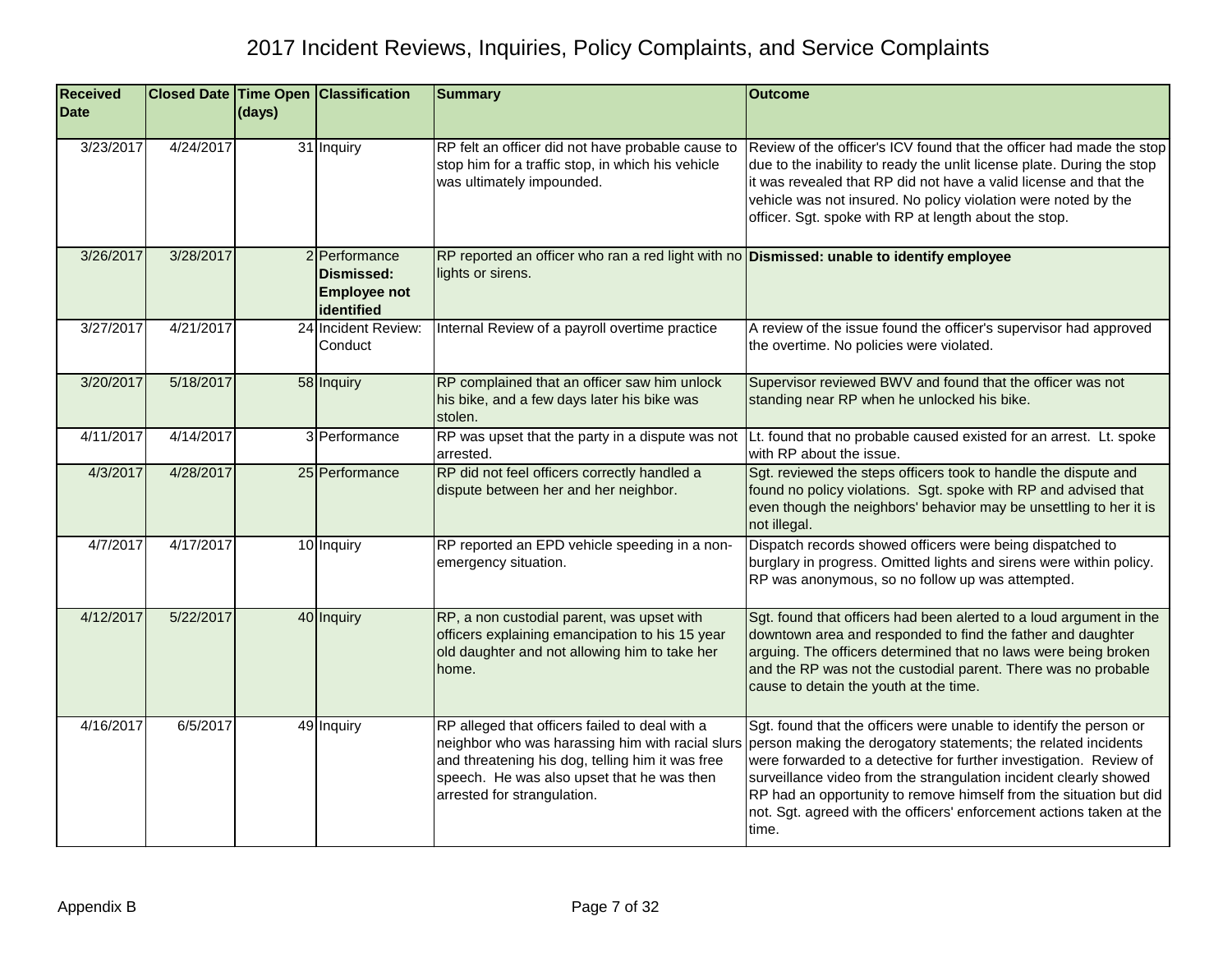| <b>Received</b><br><b>Date</b> |           | (days) | <b>Closed Date Time Open Classification</b>                     | <b>Summary</b>                                                                                                                               | <b>Outcome</b>                                                                                                                                                                                                                                                                                     |
|--------------------------------|-----------|--------|-----------------------------------------------------------------|----------------------------------------------------------------------------------------------------------------------------------------------|----------------------------------------------------------------------------------------------------------------------------------------------------------------------------------------------------------------------------------------------------------------------------------------------------|
| 4/12/2017                      | 4/17/2017 |        | 5 Service Level                                                 | RP complained that even with continuous calls<br>illegal camping is still taking place in front of his<br>business.                          | Previous to the complaint being assigned, EPD had reached out to<br>RP and begun to help him with the issue.                                                                                                                                                                                       |
| 4/12/2017                      | 5/15/2017 |        | 33 Performance                                                  | RP was upset that it took over 40 minutes for<br>officers to arrive when she reported a woman<br>trying to break into her apartment.         | Sgt. found that the call was dispatched 23 minutes after the call<br>was received due to call load. After dispatch, officers arrived within<br>6 minutes. Sgt. spoke with RP about how the call was dispatched<br>and officers' handling of the call.                                              |
| 4/12/2017                      | 4/14/2017 |        | 2 Policy<br>Dismissed:<br><b>Outside</b><br><b>Jurisdiction</b> | RP was unhappy with the fees paid in a diversion Dismissed: Outside jurisdiction<br>program                                                  |                                                                                                                                                                                                                                                                                                    |
| 4/15/2017                      | 4/19/2017 |        | 4 Conduct                                                       | RP was unhappy with how she was treated by<br>officer during a dispute call.                                                                 | Sgt. reviewed ICV and found that officers acted within policy and<br>used de-escalation to calm the dispute when the parties involved<br>became angry with the officers.                                                                                                                           |
| 4/17/2017                      | 5/12/2017 |        | 25 Performance                                                  | RP reported an officer who turned against traffic<br>at a divider to go and speak with another officer,<br>which did not set a good example. | Sgt. spoke with RP about when it can be more efficient to move a<br>motorcycle in the manner she witnessed. The Sgt. also spoke with<br>the officer about setting a good example.                                                                                                                  |
| 4/18/2017                      | 5/19/2017 |        | 31 Inquiry                                                      | RP was upset that he could not make a report to<br>EPD about the theft of his motor boat without a<br>computer.                              | Sgt. spoke with RP and listened to his concern that there was no<br>phone option to ask for a person to report issues. The Sgt.<br>explained EPD's staffing issues and how they did not have 24/7<br>availability to staff report phones. An officer was directed to call RP<br>and take a report. |
| 4/18/2017                      | 5/10/2017 |        | 22 Inquiry                                                      | RP inquired into how she should have responded<br>to an officer using lights and sirens in a way she<br>was unfamiliar.                      | Sgt. made contact with RP and explained what the officer was<br>doing in the situation and answered RP's questions.                                                                                                                                                                                |
| 4/18/2017                      | 5/2/2017  |        | 14 Performance                                                  | RP was unhappy with how reports for his stolen<br>truck were handled.                                                                        | Sgt. found that at the time of the initial report RP did not have proof<br>of ownership as he had recently bought the car. RP then waited 15<br>days before making the report with the documentation needed.<br>Sgt. spoke with RP about the issue.                                                |
| 4/15/2017                      | 6/1/2017  |        | 46 Inquiry                                                      | RP alleged that his arrest for a pedestrian<br>violation was driven by race.                                                                 | The Sgt. found that RP had run in front of the patrol car at night;<br>the officer had been unable to tell the race of the individual.                                                                                                                                                             |
| 4/21/2017                      | 5/5/2017  |        | 14 Performance                                                  | RP was upset that officers would did not return<br>her calls about a stolen car issue with an ex-<br>boyfriend.                              | Lt. spoke with RP about her concern and directed the officer to<br>follow up with RP.                                                                                                                                                                                                              |
| 4/24/2017                      | 5/11/2017 |        | 17 Performance                                                  | RP alleged that an officer gave him a criminal<br>citation just because he did not want to talk with<br>him without a lawyer.                | Dismissed: Alternate Remedy Preliminary review by the<br>Auditor's Office found no policy violation.                                                                                                                                                                                               |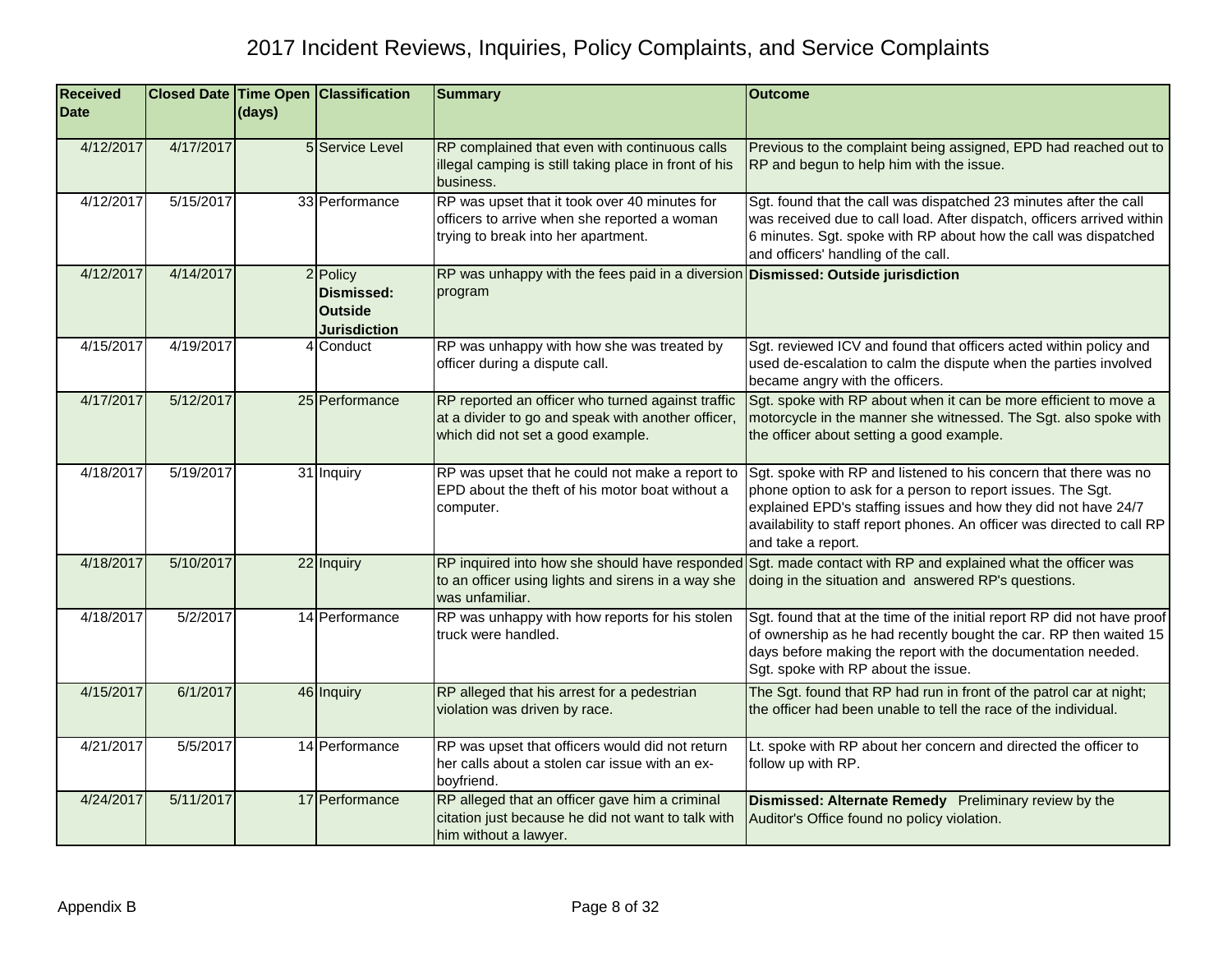| <b>Received</b><br><b>Date</b> |           | (days) | <b>Closed Date Time Open Classification</b> | <b>Summary</b>                                                                                                                                                                                            | <b>Outcome</b>                                                                                                                                                                                                                                                                                                                                                                        |
|--------------------------------|-----------|--------|---------------------------------------------|-----------------------------------------------------------------------------------------------------------------------------------------------------------------------------------------------------------|---------------------------------------------------------------------------------------------------------------------------------------------------------------------------------------------------------------------------------------------------------------------------------------------------------------------------------------------------------------------------------------|
| 4/25/2017                      | 4/28/2017 |        | 3 Incident Review:<br>Use of Force          | RP alleged that officers used excessive force in<br>arresting her daughter.                                                                                                                               | ICV review showed that the officer's use of force was within policy.                                                                                                                                                                                                                                                                                                                  |
| 4/24/2017                      | 5/3/2017  |        | 9 Inquiry                                   | RP was upset that his 12 year old was served a<br>subpoena at school.                                                                                                                                     | Supervisor found that the subpoena was served at the school in<br>the principal's office after a message was left with the mother.<br>Supervisor also looked into best practices and made a change that<br>would entail securing permission from parents. Supervisor spoke<br>with RP.                                                                                                |
| 4/28/2017                      | 5/9/2017  |        | 11 Performance                              | RP was upset at the amount of time it took for<br>EPD to respond to a robbery in his store.                                                                                                               | Lt. spoke with RP about the concern and apologized for the poor<br>customer service in this situation.                                                                                                                                                                                                                                                                                |
| 5/1/2017                       | 5/2/2017  |        | 1 Inquiry                                   | RP alleged that officers arrested him and forced<br>him to go to the hospital with no probable cause.                                                                                                     | Dismissed: Alternate Remedy Preliminary review by the<br>Auditor's Office found no policy violation.                                                                                                                                                                                                                                                                                  |
| 5/1/2017                       | 6/1/2017  |        | 30 Performance                              | RP was upset that a bad check for over<br>\$6,000.00 was considered a civil issue by EPD.                                                                                                                 | Sgt. reviewed the process that the officer and a detective took in<br>the matter and found that the issue was civil in nature. Sgt. spoke<br>with RP to explain the process taken and how to move forward.                                                                                                                                                                            |
| 4/19/2017                      | 5/8/2017  |        | 19 Inquiry                                  | An officer self-reported a situation with another<br>agency.                                                                                                                                              | Sgt. spoke with the agency and was able to determine the situation<br>had been resolved, with no policy violations by the officer.                                                                                                                                                                                                                                                    |
| 5/1/2017                       | 8/8/2017  |        | 97 Incident Review                          | RP alleged that officers failed to allow his wife,<br>who had been involved in a traffic accident, to<br>leave with their child in the ambulance. RP felt<br>his wife's race had something to do with it. | A review of ICV, dispatch records and Medic notes found no<br>medical treatment was delayed and that the ambulance was<br>underway within 12 minutes with RP's wife. RP failed to cooperate<br>with further investigation.                                                                                                                                                            |
| 5/1/2017                       | 5/30/2017 |        | 29 Inquiry                                  | RP was unhappy that an officer told him he could<br>not take his service animal into an ice cream<br>store.                                                                                               | Sgt. reviewed BWV and found that RP was stopped for various<br>violations involving his animal. The officer patiently explained the<br>issues and and asked RP questions allowed under the ADA. RP's<br>animal did not meet any of the descriptors or service animal. RP<br>was warned, with no policy violation by the officer. RP did not<br>return voice messages left by the Sgt. |
| 5/2/2017                       | 6/26/2017 |        | 54 Courtesy                                 | RP was unhappy with an officer's demeanor<br>when he spoke with him at the park blocks,<br>accusing him of camping when he was only<br>hanging out until an appointment.                                  | Sgt. reviewed bodycam of the officer's interaction with RP and<br>found that RP was sleeping under a blanket on top of a sleeping<br>bag at the time of the interaction. Sgt. noted that the officer was<br>patient and professional with RP as he explained the park rules<br>and gave RP a warning. (no citation). Sgt. spoke with RP about his<br>findings.                        |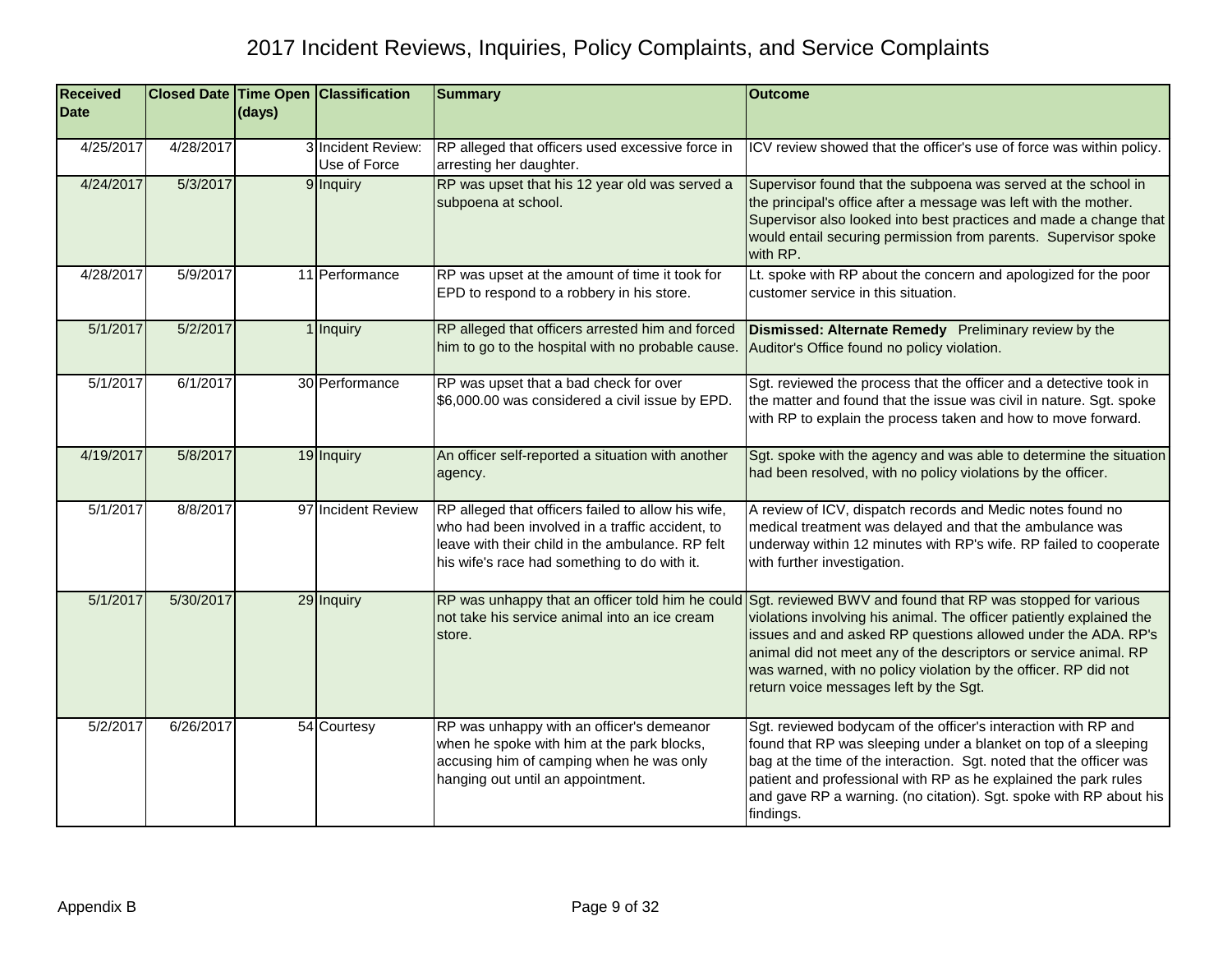| <b>Received</b><br><b>Date</b> |           | (days) | <b>Closed Date Time Open Classification</b> | <b>Summary</b>                                                                                                                                             | <b>Outcome</b>                                                                                                                                                                                                                                                                                                                                                                               |
|--------------------------------|-----------|--------|---------------------------------------------|------------------------------------------------------------------------------------------------------------------------------------------------------------|----------------------------------------------------------------------------------------------------------------------------------------------------------------------------------------------------------------------------------------------------------------------------------------------------------------------------------------------------------------------------------------------|
|                                |           |        |                                             |                                                                                                                                                            |                                                                                                                                                                                                                                                                                                                                                                                              |
| 5/2/2017                       | 5/11/2017 |        | 9 Performance                               | his service dog downtown.                                                                                                                                  | RP was upset that he was told he could not have Lt. reviewed BWV and spoke with officers involved and found that<br>they were not up to date on the new dog ban. Training was<br>provided, and Lt. spoke with RP.                                                                                                                                                                            |
| 5/3/2017                       | 6/17/2017 |        | 44 Performance                              | RP was frustrated that officers did not allow him<br>to retrieve his own bicycle from a friend's porch.                                                    | Lt. found that officers were called by a neighbor who believed that<br>bicycle was being stolen. At the time of contact RP did not have<br>proof of ownership. The Lt. found during his investigation that the<br>bicycle did in fact belong to RP. No policy violation by officers at<br>the time of the incident. RP did not provide contact information for<br>the Lt. to speak with him. |
| 5/4/2017                       | 5/8/2017  |        | 4 Inquiry                                   | RP alleged officers took 20 dollars from him.                                                                                                              | ICV noted the officer counting RP's money on the hood of the<br>patrol car, no 20 was included. Supervisor spoke with RP who<br>admitted he was drunk and high at the time and he may have<br>spent the money.                                                                                                                                                                               |
| 5/5/2017                       | 6/5/2017  |        | 30 Courtesy                                 | RP alleged an officer was rude and responded<br>with curse words when he flagged him down to<br>report a man playing matador in traffic.                   | Sgt. reviewed ICV which showed the officer was working on<br>another call and traffic was heavy. The officer and RP seemed to<br>have trouble hearing each other, but no curse words were spoken.<br>The Sgt. spoke with RP explaining that the officer was dealing with<br>a person in custody and could not respond to the other issue.                                                    |
| 5/5/2017                       | 5/23/2017 |        | 18 Performance                              | RP reported an officer who was arrogant with<br>him and a delivery person, and didn't seem to<br>know the parking laws downtown.                           | Sgt. reviewed the situation and found that RP had been correct.<br>Sgt. spoke with RP and then brought the officer up to speed about<br>how the law applied in the situation.                                                                                                                                                                                                                |
| 5/5/2017                       | 5/10/2017 |        | 5 Inquiry                                   | RP inquired about evidence that she believed<br>had not been properly forwarded to Marion<br>County.                                                       | Supervisor was able to determine that all requested evidence had<br>been sent to Marion County. Supervisor spoke with RP about her<br>findings.                                                                                                                                                                                                                                              |
| 5/7/2017                       | 6/15/2017 |        | 38 Inquiry                                  | RP was unhappy that officers did not cite a<br>neighbor who assaulted her dog and her<br>husband.                                                          | Lt. found that the officers had investigated the neighbor dispute<br>and found no crime other than a dog at large issue. When officer<br>tried to explain the issue at the time, one of the complainants<br>walked away and the other refused to discuss the situation. Lt.<br>spoke with RP about the findings and explained the reasons<br>officers came to the conclusions they did.      |
| 5/8/2017                       | 6/23/2017 |        | 45 Performance                              | RP was unhappy that follow through was not<br>done when she reported her preschool child<br>being bullied and assaulted by other children in<br>his class. | Supervisor spoke with RP and assigned an officer to contact RP to<br>take a full report.                                                                                                                                                                                                                                                                                                     |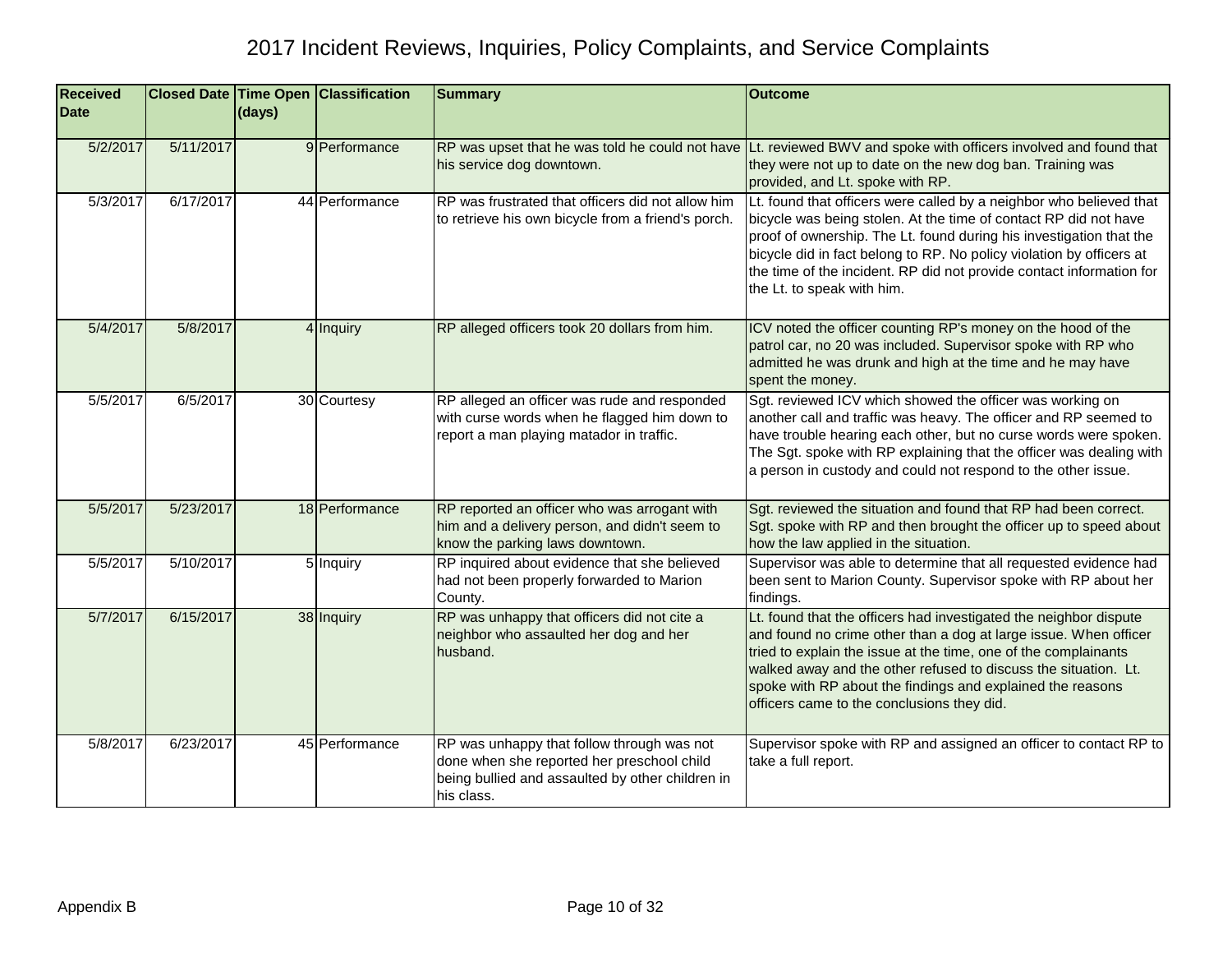| <b>Received</b><br><b>Date</b> |           | (days) | <b>Closed Date Time Open Classification</b> | <b>Summary</b>                                                                                                                                           | <b>Outcome</b>                                                                                                                                                                                                                                                               |
|--------------------------------|-----------|--------|---------------------------------------------|----------------------------------------------------------------------------------------------------------------------------------------------------------|------------------------------------------------------------------------------------------------------------------------------------------------------------------------------------------------------------------------------------------------------------------------------|
| 5/8/2017                       | 6/15/2017 |        | 37 Performance                              | RP was unhappy with an officer who pulled her<br>away from her husband who was having a<br>altercation with a motel clerk.                               | Sgt. reviewed the incident and found that RP was moved away<br>from the situation so officers could focus on the situation and not<br>on a third person. Sgt. spoke with RP about the applicable policies<br>and practices.                                                  |
| 5/8/2017                       | 6/6/2017  |        | 28 Policy                                   | parking lot in order to catch speeders and that it<br>was not legal for him to do so.                                                                    | RP reported an officer who he felt was hiding in a Sgt. spoke with RP about the difference between entrapment and<br>the officer hiding, and explained that the officer was not in violation<br>of the law.                                                                  |
| 5/8/2017                       | 5/15/2017 |        | 7 Performance                               | RP was unhappy with the hearing process with<br>issue resolved.                                                                                          | Lt. found that the main issue of concern by RP was actually with<br>her dog, stating it took over 5 months to have the another agency. Referral was made to the correct agency.                                                                                              |
| 5/10/2017                      | 6/22/2017 |        | 42 Performance                              | RP felt his son had not been treated well by<br>officers during a mental hold.                                                                           | Sgt reviewed ICV and reports from the situation and found that<br>officers went beyond required policy to protect the privacy of RP<br>during the situation. RP did not return calls to discuss the findings.                                                                |
| 5/6/2017                       | 5/16/2017 |        | 10 Inquiry                                  | RP was upset that an officer demanded that she<br>return a vehicle; she believed she was the proper<br>owner.                                            | Sgt. learned that the officer had spoken with the executor who did<br>not have proof of any transfer of the ownership of the vehicle. The<br>officer had the vehicle towed at on behalf of the executor. No<br>policy violations noted. Sgt. spoke with RP about the matter. |
| 5/15/2017                      | 6/22/2017 |        | 37 Inquiry                                  | RP alleged that an animal control officer struck<br>the curb going 40 miles an hour with in feet of<br>RP.                                               | Supervisor found that the officer involved had moved over in the<br>lane to pass a car turning left but had no memory of striking a curb.<br>Supervisor spoke with RP about her findings.                                                                                    |
| 5/15/2017                      | 5/22/2017 |        | 7 Performance                               | RP was upset that an officer failed to return his<br>license after citing him.                                                                           | Sgt. reviewed ICV of the stop and found that the officer did indeed<br>return RP's license. The Sgt. notified RP of his findings.                                                                                                                                            |
| 5/15/2017                      | 7/5/2017  |        | 50 Performance                              | RP was unhappy that officers did not force a<br>homeless man with obvious mental issues into<br>treatment.                                               | Sgt. reviewed the call for service pertaining to the complaint and<br>found that officers acted within policy. Sgt. spoke with RP about<br>the probable cause that must be in place before officers can force<br>a person to be seen for treatment.                          |
| 5/15/2017                      | 6/12/2017 |        | 27 Conduct                                  | Internal review of an issue with a grant program<br>that reversed its decision about providing EPD<br>with a drug dog.                                   | Sgt. spoke with those involved and found no policy violations by<br>any EPD employee.                                                                                                                                                                                        |
| 5/17/2017                      | 7/5/2017  |        | 48 Inquiry                                  | RP inquired into whether or not it was ok for<br>officers to interview her children about a fight<br>between her and her husband without her<br>present. | Sgt. reviewed the details of the call and found that officers acted<br>within policy when speaking with RP's children. Sgt. spoke with RP<br>about the call and explained that officers are legally allowed to<br>speak with and interview the children.                     |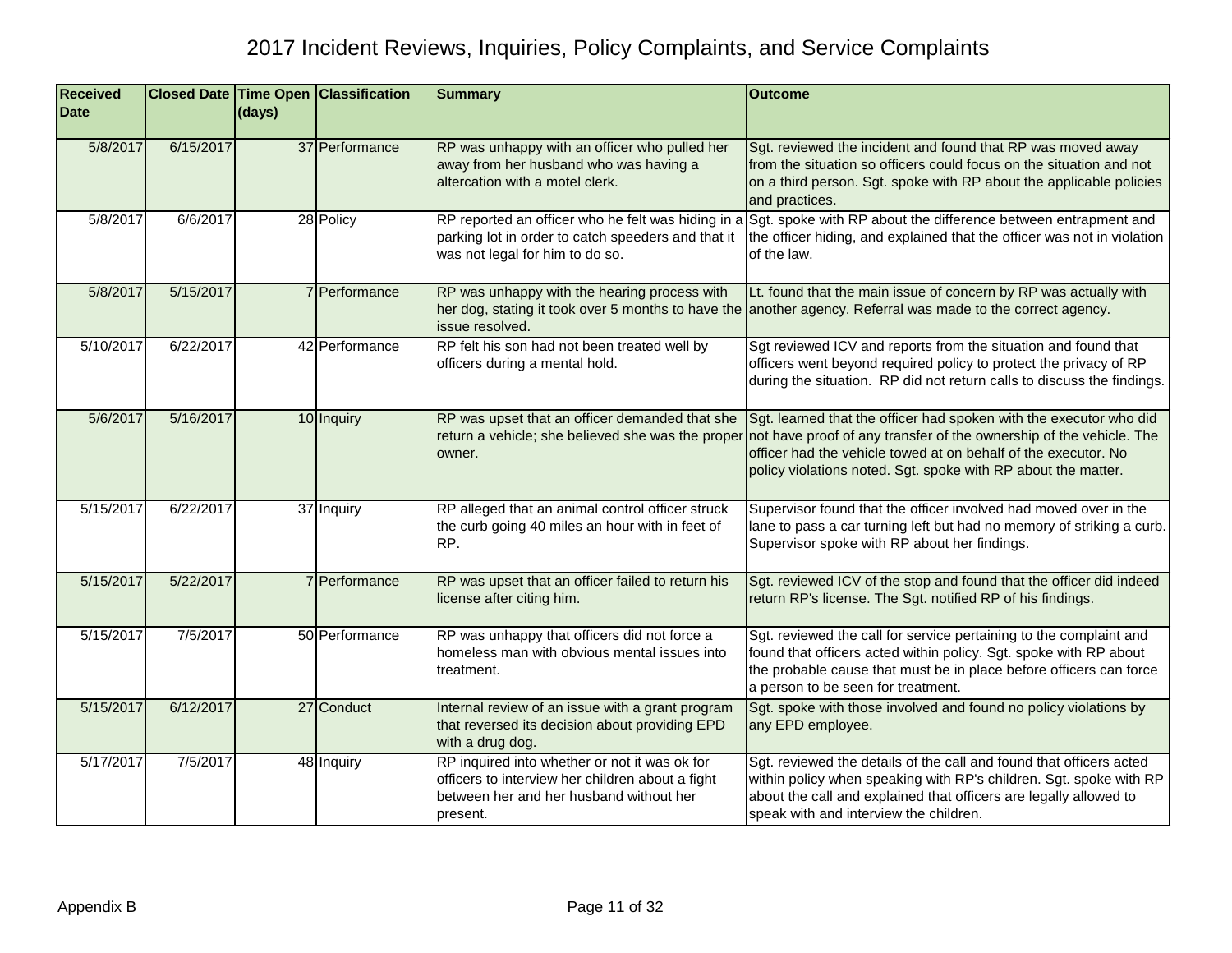| <b>Received</b><br><b>Date</b> |           | (days) | <b>Closed Date Time Open Classification</b> | <b>Summary</b>                                                                                                                                                                                                   | <b>Outcome</b>                                                                                                                                                                                                                                                                                                                    |
|--------------------------------|-----------|--------|---------------------------------------------|------------------------------------------------------------------------------------------------------------------------------------------------------------------------------------------------------------------|-----------------------------------------------------------------------------------------------------------------------------------------------------------------------------------------------------------------------------------------------------------------------------------------------------------------------------------|
| 5/18/2017                      | 6/27/2017 |        | 39 Inquiry                                  | RP alleged that officer entered her home with<br>without probable cause and looked through RP's<br>phone without a warrant.                                                                                      | Sgt. reviewed the incident and found officers had contacted RP in<br>relation to a investigation into a family member. RP had given<br>permission for the phone to be seized and a search warrant was<br>obtained. Sgt. spoke with RP about her concerns.                                                                         |
| 5/19/2017                      | 6/1/2017  |        | 12 Policy                                   | RP was upset that officers were threatening to<br>tow his motorhome that was his place of<br>business.                                                                                                           | Sgt. spoke with RP who admitted that he was also living in his<br>motorhome and had not moved it in over a week. No policy<br>violations were found by officers.                                                                                                                                                                  |
| 5/16/2017                      | 7/5/2017  |        | 49 Inquiry                                  | RP was upset with what she perceived as a very<br>public show of force while arresting two black<br>men on separate days.                                                                                        | Lt. reviewed the reports from both incidents that RP mentioned and<br>found that the no policy violations were found in either incident. Lt.<br>spoke with RP, describing some of the background leading up to<br>what she observed. RP was happy with the conversation and had<br>a better understanding of what had transpired. |
| 5/22/2017                      | 6/15/2017 |        | 23 Courtesy                                 | RP was unhappy with the service she received<br>when trying to report a man making loud noises<br>near her home in the middle of the night. The<br>officer was discourteous and blamed her for the<br>situation. | Sgt. reviewed ICV and found the officer to be kind and patient with<br>RP. Sgt. spoke with RP about his findings.                                                                                                                                                                                                                 |
| 5/22/2017                      | 5/25/2017 |        | 3 Performance                               | RP alleged that when an officer T-boned his<br>girlfriend in a parking lot, officers did not even<br>ask if she need medical help and seemed to be<br>very secretive about the investigation.                    | Sgt. reviewed ICV of various officers who responded to the scene<br>and found that medical help was offered and refused. Standard<br>procedures for accident scenes were followed. Sgt. spoke with RP<br>about the incident.                                                                                                      |
| 5/24/2017                      | 6/15/2017 |        | 21 Inquiry                                  | RP was unhappy that an officer accused her<br>daughter of theft and cited her. RP also claimed<br>the officer continued to ask questions even after<br>he was asked to stop.                                     | Sgt. found that the officer had probable cause to arrest RP's<br>daughter for theft and opted to cite her in lieu of arrest. The<br>questions asked after RP asked him to stop were questions<br>required to fill out the citation and were within policy. Sgt. spoke<br>with RP about his findings.                              |
| 5/24/2017                      | 7/13/2017 |        | 49 Inquiry                                  | RP complained that a traffic stop by an officer<br>was in retaliation to incident RP had had in a<br>laundromat with a woman who claimed to be a<br>police officer's wife.                                       | Sgt. reviewed ICV of the stop and found that the officer followed<br>policy and was professional with RP; it was also determined that<br>the officer's wife had never been to the laundromat in question and<br>did not drive the type of vehicle alleged by RP. Sgt. spoke with RP<br>about his findings.                        |
| 5/24/2017                      | 6/6/2017  |        | 12 Service Level                            | RP was unhappy with the response time of<br>officers when he reported a road rage situation.                                                                                                                     | Sgt. spoke with the call center and found that due to call load no<br>officers were available to respond to RP, who at the time of his call<br>was no longer in danger. Sgt. contacted RP and spoke with him<br>about the situation.                                                                                              |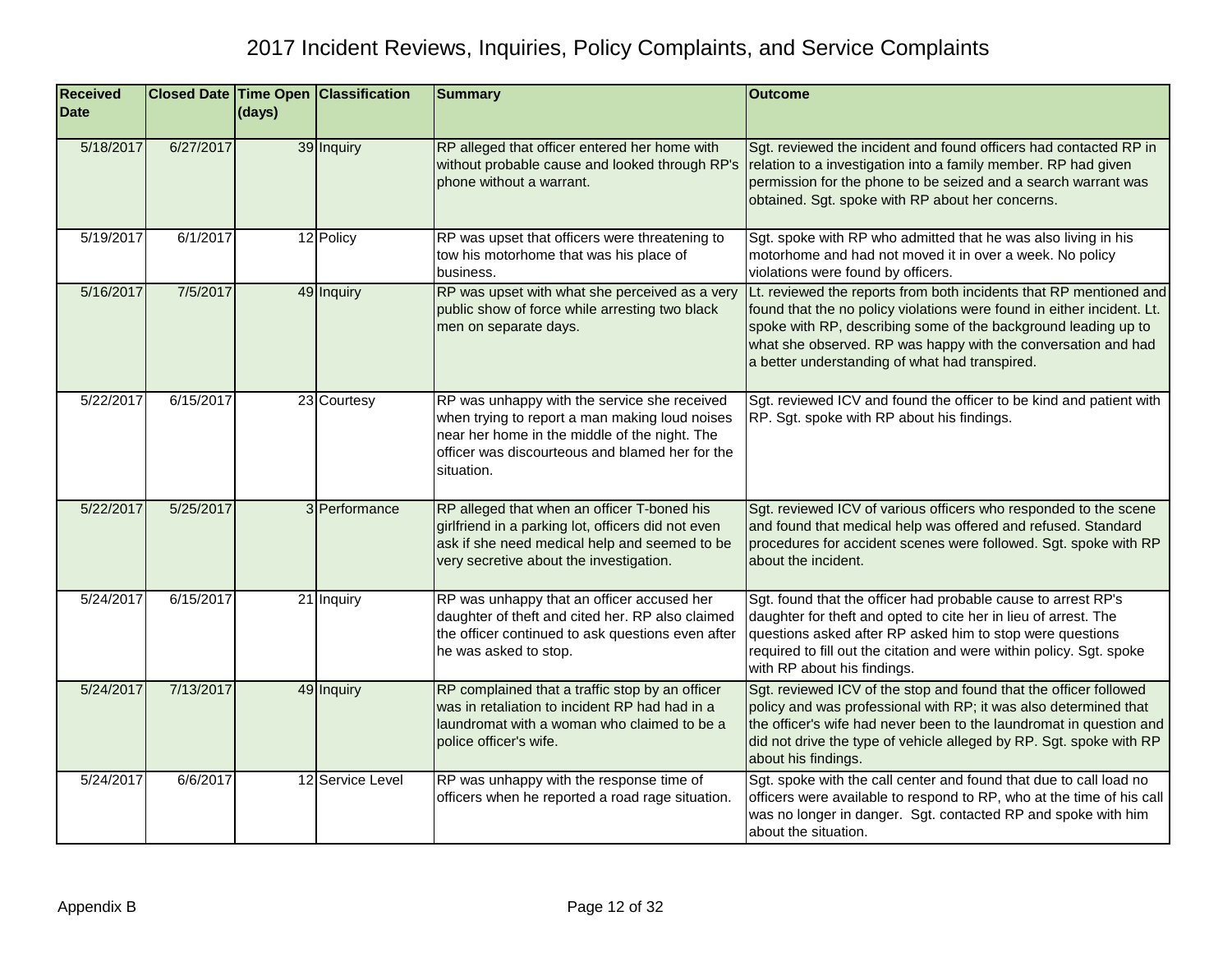| <b>Received</b><br><b>Date</b> |           | (days) | <b>Closed Date Time Open Classification</b> | <b>Summary</b>                                                                                                                                                                                 | <b>Outcome</b>                                                                                                                                                                                                                                                                                                 |
|--------------------------------|-----------|--------|---------------------------------------------|------------------------------------------------------------------------------------------------------------------------------------------------------------------------------------------------|----------------------------------------------------------------------------------------------------------------------------------------------------------------------------------------------------------------------------------------------------------------------------------------------------------------|
| 5/25/2017                      | 6/27/2017 |        | 32 Inquiry                                  | RP was unhappy that he was told he could not<br>be present at the same location with his wife and<br>children when they were questioned about an<br>investigation in which he was the suspect. | Sgt. reviewed the reports of the incident and found that the officer<br>followed policy in regard to RP not being able to be at the location.<br>Sgt. spoke with RP about the situation.                                                                                                                       |
| 5/24/2017                      | 9/22/2017 |        | 118 Incident Review<br>Performance          | An allegation that an officer did not take the<br>basic investigative steps in a rape allegation.                                                                                              | Review of the investigation found that the officer followed policy<br>and no steps were left out of the process.                                                                                                                                                                                               |
| 5/26/2017                      | 6/21/2017 |        | 25 Inquiry                                  | Internal: A nonsworn employee was alleged to<br>have mishandled property.                                                                                                                      | After review the employee was coached on the importance of<br>proper evidence handling.                                                                                                                                                                                                                        |
| 5/26/2017                      | 8/9/2017  |        | 73 Performance                              | RP was unhappy that officers did not arrest a<br>man who was trespassing and making threats to<br>harm him.                                                                                    | Supervisor found that the man in question had mental health<br>issues and at the time of the call officers mediated the outcome by<br>having him leave the business, the officers had not gotten the<br>impression that RP was unhappy with the outcome at the time.<br>Sgt. spoke with RP about the incident. |
| 5/30/2017                      | 6/5/2017  |        | 5 Inquiry<br>Dismissed:<br><b>Other</b>     | RP was upset that detectives contact her about<br>things she has no knowledge of.                                                                                                              | <b>Dismissed: Other</b>                                                                                                                                                                                                                                                                                        |
| 6/2/2017                       | 6/19/2017 |        | 17 Incident Review:<br>Conduct              | RP alleged that when an officer frisked her prior<br>to arrest her private parts were touched<br>intentionally.                                                                                | Sgt. reviewed ICV footage of the contact and arrest and found the<br>allegation unfounded.                                                                                                                                                                                                                     |
| 6/2/2017                       | 6/6/2017  |        | 4 Inquiry                                   | RP inquired into best tactics to deal with<br>someone who is harassing and threatening his<br>daughter.                                                                                        | Sgt. corresponded with RP and answered his questions.                                                                                                                                                                                                                                                          |
| 6/5/2017                       | 7/5/2017  |        | 30 Inquiry                                  | Internal review of an man who was arrested for<br>harassment and assault of his girlfriend; the man<br>stated during his arrest that officers only stopped<br>him because of his race.         | Sgt. reviewed this mandatory reporting incident and found that<br>officers had probable cause to locate and arrest RP for the crimes<br>against his girlfriend and that he was not stopped due to his race.                                                                                                    |
| 6/5/2017                       | 6/15/2017 |        | 10 Inquiry                                  | RP was unhappy with a supervisor who<br>contacted her about a complaint, feeling the<br>officer was disrespectful.                                                                             | Lt. spoke with RP about the call and her concerns.                                                                                                                                                                                                                                                             |
| 6/6/2017                       | 6/15/2017 |        | 9 Performance                               | RP reported poor parking by an animal control<br>officer on Facebook.                                                                                                                          | Supervisor spoke with the involved employee about better parking<br>practices.                                                                                                                                                                                                                                 |
| 6/2/2017                       | 6/16/2017 |        | 14 Policy                                   | RP reported officers tagging speeders on the<br>shoulder of the Beltline, causing motorist to<br>swerve to get into the far lane.                                                              | Sgt. listened to RP's concerns and agreed to speak with his<br>officers about RP's perspective of the issue.                                                                                                                                                                                                   |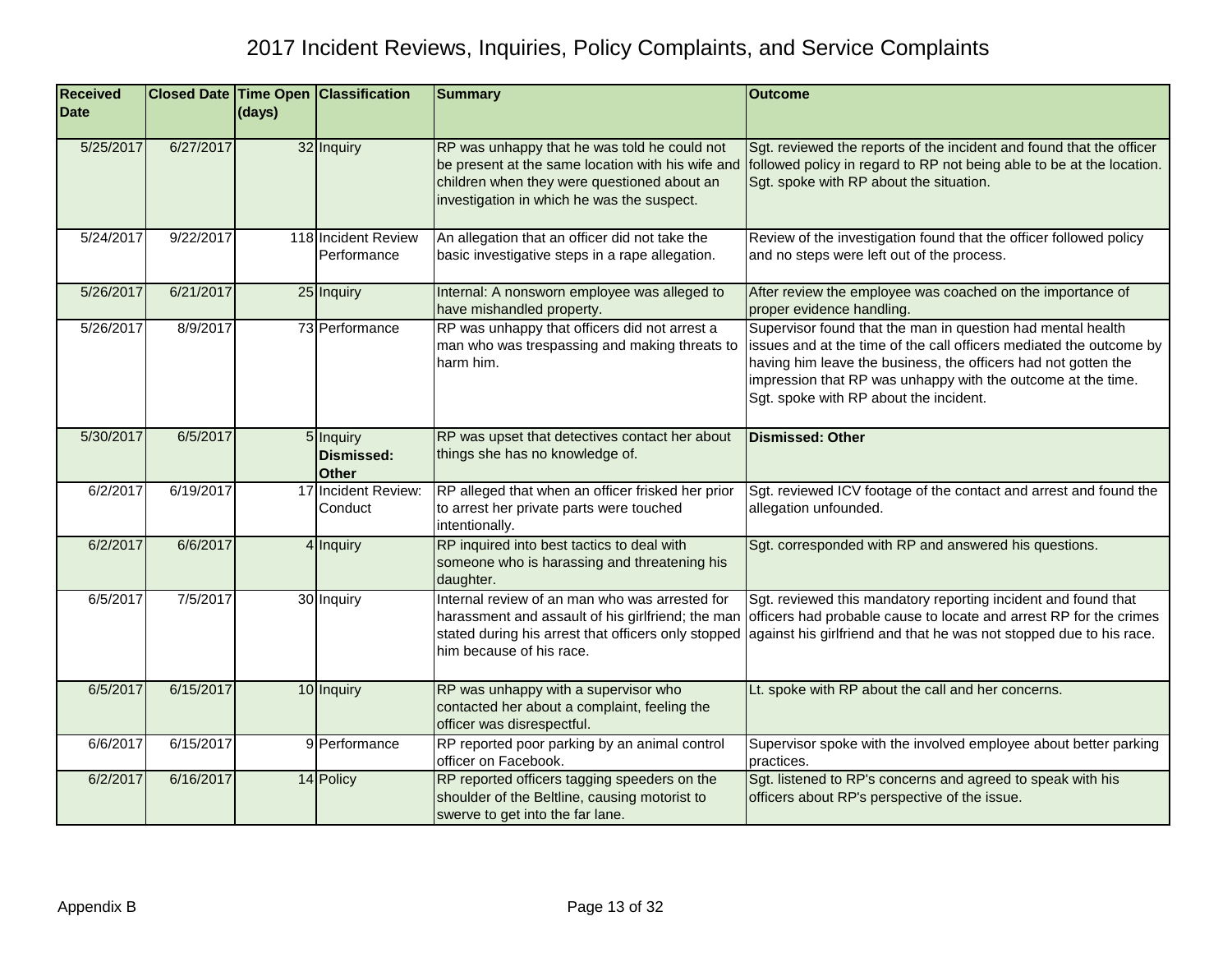| <b>Received</b> |           |        | <b>Closed Date Time Open Classification</b>                              | <b>Summary</b>                                                                                                                                                                                                                                                                      | <b>Outcome</b>                                                                                                                                                                                                                                |
|-----------------|-----------|--------|--------------------------------------------------------------------------|-------------------------------------------------------------------------------------------------------------------------------------------------------------------------------------------------------------------------------------------------------------------------------------|-----------------------------------------------------------------------------------------------------------------------------------------------------------------------------------------------------------------------------------------------|
| <b>Date</b>     |           | (days) |                                                                          |                                                                                                                                                                                                                                                                                     |                                                                                                                                                                                                                                               |
| 6/6/2017        | 7/13/2017 |        | 37 Courtesy                                                              | RP reported that when her husband called about<br>an issue with their neighbor the call taker called<br>her crazy.                                                                                                                                                                  | Supervisor was unable to identify the call to review, contact with<br>RP did not bring further clarification to be able to identify when the<br>call was place.                                                                               |
| 6/7/2017        | 6/12/2017 |        | 5 Inquiry<br><b>Dismissed:</b><br><b>Timeliness</b>                      | RP inquired into help about an issue in which an<br>officer cited her, the registered owner of the car,<br>instead of the person she had sold the car to, for<br>traffic violations.                                                                                                | <b>Dismissed: Timeliness</b>                                                                                                                                                                                                                  |
| 6/7/2017        | 6/12/2017 |        | 5 Inquiry                                                                | RP complained that he was tackled and<br>handcuffed by an officer when he was only trying found no policy violations.<br>to get a friend out of the officers way.                                                                                                                   | Dismissed: Other<br>Auditor's ICV review                                                                                                                                                                                                      |
| 6/8/2017        | 7/11/2017 |        | 33 Inquiry                                                               | RP was unhappy that his cell phone had not<br>been released and an officer was trying to<br>download his information.                                                                                                                                                               | Sgt. found that the officer had been in almost daily contact with RP<br>and that he currently had a warrant to search the phone, with that<br>was completed the phone would be returned. RP did not return<br>calls.                          |
| 6/9/2017        | 7/20/2017 |        | 41 Inquiry                                                               | RP felt an officer's request that he speak to him<br>and only him was wrong.                                                                                                                                                                                                        | Supervisor sreviewed the incident and found no policy violations.<br>Sgt. spoke with RP about his findings.                                                                                                                                   |
| 6/13/2017       | 7/20/2017 |        | 37 Inquiry                                                               | RP complained about a traffic stop in which he<br>believed he did not commit the infractions, and<br>that the stop took an long time to complete.                                                                                                                                   | Review of ICV by the Sgt. found that the infractions happened as<br>the officer had observed and that the total time of the stop was<br>under 14 minutes. Sgt. spoke with RP about the stop and various<br>policies concerning traffic stops. |
| 6/14/2017       | 6/16/2017 |        | 2 Service Level<br>Dismissed:<br>Claimant<br><b>Dropped</b>              | RP felt like a harassment case was not being<br>taken seriously.                                                                                                                                                                                                                    | <b>Dismissed: Claimant Dropped</b>                                                                                                                                                                                                            |
| 6/14/2017       | 7/31/2017 |        | 47 Policy Complaint                                                      | RP complained that EPD was ignoring the<br>damage done to public property by illegal<br>camping and dog owners.                                                                                                                                                                     | Supervisor contacted RP and explained issues around<br>enforcement of illegal camping.                                                                                                                                                        |
| 6/15/2017       | 8/9/2017  |        | 54 Discrimination                                                        | RP was upset at what he felt was profiling of him<br>because he was pulling a drift boat. RP believed<br>officers were seeking out DUII's, as they stated<br>that people on the river are usually drinking. RP<br>was also concerned that his ethnicity contributed<br>to the stop. | Sgt. reviewed ICV and BWV and found the contact to have been<br>polite, cooperative and professional; no policy violations were<br>noted. Sgt. spoke with RP about his findings.                                                              |
| 6/15/2017       | 6/16/2017 |        | 1 Courtesy<br><b>Dismissed:</b><br><b>Other Auditor</b><br><b>Review</b> | RP felt an officer was rude when he asked why<br>he was at his apartment complex.                                                                                                                                                                                                   | <b>Dismissed: Other Auditor's Office Reviewed</b>                                                                                                                                                                                             |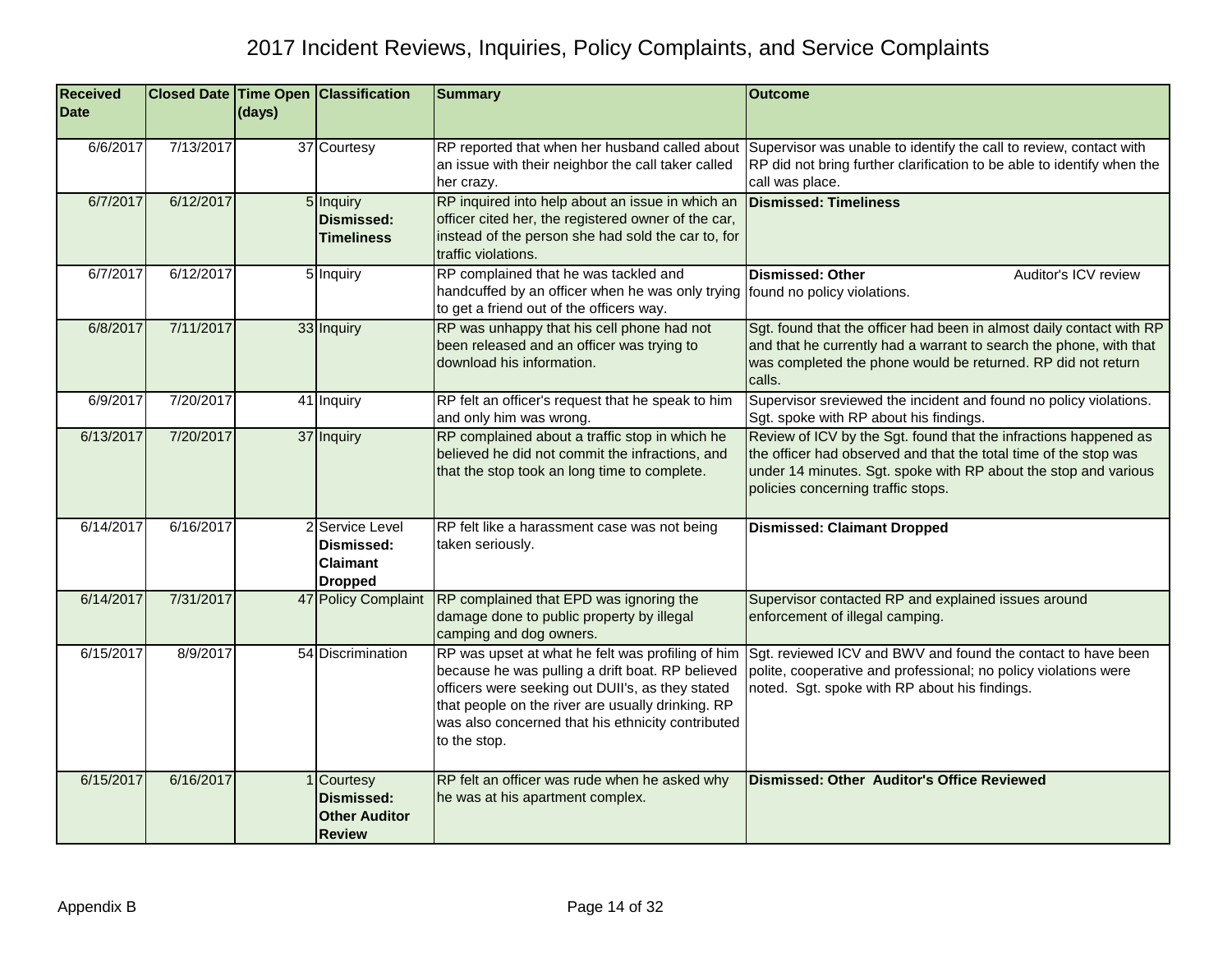| <b>Received</b><br><b>Date</b> |           | (days) | <b>Closed Date Time Open Classification</b>                                         | <b>Summary</b>                                                                                                                                                                                                                       | <b>Outcome</b>                                                                                                                                                                                                                                                                                                                                                                                                                                                                                                                                                |
|--------------------------------|-----------|--------|-------------------------------------------------------------------------------------|--------------------------------------------------------------------------------------------------------------------------------------------------------------------------------------------------------------------------------------|---------------------------------------------------------------------------------------------------------------------------------------------------------------------------------------------------------------------------------------------------------------------------------------------------------------------------------------------------------------------------------------------------------------------------------------------------------------------------------------------------------------------------------------------------------------|
|                                |           |        |                                                                                     |                                                                                                                                                                                                                                      |                                                                                                                                                                                                                                                                                                                                                                                                                                                                                                                                                               |
| 6/15/2017                      | 6/22/2017 |        | 7 Incident Review:<br>Conduct<br>Dismissed:<br>Complainant<br>withdrew<br>complaint | RP reported a officer she had known in the past<br>was harassing her on Facebook.                                                                                                                                                    | Dismissed: Complainant withdrew complaint.                                                                                                                                                                                                                                                                                                                                                                                                                                                                                                                    |
| 6/16/2017                      | 6/21/2017 |        | 5 Performance                                                                       | RP alleged an officer did not use turn signals on<br>various occasions while RP was following him.                                                                                                                                   | <b>Dismissed: Employee not identified</b>                                                                                                                                                                                                                                                                                                                                                                                                                                                                                                                     |
| 6/19/2017                      | 7/11/2017 |        | 22 Performance                                                                      | RP was unhappy that he has been unable to get<br>an officer to return his calls concerning a case<br>with a theft by his neighbor.                                                                                                   | Supervisor spoke with RP and found that PR has since spoken<br>with the officer and is happy with how the case is moving forward.                                                                                                                                                                                                                                                                                                                                                                                                                             |
| 6/19/2017                      | 6/26/2017 |        | 7 Inquiry                                                                           | it to the DA's office after being told numerous<br>times it was being sent.                                                                                                                                                          | RP was unhappy that her case had still not made Sgt. found that a miscommunication had occurred over who sent<br>the cases over, the records department or the officers. The officer<br>did not understand it was his responsibility to get it to the DA's<br>office. A correction was made and the case sent over. Sgt spoke<br>with RP.                                                                                                                                                                                                                     |
| 6/20/2017                      | 7/20/2017 |        | 30 Courtesy                                                                         | RP complained that he was stopped and cited<br>for having his dog in the park and that the officer<br>was rude and disrespectful and that a later date<br>the officer saw him at the diner and made a rude<br>comment about his dog. | Sgt. reviewed BWV and found the officer to be courteous and<br>within policy while issuing the citation. It was also found that the<br>officer was on duty as a School Resource officer that day of the<br>alleged 2nd incident (and did not contact RP). RP did not return<br>phone calls to discuss the complaint.                                                                                                                                                                                                                                          |
| 6/20/2017                      | 6/21/2017 |        | 1 Inquiry<br><b>Dismissed:</b><br><b>Other</b>                                      | RP reported he did not have all of his knives<br>returned after his arrest, and that the ICV<br>supports his claim.                                                                                                                  | Dismissed: Other After Auditor's review of ICV.                                                                                                                                                                                                                                                                                                                                                                                                                                                                                                               |
| 6/19/2017                      | 6/29/2017 |        | 10 Inquiry                                                                          | RP was unhappy that a bike she bought from a<br>EPD auction was taken from her and given to a<br>man that claimed it had been stolen from him 2<br>years prior.                                                                      | Sgt. reviewed the issue and found that the original owner had<br>provided proof of ownership and the officer rightfully returned the<br>bike to the owner. At the time of the burglary the owner did not<br>have the serial number to report, once he reported that number<br>significant time had passed and the number was not linked to the<br>report, hence it had been recovered but not linked up to the report.<br>Reporting Party was directed to file a Risk claim with the city and<br>received reimbursement for the amount she paid for the bike. |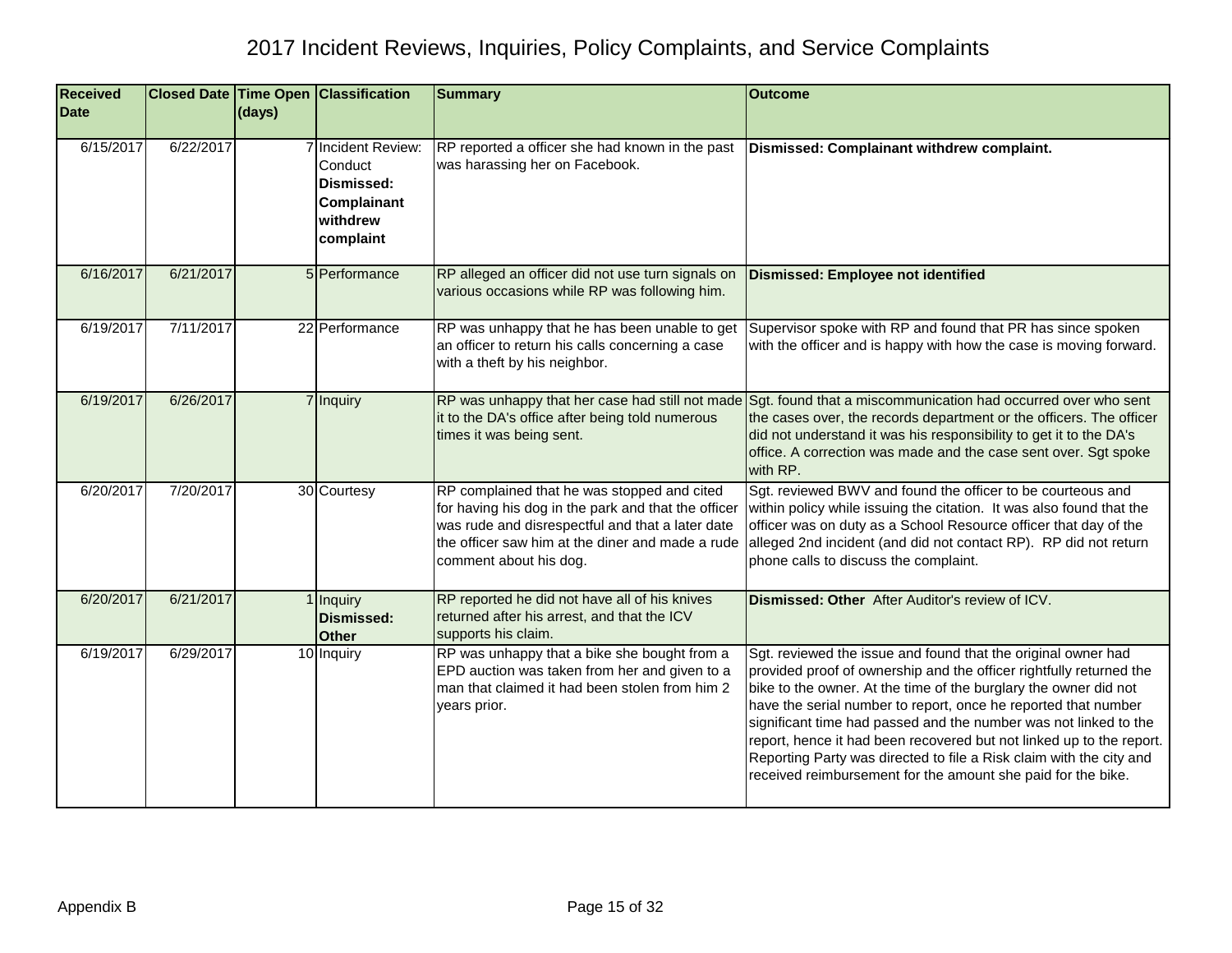| <b>Received</b><br><b>Date</b> |           | (days) | <b>Closed Date Time Open Classification</b>  | <b>Summary</b>                                                                                                                                                                                                                  | <b>Outcome</b>                                                                                                                                                                                                                                                                                                                                          |
|--------------------------------|-----------|--------|----------------------------------------------|---------------------------------------------------------------------------------------------------------------------------------------------------------------------------------------------------------------------------------|---------------------------------------------------------------------------------------------------------------------------------------------------------------------------------------------------------------------------------------------------------------------------------------------------------------------------------------------------------|
| 6/26/2017                      | 6/27/2017 |        | 1 Inquiry                                    | RP was unhappy that he could not obtain<br>information about a case from 2015 in which his<br>daughter died.                                                                                                                    | Sgt. found that RP had been estranged from the family and that<br>communication about the case had been through with the mother<br>of the victim. Sgt. contacted RP and explained the status of the<br>case.                                                                                                                                            |
| 6/28/2017                      | 8/14/2017 |        | 46 Inquiry                                   | prohibited camping issue the same in all<br>neighborhoods.                                                                                                                                                                      | RP was concerned that EPD was not treating the Lt. attempted to contact RP about the issue of prohibited camping,<br>messages were not returned.                                                                                                                                                                                                        |
| 6/29/2017                      | 6/30/2017 |        | Inquiry<br><b>Dismissed:</b><br><b>Other</b> | RP was unhappy with how a call for service<br>concerning the bullying of her preschool child<br>was handled by an officer.                                                                                                      | Dismissed: Other after Auditor review of BWV.                                                                                                                                                                                                                                                                                                           |
| 7/2/2017                       | 7/6/2017  |        | 4 Inquiry                                    | RP was upset that officers harassed him<br>because he was homeless.                                                                                                                                                             | Sgt. found officers were in the area, dispatched to a suspicious<br>subject called in by a citizen. RP was trespassing directly<br>underneath a sign that said no trespassing. After the Sgt explained<br>to RP why officers were in the area and that they happened to<br>notice him trespassing, RP understood it was not because he was<br>homeless. |
| 7/5/2017                       | 8/10/2017 |        | 35 Performance                               | RP was frustrated that he had been unable to get<br>illegal campers out of his neighborhood after<br>repeated calls to EPD.                                                                                                     | Sgt. contacted RP and explained EPD's processes for illegal<br>camping versus abandon vehicles, and the time it takes for<br>enforcement and towing.                                                                                                                                                                                                    |
| 7/5/2017                       | 8/14/2017 |        | 39 Inquiry                                   | RPs were unhappy that officers stopped them<br>and said that their service animals could not be<br>in the park unless they were licensed, and<br>receiving a public service. RPs believe using the<br>park is a public service. | Sgt. reviewed BWV and noted that the offices informed RP's of<br>local municipal laws and provided social service information<br>including where they could get their dogs licensed. Sgt. also<br>reviewed relevant ADA requirements and found that the officers<br>gave correct information to the RPs. Sgt. spoke with RPs about the<br>findings.     |
| 7/5/2017                       | 8/3/2017  |        | 28 Inquiry                                   | RP was upset that an officer did not contact her<br>about the status of her criminal complaint.                                                                                                                                 | Sgt. reviewed reports and BWV and found officer made numerous<br>attempts to speak with RP about the case and when that<br>happened the report was filed in a timely manner. Sgt. spoke with<br>RP about his findings.                                                                                                                                  |
| 7/6/2017                       | 8/7/2017  |        | 31 Inquiry                                   | RP was unhappy with having her motorhome<br>towed, claiming that she was not given notice of<br>the tow.                                                                                                                        | Lt. was able to find complete documentation of notices and<br>citations given to RP concerning the motorhome. Sgt. spoke with<br>RP about his findings. Sgt. followed up with St. Vincent's and<br>found complete paperwork on both St. Vincent's and EPD's part for<br>the tow.                                                                        |
| 7/6/2017                       | 8/23/2017 |        | 47 Courtesy                                  | RP was surprised at the demeanor of a CSO<br>when she accidentally got on to a race course.                                                                                                                                     | Sgt. found that the CSO had yelled at RP in an effort to get her<br>attention, in urgency so that no one would be hurt. Sgt. spoke with<br>RP about his findings.                                                                                                                                                                                       |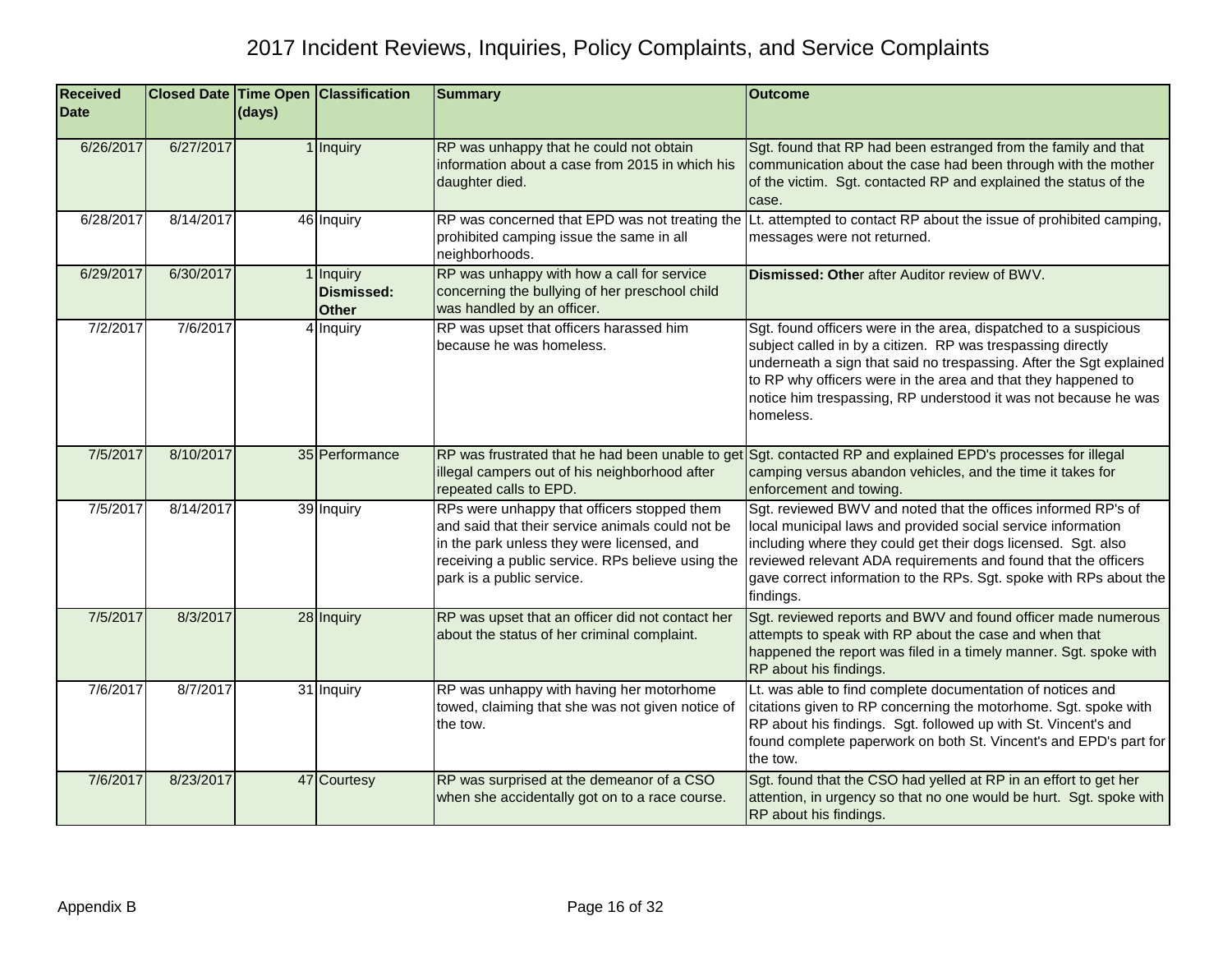| <b>Received</b><br><b>Date</b> |           | $\vert$ (days) | <b>Closed Date Time Open Classification</b>                      | <b>Summary</b>                                                                                                                                                                             | <b>Outcome</b>                                                                                                                                                                                                                                                                                                                                                                                                                           |
|--------------------------------|-----------|----------------|------------------------------------------------------------------|--------------------------------------------------------------------------------------------------------------------------------------------------------------------------------------------|------------------------------------------------------------------------------------------------------------------------------------------------------------------------------------------------------------------------------------------------------------------------------------------------------------------------------------------------------------------------------------------------------------------------------------------|
| 7/10/2017                      | 7/27/2017 |                | 17 Performance                                                   | RP requested to speak to an supervisor as an<br>officer he had contact with did not know the<br>current laws pertaining to pedestrians in the<br>crosswalk and when vehicle could proceed. | Lieutenant spoke with Officer and confirmed that he had not been<br>updated on the new law; training was provided, and Lt. spoke with<br>RP.                                                                                                                                                                                                                                                                                             |
| 7/10/2017                      | 8/25/2017 |                | 45 Policy                                                        | RP felt he got the run around when trying to<br>report aggressive dogs in a city park.                                                                                                     | Sgt. contacted RP and explained EPD procedures for dealing with<br>dog at large issues.                                                                                                                                                                                                                                                                                                                                                  |
| 7/10/2017                      | 7/27/2017 |                | 17 Service Level                                                 | RP was unhappy with response time for loud<br>noise coming from her neighbors.                                                                                                             | Supervisor reviewed calls and found that call takers processed the<br>calls professionally and within policy. Supervisor contacted RP<br>who felt that the call takers should have recognized that she was in<br>distress and having a medical emergency and at least sent<br>Cahoots. Supervisor explained that RP would have to make that<br>clear to call takers as her call that night had been a patrol call for<br>the noise only. |
| 7/12/2017                      | 9/1/2017  |                | 49 Courtesy                                                      | RP felt an officer was rude and abrupt during a<br>traffic stop, right after she had experienced a<br>tragic event.                                                                        | Sgt. reviewed the officer's BWV and found the officer to have been<br>professional in the contact. Sgt. spoke with RP who agreed that<br>her perception could have been off because of the situation she<br>was dealing with. RP was happy with the follow up.                                                                                                                                                                           |
| 7/2/2017                       | 8/25/2017 |                | 53 Incident Review<br>Conduct                                    | RP claimed that an INET officer who was<br>undercover for EPD sexually assaulted her.                                                                                                      | Investigation found that the man identified was not a police officer.<br>Springfield PD followed up with RP to file a report.                                                                                                                                                                                                                                                                                                            |
| 7/13/2017                      | 8/16/2017 |                | 33 Inquiry                                                       | RP was unhappy that an officer advised his wife<br>to carry a gun at all times when traveling bike<br>paths without knowing her level of gun expertize.                                    | Sgt. spoke with RP and his wife concerning the interaction with the<br>officer.                                                                                                                                                                                                                                                                                                                                                          |
| 7/14/2017                      | 7/25/2017 |                | 11 Incident Review<br>Dismissed:<br><b>Timeliness</b>            | RP alleged that EPD would not help her with<br>filing charges against her ex for attempting to kill<br>her in 2013.                                                                        | Sgt. reviewed reports taken at the time and verified that officers<br>had come to the proper conclusion, finding no probable cause to<br>arrest RP's ex. Auditor Dismissed: Timeliness                                                                                                                                                                                                                                                   |
| 7/14/2017                      | 7/20/2017 |                | 6 Inquiry                                                        | RP alleged that a rape that was reported 3 days<br>previously was not taken seriously.                                                                                                     | Sgt. found that no incident had been reported by RP in the last<br>week. Reports from earlier in the year had been reported and the<br>cases were open and in progress.                                                                                                                                                                                                                                                                  |
| 7/14/2017                      | 7/18/2017 |                | 4 Performance                                                    | RP was unhappy because he had to pay a fee to<br>retrieve his dog from the shelter after being<br>arrested.                                                                                | Sgt. learned that the officer in question did not have the correct<br>information about the fee that would be charged, and he was<br>provided the correct information.                                                                                                                                                                                                                                                                   |
| 7/17/2017                      | 7/20/2017 |                | 3 Performance<br>Dismissed:<br><b>Alternate</b><br><b>Remedy</b> | RP was unhappy with how an officer handled an<br>issue between him and a customer and money<br>from a job not yet completed.                                                               | <b>Dismissed: Alternate Remedy</b>                                                                                                                                                                                                                                                                                                                                                                                                       |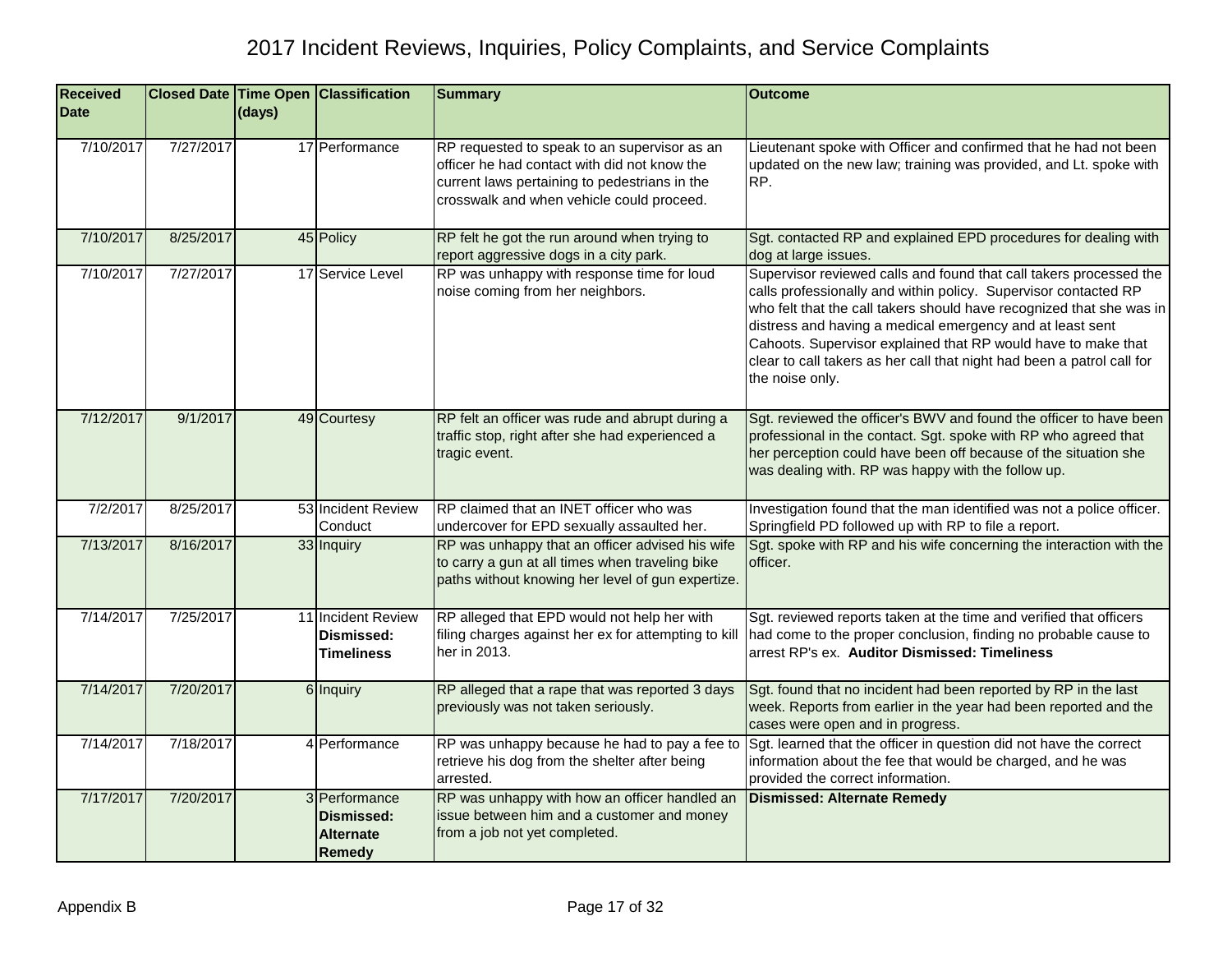| <b>Received</b><br><b>Date</b> |           | (days) | Closed Date Time Open Classification                  | <b>Summary</b>                                                                                                                                                                                                                   | <b>Outcome</b>                                                                                                                                                                                                                                                                                                                                                                                                                              |
|--------------------------------|-----------|--------|-------------------------------------------------------|----------------------------------------------------------------------------------------------------------------------------------------------------------------------------------------------------------------------------------|---------------------------------------------------------------------------------------------------------------------------------------------------------------------------------------------------------------------------------------------------------------------------------------------------------------------------------------------------------------------------------------------------------------------------------------------|
|                                |           |        |                                                       |                                                                                                                                                                                                                                  |                                                                                                                                                                                                                                                                                                                                                                                                                                             |
| 7/18/2017                      | 7/19/2017 |        | 1 Inquiry<br>Dismissed:<br>Other                      | RP reported numerous incidents of officers<br>harassing his mother and himself by racing up<br>and down her street.                                                                                                              | <b>Dismissed: Other</b>                                                                                                                                                                                                                                                                                                                                                                                                                     |
| 7/23/2017                      | 8/22/2017 |        | 29 Courtesy                                           | RP felt an officer had been rude to him during a<br>call for service, making an inappropriate<br>comment as he walked away.                                                                                                      | Sgt. reviewed the officer's BWV and found that the contact had not<br>gone well, with RP upset that officers had been called. The officer<br>did make a remark and then apologized to RP as he explained his<br>thoughts further. Sgt. spoke with RP about the contact; RP agreed<br>he had been upset and probably could have handled the situation<br>better. Sgt. spoke with officerand reminded him to act in a<br>professional manner. |
| 7/21/2017                      | 8/28/2017 |        | 37 Performance                                        | RP was unhappy that an officer has not<br>communicated with her about a case.                                                                                                                                                    | Sgt. spoke with RP about her concern that she had to call officers<br>to get information, the Sgt. also explained the work load of officers,<br>and gave RP an update of her case.                                                                                                                                                                                                                                                          |
| 7/24/2017                      | 8/25/2017 |        | 31 Performance                                        | RP was unhappy with how a supervisor<br>interacted with her while trying to get a better<br>understanding of how the hospital staff and EPD<br>could better work together.                                                       | Supervisor spoke with RP about her concerns.                                                                                                                                                                                                                                                                                                                                                                                                |
| 7/24/2017                      | 7/25/2017 |        | 1 Inquiry<br>Dismissed:<br>Other                      | RP alleged that an officer's demeanor toward<br>him during a traffic stop was unprofessional.                                                                                                                                    | Auditor review of ICV and BWV found no policy violations.<br><b>Dismissed: Other</b>                                                                                                                                                                                                                                                                                                                                                        |
| 7/25/2017                      | 7/27/2017 |        | 2 Inquiry<br><b>Dismissed:</b><br><b>Other</b>        | RP alleged that officer handcuffed him and<br>placed him in a hot car for 45 minutes, and that<br>he was taken on a wild ride to jail, with the officer<br>and a training cadet swerving and running lights<br>during the drive. | Auditor review of ICV and BWV found no policy violations.<br><b>Dismissed: Other</b>                                                                                                                                                                                                                                                                                                                                                        |
| 7/25/2017                      | 7/27/2017 |        | 2 Inquiry<br>Dismissed:<br><b>Alternate</b><br>Remedy | RP alleged that officers entered her home and<br>arrested her son without permission and without<br>a warrant.                                                                                                                   | <b>Dismissed: Alternate Remedy</b>                                                                                                                                                                                                                                                                                                                                                                                                          |
| 7/25/2017                      | 8/3/2017  |        | 8 Performance                                         | RP was unhappy that a call taker told him they<br>could not help him get surveillance video from a<br>store in regard to his damage car.                                                                                         | Supervisor reviewed that call and provided RP the policy<br>surrounding retrieving surveillance video.                                                                                                                                                                                                                                                                                                                                      |
| 7/25/2017                      | 8/31/2017 |        | 36 Performance                                        | RP is unhappy with how EPD is handling her<br>complaints of vandalism and needles left on her<br>business property.                                                                                                              | Sgt. spoke with RP and explained the difference between<br>response for calls in progress versus not-in-progress calls and<br>EPD's available resources to handle those type of calls.                                                                                                                                                                                                                                                      |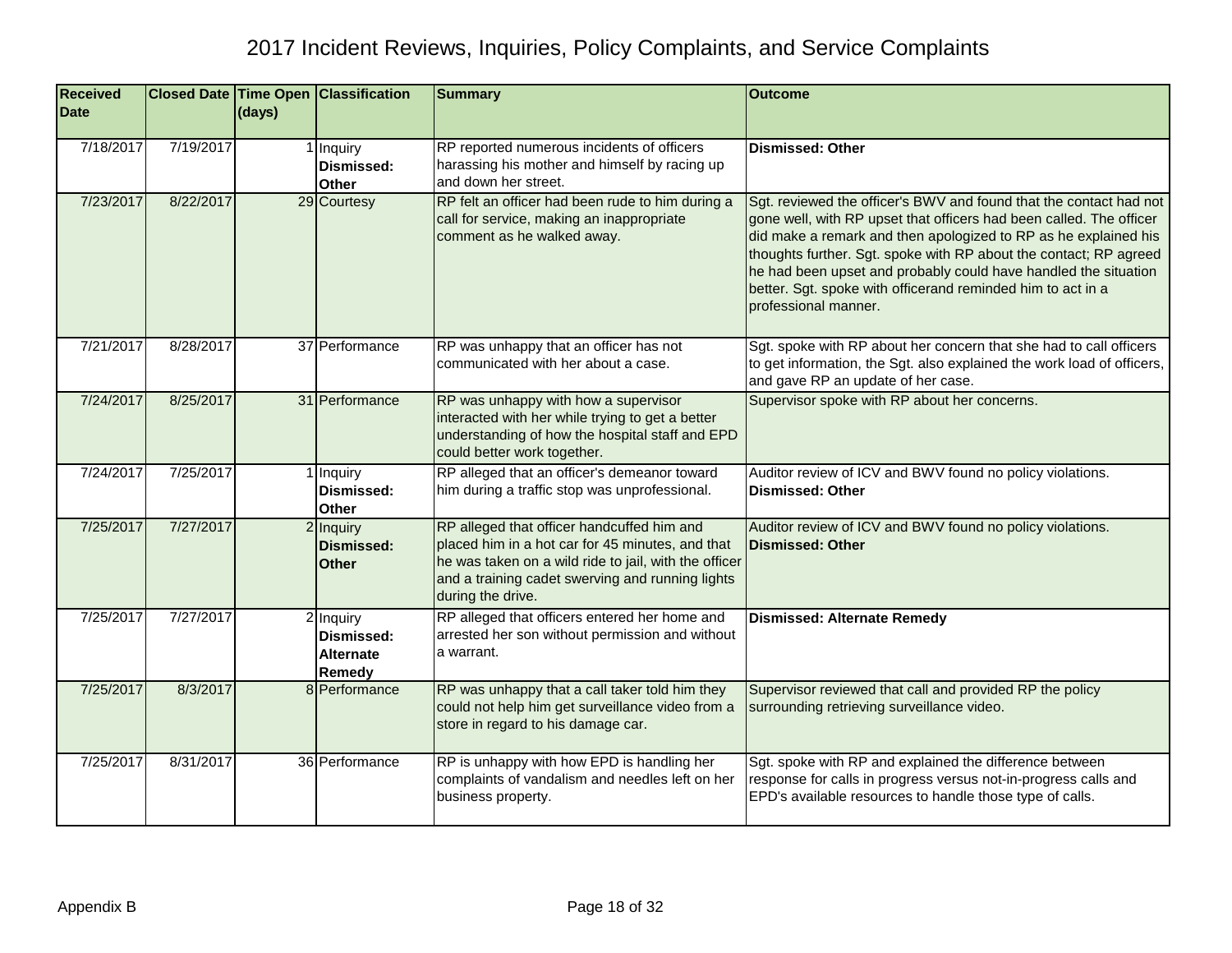| <b>Received</b> |           |        | <b>Closed Date Time Open Classification</b>                     | <b>Summary</b>                                                                                                                                                         | <b>Outcome</b>                                                                                                                                                                                                                                                                                                                         |
|-----------------|-----------|--------|-----------------------------------------------------------------|------------------------------------------------------------------------------------------------------------------------------------------------------------------------|----------------------------------------------------------------------------------------------------------------------------------------------------------------------------------------------------------------------------------------------------------------------------------------------------------------------------------------|
| <b>Date</b>     |           | (days) |                                                                 |                                                                                                                                                                        |                                                                                                                                                                                                                                                                                                                                        |
| 7/26/2017       | 8/28/2017 |        | 32 Performance                                                  | RP was unhappy that EPD misplaced his<br>property. The locker number he was given was<br>empty.                                                                        | Sgt. learned that RP's property had been found in a different locker<br>and returned. Sgt. spoke with officer involved with a reminder to<br>pay attention to details.                                                                                                                                                                 |
| 7/27/2017       | 9/8/2017  |        | 41 Performance                                                  | RP felt officer ignored her report of a neighbor<br>who leaves children home alone.                                                                                    | Lt. found no policy violation by officers and spoke with RP about<br>what probable cause officers need to file a report.                                                                                                                                                                                                               |
| 7/27/2017       | 7/29/2017 |        | 2 Policy<br>Dismissed:<br><b>Outside</b><br><b>Jurisdiction</b> | RP alleged that CAHOOTS employees<br>did not authorize.                                                                                                                | RP was provided contact<br><b>Dismissed: Outside Jurisdiction</b><br>discussed his medical information with people he information for White Bird (who employs CAHOOTS workers).                                                                                                                                                        |
| 7/27/2017       | 8/28/2017 |        | 31 Inquiry                                                      | RP was upset with an officer who accused him of<br>driving the wrong way on a street when he did<br>not, he believes it was an excuse to see if he<br>was intoxicated. | ICV of the stop did not capture the street where wrong way driving<br>was alleged, but it did confirm various traffic violations that lead up<br>to the stop. After confirming that the driver was not intoxicated he<br>was given a warning. The supervisor spoke with RP about his<br>findings.                                      |
| 8/2/2017        | 9/18/2017 |        | 46 Inquiry                                                      | warning and that officers did not allow her time to<br>look for her cat.                                                                                               | RP reported her motorhome being towed without Sgt. found that RP was given a 24 hour notice by the St. Vincent<br>camping program and that at the time of the tow officers gave RP<br>over and hour and a half to remove her belongings and retrieve her<br>cats. RP did not return calls made by the Sgt. to discuss his<br>findings. |
| 8/2/2017        | 8/30/2017 |        | 28 Performance                                                  | RP reported a motorcycle officer who was<br>swerving in and out of the traffic lane from the<br>sidewalk.                                                              | Review of the BWV showed the officer pulling into traffic from the<br>side of the road to go after a violator; no careless or unsafe<br>maneuvers were seen.                                                                                                                                                                           |
| 8/2/2017        | 9/18/2017 |        | 46 Performance                                                  | RP alleged EPD officers have been following him<br>around demanding he move his vehicle.                                                                               | Sgt. learned that the officers involved are on assignment with the<br>prohibited camping program and as such often contact those in<br>violation of the ordinance. Sgt. left a message with RP's contact<br>number to provide him with information about available services.                                                           |
| 8/2/2017        | 9/5/2017  |        | 33 Inquiry                                                      | RP was unhappy how officers handled a call for<br>service when he was assaulted.                                                                                       | Lt. reviewed BWV from the incident and found that RP did not<br>accurately relay what had happened to officers or to the Auditor's<br>Office. No report was warranted (though a record of the incident<br>was noted in dispatch records). Lt. agreed with the officers'<br>handling of the incident.                                   |
| 8/2/2017        | 9/5/2017  |        | 33 Inquiry                                                      | RP complained that he was robbed and that<br>officers did not listen to him or take a report.                                                                          | Supervisor reviewed video and dispatch records and found that the<br>involved employees acted appropriately. The supervisor contacted<br>RP with his findings.                                                                                                                                                                         |
| 8/2/2017        | 9/19/2017 |        | 47 Policy                                                       | RP was unhappy that officers towed his<br>commercially marked vehicle and did not allow<br>him to take his equipment from the motorhome.                               | Lt. learned that officers had verified with St. Vincent's employees<br>that RP was a willful violator of the city ordinance. RP was allowed<br>by officers to remove equipment and property from the motorhome<br>before it was towed.                                                                                                 |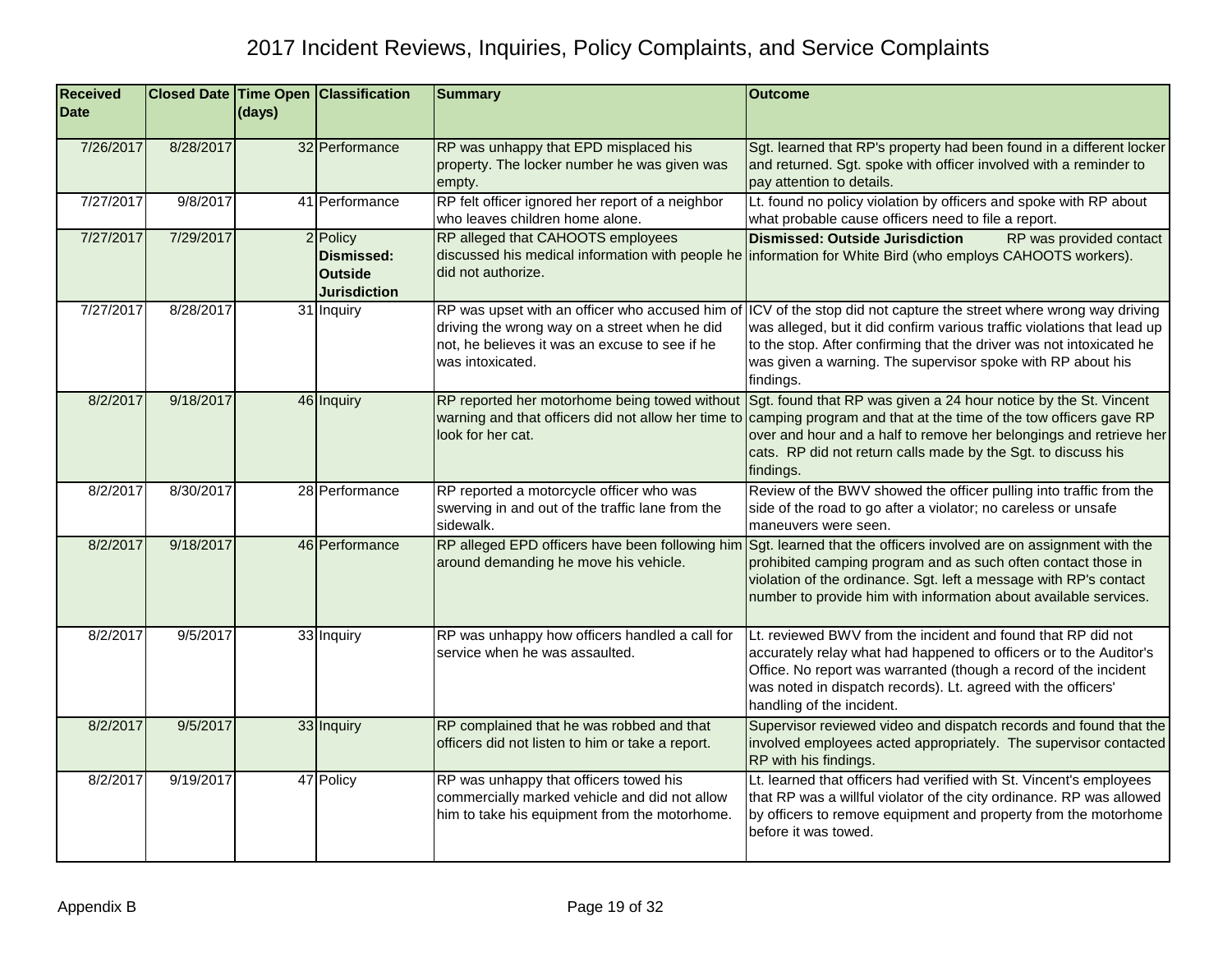| <b>Received</b> |           |        | <b>Closed Date Time Open Classification</b>               | <b>Summary</b>                                                                                                                                                                                                                                                       | <b>Outcome</b>                                                                                                                                                                                                                                                                                                                                                                                                        |
|-----------------|-----------|--------|-----------------------------------------------------------|----------------------------------------------------------------------------------------------------------------------------------------------------------------------------------------------------------------------------------------------------------------------|-----------------------------------------------------------------------------------------------------------------------------------------------------------------------------------------------------------------------------------------------------------------------------------------------------------------------------------------------------------------------------------------------------------------------|
| <b>Date</b>     |           | (days) |                                                           |                                                                                                                                                                                                                                                                      |                                                                                                                                                                                                                                                                                                                                                                                                                       |
| 8/6/2017        | 8/14/2017 |        | 8 Inquiry                                                 | RP reported what he thought was an EPD officer<br>pull up to a parking lot get out of his vehicle with<br>a female passenger and have what he believed<br>to be a nefarious conversation.                                                                            | Sgt. was unable to locate any officer in the vicinity at the time and<br>place identified by RP.                                                                                                                                                                                                                                                                                                                      |
| 8/7/2017        | 8/9/2017  |        | 2 Inquiry<br>Dismissed:<br>Outside<br><b>Jurisdiction</b> | RP reported an officer who slammed his head<br>down leaving him with scrapes and a goose egg.                                                                                                                                                                        | <b>Dismissed: Outside Jurisdiction</b>                                                                                                                                                                                                                                                                                                                                                                                |
| 8/7/2017        | 9/14/2017 |        | 37 Performance                                            | RP was unhappy with an officer who stopped<br>him on his bicycle for not obeying a traffic control<br>device. The officer did not tell him why he was<br>stopped and then threw his backpack on the<br>hood of his patrol car. He also listed him as a<br>transient. | Sgt. reviewed BWV, and found that because RP was not<br>cooperative with the officer he was asked to sit on the curb. The<br>officer informed RP why he was stopped and why he was being<br>cited. The backpack being placed on the hood did not appear<br>outrageous or outside of policy. RP was listed as a transient as he<br>did not have a permanent address. RP did not return phone calls<br>made by the Sgt. |
| 8/7/2017        | 8/9/2017  |        | 2 Performance                                             | RP was unhappy call takers and a supervisor<br>would not make contact with an out of state<br>agency to verify his identity in a welfare check<br>issue with his child.                                                                                              | Lt. found that RP had a restraining order and was not allowed to<br>make contact with his child. Lt. spoke with RP and explained why<br>EPD could not help him.                                                                                                                                                                                                                                                       |
| 8/9/2017        | 9/22/2017 |        | 43 Performance                                            | the scene of an accident.                                                                                                                                                                                                                                            | RP reported an EPD vehicle that failed to stop at Lt. reviewed records to determined the officer involved; that officer<br>did not remember driving around an accident. Lt. left a voice<br>message for RP to return his call.                                                                                                                                                                                        |
| 8/10/2017       | 9/5/2017  |        | 25 Courtesy                                               | RP was unhappy that an officer cited him on his<br>bicycle for being on the wrong side of the road,<br>when he had only moved over to let the vehicle<br>pass.                                                                                                       | Sgt.'s review of BWV showed no policy violations. RP did not<br>return calls to speak with Sgt.                                                                                                                                                                                                                                                                                                                       |
| 8/15/2017       | 9/1/2017  |        | 16 Performance                                            | RP was unhappy that an officer did not correctly<br>right the amount of her husband's citation on the<br>copy given to him, at court he found the citation<br>was more.                                                                                              | Sgt. spoke with RP about her concerns and with the officer. The<br>officer was asked to ensure that his citation books were updated<br>with the current fine information.                                                                                                                                                                                                                                             |
| 8/3/2017        | 8/18/2017 |        | 15 Inquiry<br>Dismissed:<br>Alternate Remedy              | RP was concerned about how her son was<br>treated during a traffic stop for DUII.                                                                                                                                                                                    | After preliminary review of ICV and BWV by the Auditor.<br><b>Dismissed: Alternate Remedy</b>                                                                                                                                                                                                                                                                                                                         |
| 8/16/2017       | 8/17/2017 |        | 1 Inquiry<br><b>Dismissed:</b><br><b>Timeliness</b>       | RP reported an officer putting a boot on her back Dismissed: Timeliness<br>and being taken by Cahoots to the hospital<br>sometime in 2016.                                                                                                                           |                                                                                                                                                                                                                                                                                                                                                                                                                       |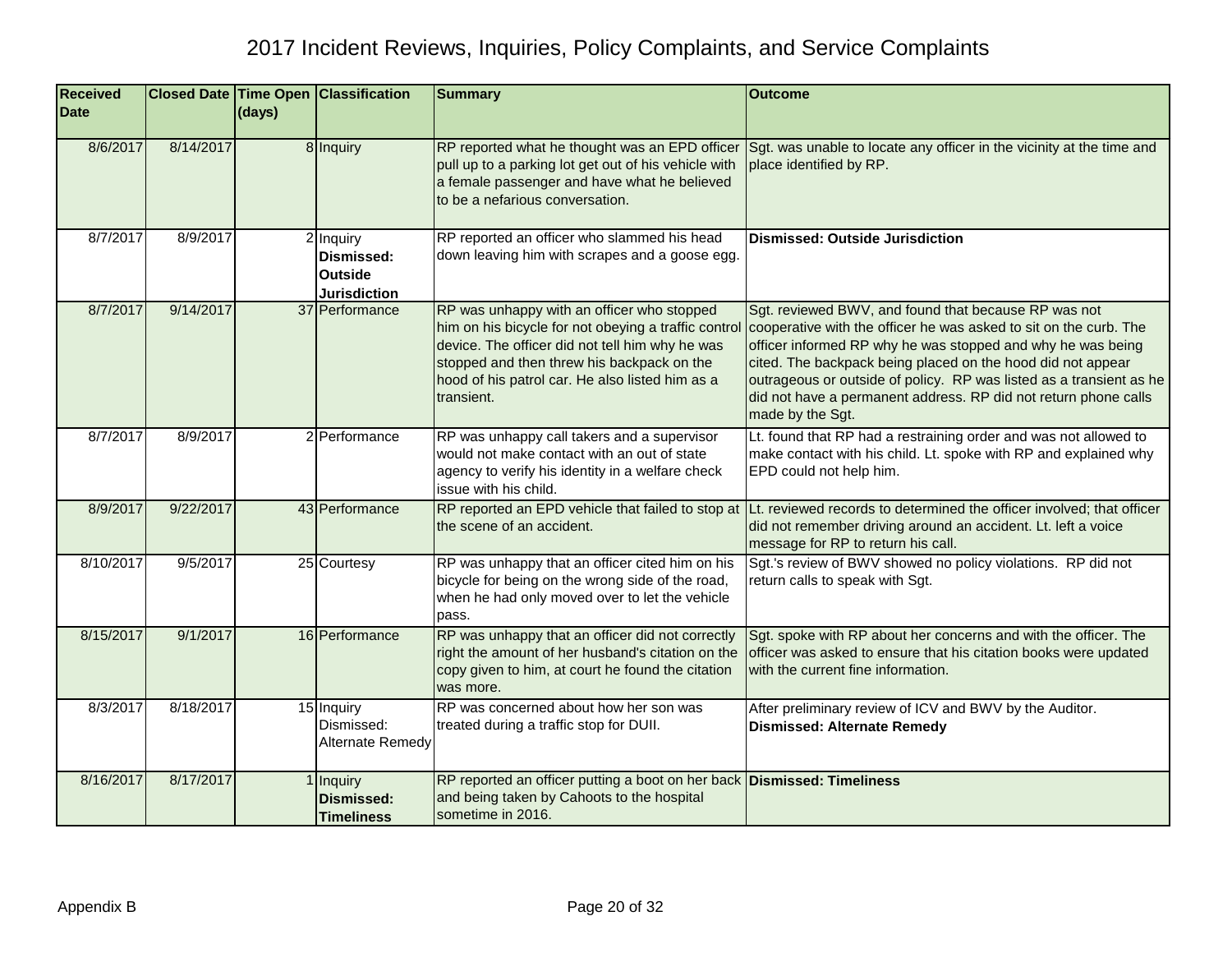| <b>Received</b><br><b>Date</b> |           | (days) | <b>Closed Date Time Open Classification</b> | <b>Summary</b>                                                                                                                                                                                                                        | <b>Outcome</b>                                                                                                                                                                                                                                                                                                           |
|--------------------------------|-----------|--------|---------------------------------------------|---------------------------------------------------------------------------------------------------------------------------------------------------------------------------------------------------------------------------------------|--------------------------------------------------------------------------------------------------------------------------------------------------------------------------------------------------------------------------------------------------------------------------------------------------------------------------|
|                                |           |        |                                             |                                                                                                                                                                                                                                       |                                                                                                                                                                                                                                                                                                                          |
| 8/16/2017                      | 9/25/2017 |        | 39 Policy                                   | person on the curb made eye contact and<br>abruptly stepped off the curb. RP noted that part<br>of the ordinance states a pedestrian does not<br>have the right away when a vehicle is close<br>enough to create an immediate hazard. | RP reported a crosswalk entrapment in which the Sgt. spoke with RP about why EPD conducts these types of<br>operations.                                                                                                                                                                                                  |
| 8/18/2017                      | 9/14/2017 |        | 26 Service Level                            | RP was unhappy with the response time when<br>he called about a verbal altercation concerning<br>another man's lack of attention to his child in a<br>pool.                                                                           | Supervisor reviewed BWV from the officer and concurred that<br>there was not probable cause to charge the other party in the<br>altercation. Supervisor spoke with RP regarding his findings.                                                                                                                            |
| 8/18/2017                      | 9/22/2017 |        | 34 Inquiry                                  | RP was unhappy with two encounters he'd had<br>with EPD officers: a stop for which he disputed<br>the justification, and an incident where officers<br>made him sit then yanked him up.                                               | Sgt. reviewed ICV and BWV of the stop which noted multiple<br>driving infractions that gave officers a legal reason to conduct a<br>stop. In the second encounter, BWV showed RP sitting in a chair<br>and an officer assisting him non-forcefully to move to anther<br>location. Sgt. spoke with RP about his findings. |
| 8/23/2017                      | 10/6/2017 |        | 43 Inquiry                                  | RP wanted officers to understand that people<br>with Tourette's Syndrome do not have the same<br>filters for controlling speech as others do.                                                                                         | Lt. reviewed the information RP provided.                                                                                                                                                                                                                                                                                |
| 8/23/2017                      | 9/22/2017 |        | 29 Inquiry                                  | RP was unhappy with how an officer handled a<br>incident in which RP was struck in the face by a<br>another man for playing his flute in the park. RP<br>was given a park exclusion.                                                  | Review of police reports and BWV showed a 3rd party witness who<br>saw RP being the aggressor in the incident; officers had no<br>probable cause to cite the other person. No policy violation was<br>found. RP did not return phone calls.                                                                              |
| 8/24/2017                      | 8/31/2017 |        | 7 Performance                               | Internal complaint that a call was not dispatched<br>correctly.                                                                                                                                                                       | Supervisors reviewed the call with involved employee.                                                                                                                                                                                                                                                                    |
| 8/23/2017                      | 9/28/2017 |        | 35 Performance                              | RP reported an EPD vehicle speeding and<br>cutting people off.                                                                                                                                                                        | Sgt. learned that officers were attempting to find a wrong way<br>driver at the time of the incident. The officer was reminded to<br>always drive safely and use emergency lights when possible. Sgt.<br>spoke with RP about the situation.                                                                              |
| 8/28/2017                      | 10/2/2017 |        | 34 Use of Force                             | RP felt that an officer should not have disarmed<br>him during a stop.                                                                                                                                                                | Lt. found that the officer had a justifiable reason to stop RP, and<br>that when the officer learned RP had a gun readily accessible, the<br>officer removed the weapon for the duration of the stop. The<br>officer did not violate policy in doing so. RP did not return the Lt.'s<br>calls.                           |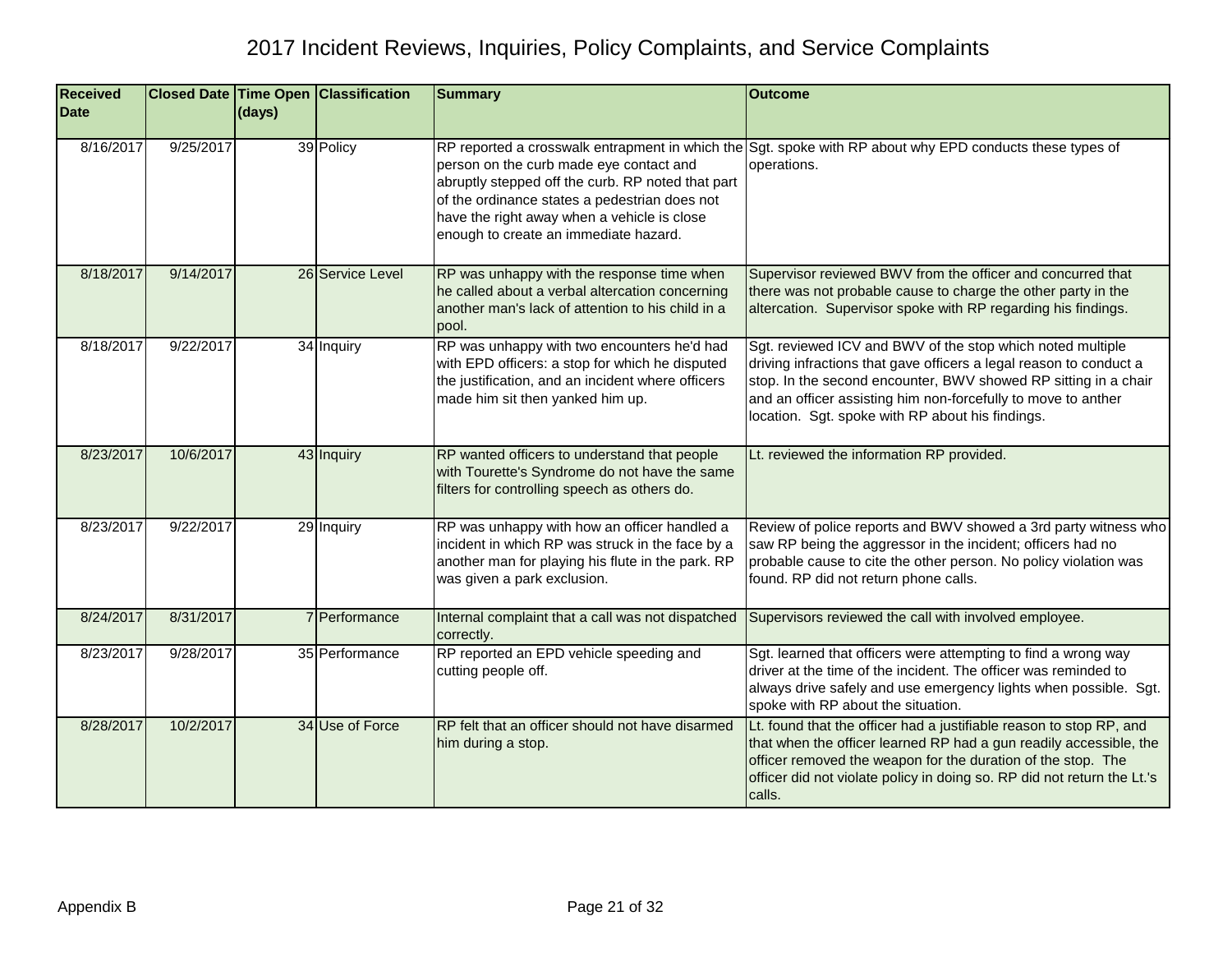| <b>Received</b><br><b>Date</b> |            | (days) | <b>Closed Date Time Open Classification</b>    | <b>Summary</b>                                                                                                                                                     | <b>Outcome</b>                                                                                                                                                                                                                                                                       |
|--------------------------------|------------|--------|------------------------------------------------|--------------------------------------------------------------------------------------------------------------------------------------------------------------------|--------------------------------------------------------------------------------------------------------------------------------------------------------------------------------------------------------------------------------------------------------------------------------------|
| 8/25/2017                      | 9/25/2017  |        | 30 Inquiry                                     | RP was unhappy that an officer contacted him<br>answer questions about an assault investigation.                                                                   | Sgt. learned that RP is a suspect in the case and that the officer<br>over the phone to request he return to Eugene to was initiating an investigation. No policy violations. Sgt. spoke with<br>RP about the situation.                                                             |
| 8/28/2017                      | 9/25/2017  |        | 27 Inquiry                                     | RP alleged that an officer did not file a report<br>about incident she reported about theft and<br>vandalism by an ex.                                             | Sgt. reviewed BWV and found that the officer had no credible<br>information to proceed with a report. No policy violation.                                                                                                                                                           |
| 8/28/2017                      | 9/22/2017  |        | 24 Inquiry                                     | RP was upset that officers broke down the wrong<br>door during an incident at his home.                                                                            | Sgt. found that officers were given permission by the room's owner<br>to breach the door to search for an intruder. No policy violation.<br>Sgt. spoke with RP.                                                                                                                      |
| 8/28/2017                      | 9/28/2017  |        | 30 Policy                                      | RP had a couple of concerns about EPD<br>procedures.                                                                                                               | Sgt. spoke with RP giving information about how and why each<br>concern was addressed by EPD.                                                                                                                                                                                        |
| 8/30/2017                      | 9/11/2017  |        | 11 Performance                                 | an EPD vehicle.                                                                                                                                                    | RP reported she was almost hit in a crosswalk by Preliminary investigation of the time frame, description of officer,<br>and location did not match an EPD officer on duty at the time.                                                                                              |
| 8/31/2017                      | 10/5/2017  |        | 35 Performance                                 | RP was unhappy that an officer made her sit on<br>the curb during an interaction with officers about<br>her parked vehicle.                                        | Sgt. reviewed BWV of the officer and found that during the call for<br>service, RP was directed to sit on the curb for officer safety<br>reasons, and that the officer was polite and respectful. No policy<br>violations were noted. RP did not return calls to speak with the Sgt. |
| 8/21/2017                      | 9/22/2017  |        | 31 Policy                                      | RP was upset she was given notice to move her<br>motorhome out of the city without previous<br>warning.                                                            | Lt. reviewed ICV of the officer's interaction with RP. The officer<br>provided RP with 24-hr notice and community resource<br>information, which was within policy.                                                                                                                  |
| 9/1/2017                       | 10/6/2017  |        | 35 Inquiry                                     | RP reported that he was cited for no proof of<br>insurance when that was not the reason he was<br>told he was stopped.                                             | Lt reviewed BWV of the officer and found the stop to be<br>professional, RP was given a warning for the traffic infractions<br>noted by the officer but was cited when RP could not find his auto<br>insurance card. Lt. spoke with RP about his findings.                           |
| 9/5/2017                       | 10/17/2017 |        | 42 Performance                                 | RP complained that an EPD patrol car did not<br>stop for him as he stepped off the curb nor did<br>they cite the car in front of them for doing the<br>same thing. | Sgt. spoke with RP about his concerns and with his team about the<br>importance of paying attention while driving and of EPD's public<br>image.                                                                                                                                      |
| 9/5/2017                       | 9/6/2017   |        | 1 Inquiry<br><b>Dismissed:</b><br><b>Other</b> | RP inquired into whether a person who helped<br>facilitate an information exchange following a car<br>accident was an off duty officer.                            | <b>Dismissed: Other</b>                                                                                                                                                                                                                                                              |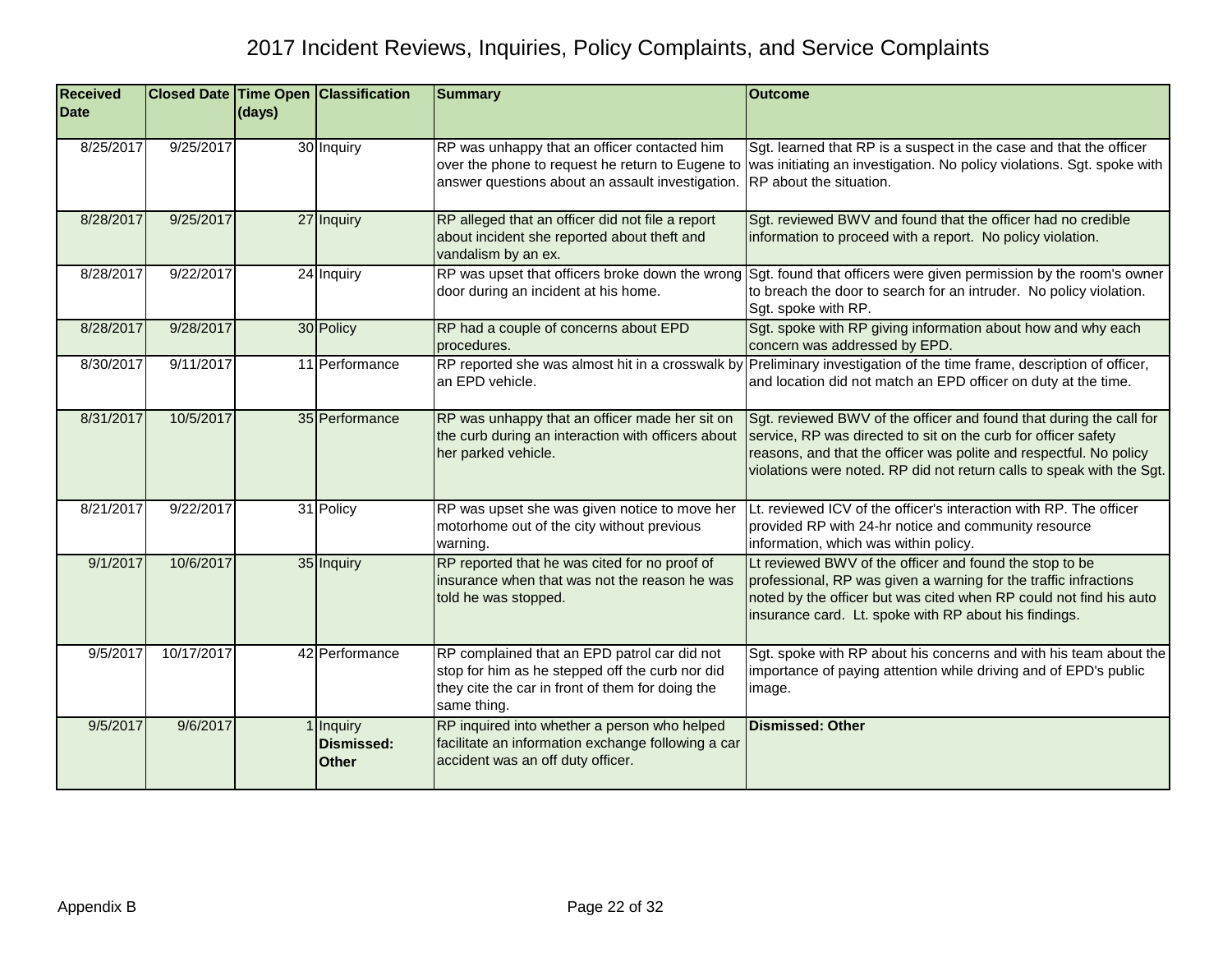| <b>Received</b><br><b>Date</b> |            | (days) | Closed Date Time Open Classification | <b>Summary</b>                                                                                                                                                                                                                                                                | <b>Outcome</b>                                                                                                                                                                                                                                                                                                                                                                                      |
|--------------------------------|------------|--------|--------------------------------------|-------------------------------------------------------------------------------------------------------------------------------------------------------------------------------------------------------------------------------------------------------------------------------|-----------------------------------------------------------------------------------------------------------------------------------------------------------------------------------------------------------------------------------------------------------------------------------------------------------------------------------------------------------------------------------------------------|
| 9/6/2017                       | 9/18/2017  |        | 12 Performance                       | RP has been unable to get a return call from the<br>officer investigating his car theft.                                                                                                                                                                                      | Sgt. learned the RP had left calls on the officer's days off and that<br>the officer had returned calls when he returned to duty. The officer<br>had also looked into a possible security video that showed no<br>usable video of the incident. Sgt. also left messages with RP.                                                                                                                    |
| 9/6/2017                       | 9/7/2017   |        | 1 Courtesy                           | RP alleged two officers made derogatory<br>remarks to him as they were booking him into jail<br>8 months ago.                                                                                                                                                                 | Review of reports, ICV and interviews with officers found no<br>evidence that officers made rude remarks to RP.                                                                                                                                                                                                                                                                                     |
| 9/6/2017                       | 9/11/2017  |        | 5 Policy                             | RP inquired into whether a police report should<br>have also been submitted to the DA and not just<br>to the court.                                                                                                                                                           | Sgt. learned that because the report was pertaining to an official<br>court issue, the officer did need to route it only to the court. Sgt.<br>spoke with RP about his inquiry.                                                                                                                                                                                                                     |
| 9/6/2017                       | 9/14/2017  |        | 8 Policy                             | RP was concerned that she now has a police<br>contact on her record after an officer spoke with<br>her about smoking in a non-smoking area.                                                                                                                                   | Sgt. learned that RP was given a warning and the officer<br>completed an FI card to document his contact with RP. The<br>warning is not eligible to be removed from records. RP did not<br>answer calls to speak about the incident.                                                                                                                                                                |
| 9/6/2017                       | 9/18/2017  |        | 12 Performance                       | RP was unhappy with a call taker who took a<br>long time to ask questions about his bike being<br>taken.                                                                                                                                                                      | Supervisor found that the call taker entered the call for dispatch<br>within a minute and a half of RP's call, then continued to ask<br>questions about the bike. As the call taker was in training, a failure<br>to communicate that to RP was noted. The Supervisor spoke with<br>the call taker and with RP about the findings.                                                                  |
| 9/6/2017                       | 9/14/2017  |        | 8 Discrimination                     | RP was upset that an EPD officer called the<br>Springfield PD to report a man in his yard, a<br>possible burglary in progress. RP was concerned<br>that the call was due to his race.                                                                                         | Sgt. found that the call for service was made by an EPD officer<br>who reported a suspicious white male (not a suspicious black<br>male) at the address. The Sgt. noted to RP that many times<br>someone casing the home may go to the front door knock and<br>then go around back once they believe no one is home. RP<br>understood the circumstances of the call after speaking with the<br>Sgt. |
| 9/8/2017                       | 10/27/2017 |        | 49 Inquiry                           | RP was unhappy that an officer questioned her<br>son about the cars, and things in their garage,<br>after her son had allowed the officer access to<br>their property while looking for a suspect. RP's<br>son is Latino and RP felt that was what prompted<br>the questions. | Sgt. spoke with the officer involved who thought that he had built a<br>rapport with RP's son, and felt bad when he realized it had not<br>been taken that way. The officer requested to apologize to the son.                                                                                                                                                                                      |
| 9/11/2017                      | 11/14/2017 |        | 63 Performance                       | RP was unhappy that an officer had not returned<br>his calls about a stolen wallet.                                                                                                                                                                                           | Sgt. learned that the officer had taken the report on desk duty and<br>did not know follow-up had been requested. Officer checked in<br>with RP.                                                                                                                                                                                                                                                    |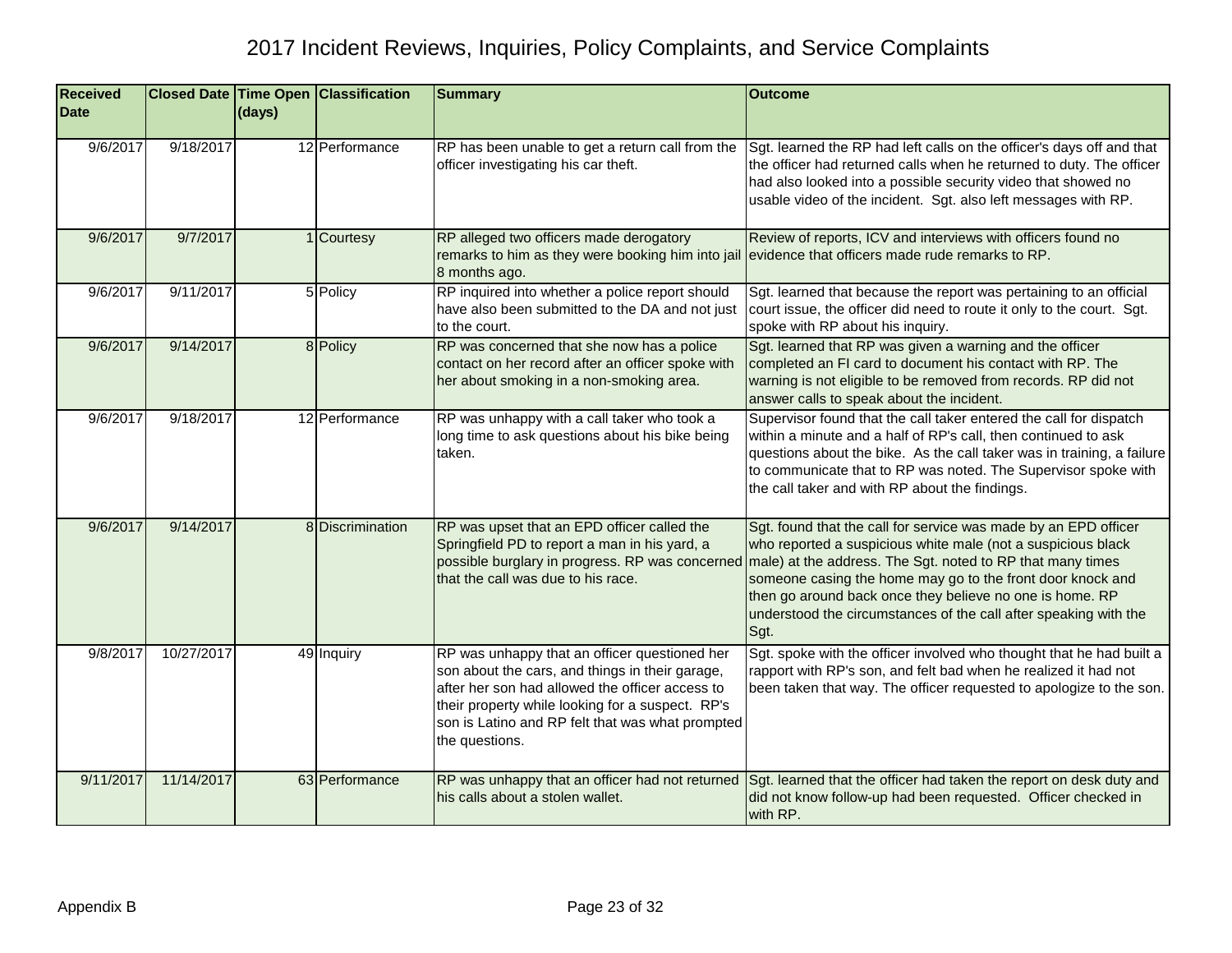| <b>Received</b><br><b>Date</b> |            | (days) | <b>Closed Date Time Open Classification</b> | <b>Summary</b>                                                                                                                                                                                              | <b>Outcome</b>                                                                                                                                                                                                                                                                                                                                                                                                                     |
|--------------------------------|------------|--------|---------------------------------------------|-------------------------------------------------------------------------------------------------------------------------------------------------------------------------------------------------------------|------------------------------------------------------------------------------------------------------------------------------------------------------------------------------------------------------------------------------------------------------------------------------------------------------------------------------------------------------------------------------------------------------------------------------------|
| 9/11/2017                      | 10/6/2017  |        | 25 Inquiry                                  | RP was concerned that on officer opened the<br>door of his son's car during a traffic stop.                                                                                                                 | Sgt. reviewed BWV of the stop and found that the driver indicated<br>to the officer his window was broken and that is when the officer<br>opened the door to facilitate the stop. The officer was polite and<br>professional. Sgt. spoke with RP about the stop and officered to let<br>RP come down and review the body cam.                                                                                                      |
| 9/12/2017                      | 10/6/2017  |        | 24 Policy                                   | RP was concern about the service his sister was<br>receiving from EPD when she called about<br>trespassing on her property by the same man.                                                                 | Sgt. found that at each call RP's sister declined to prosecute, and<br>each call was handled within policy. Sgt. spoke with RP and his<br>sister about the calls, EPD policy in each case and encouraged<br>her to continue to call and that in an emergency officers would be<br>dispatched.                                                                                                                                      |
| 9/14/2017                      | 10/12/2017 |        | 28 Policy                                   | RP made a Facebook post about being unhappy<br>that an officer did not arrest a man who was<br>impeding traffic and being a public nuisance,<br>screaming and yelling at women and children in<br>the area. | Sgt. could not identify any officer working in the area described by<br>RP. RP did not respond to a request about more information.                                                                                                                                                                                                                                                                                                |
| 9/13/2017                      | 10/24/2017 |        | 41 Performance                              | RP was concerned that her case had not yet<br>been sent to the DA's office.                                                                                                                                 | Sgt. spoke with RP and updated her on the grand jury findings in<br>the case.                                                                                                                                                                                                                                                                                                                                                      |
| 9/13/2017                      | 10/19/2017 |        | 36 Performance                              | RP was upset that after 3 days she had not<br>heard from anyone to take a report on a<br>fraudulent credit card issue.                                                                                      | Sgt. found that the officer had left a message about how to report<br>the issue on-line and RP's husband had submitted a report. Sgt.<br>spoke with RP about the miscommunication.                                                                                                                                                                                                                                                 |
| 9/14/2017                      | 11/2/2017  |        | 48 Performance                              | RP was upset that officers filed breaking and<br>entering charges against her ex-husband. RP<br>feels police are not helping her in a situation<br>where her ex needs mental help.                          | Lt. assigned to complaint spoke with RP at length about what<br>police could do to help in the situation and providing information to<br>help with any future contacts with police concerning her ex.                                                                                                                                                                                                                              |
| 9/15/2017                      | 10/26/2017 |        | 41 Inquiry                                  | RP reported an officer was rude and threatening<br>with him when RP served a subpoena at the<br>officer's home.                                                                                             | Sgt. spoke with officer and found that he had returned home on a<br>day off and was startled by the person who served the subpoena;<br>in that startled state, the officer told the man to leave or he would<br>have him arrested for trespass. Sgt. noted to RP that he shouldn't<br>have been treated disrespectfully, but in the future subpoenas<br>should be served to officers at work. RP was happy with the<br>discussion. |
| 9/15/2017                      | 9/25/2017  |        | 10 Performance                              | RP reported an officer that jumped the light, and<br>cut off a pedestrian.                                                                                                                                  | Employee was unable to be identified by time and place reported<br>by RP.                                                                                                                                                                                                                                                                                                                                                          |
| 9/15/2017                      | 9/22/2017  |        | 7 Performance                               | RP was concerned that officers informed the<br>recipient of a welfare check that RP had been<br>the one to call it in, despite RP's request for<br>anonymity.                                               | Sgt. reviewed BWV of the interaction and found that the officer did<br>not reveal RP's name. Sgt. spoke with RP about his findings.                                                                                                                                                                                                                                                                                                |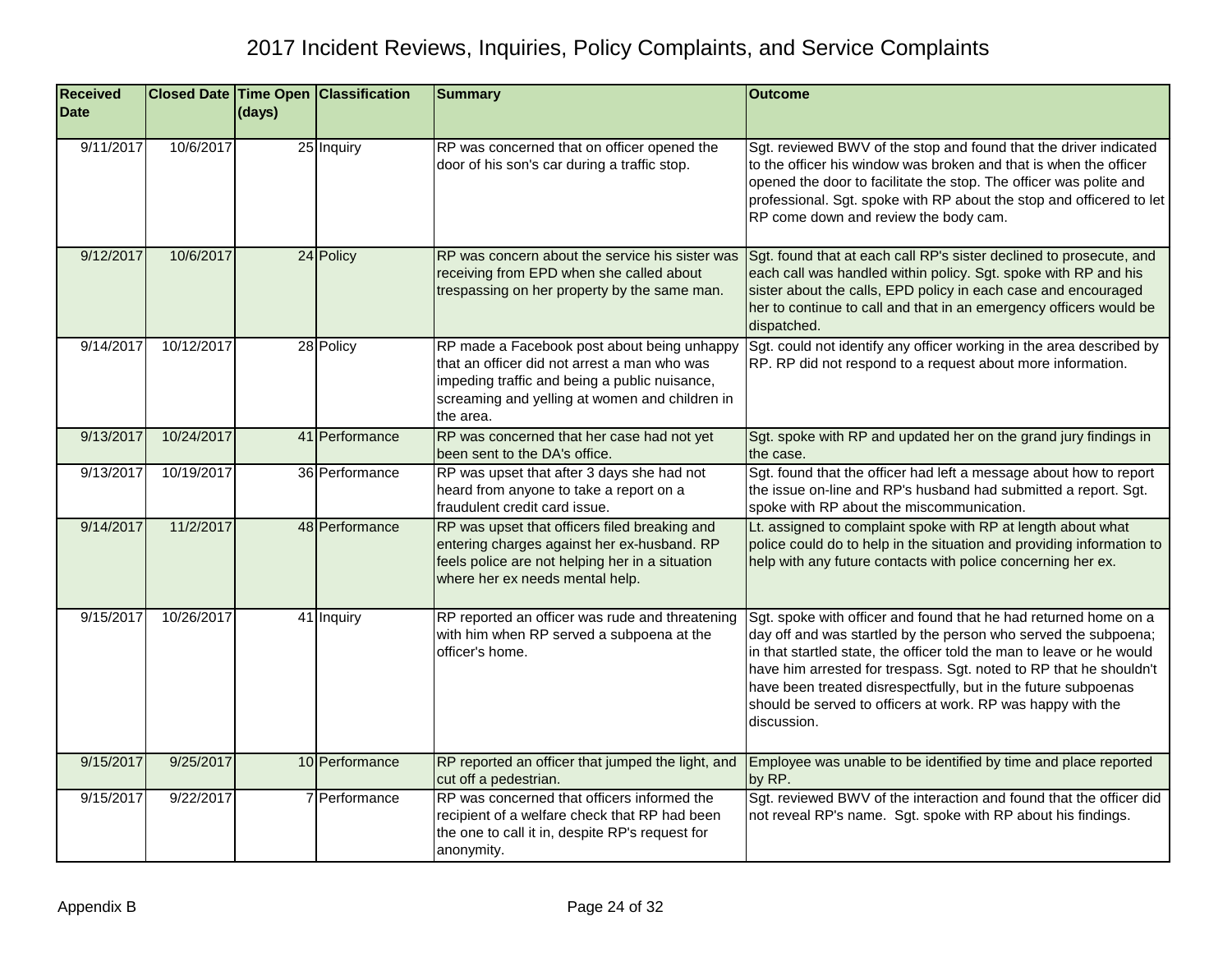| <b>Received</b><br><b>Date</b> |            | (days) | <b>Closed Date Time Open Classification</b>                      | <b>Summary</b>                                                                                                                         | <b>Outcome</b>                                                                                                                                                                                                                                                             |
|--------------------------------|------------|--------|------------------------------------------------------------------|----------------------------------------------------------------------------------------------------------------------------------------|----------------------------------------------------------------------------------------------------------------------------------------------------------------------------------------------------------------------------------------------------------------------------|
| 9/15/2017                      | 10/30/2017 |        | 45 Inquiry                                                       | RP inquired into why a situation that is not true<br>can become a public record just because the<br>police say so.                     | RP did not return calls to discuss the situation made by the<br>supervisor.                                                                                                                                                                                                |
| 9/7/2017                       | 9/21/2017  |        | 14 Inquiry                                                       | RP was unhappy that no charges were brought<br>against a suspect in an incident that she had<br>been involved in.                      | Sgt. reviewed police reports of the situation and found that officers<br>had assessed the situation correctly and that no behavior was<br>discovered that was a sufficient basis for a criminal charge. Sgt.<br>spoke with RP about her concerns.                          |
| 9/15/2017                      | 11/17/2017 |        | 62 Policy                                                        | RP was concerned that EPD would not taken a<br>report form a 83 year old woman due to short-<br>term memory issues.                    | Sgt. learned that the issue was documented in a police report on<br>the same day, and assigned to a detective for follow up.<br>Investigation found that the alleged crimes were committed out of<br>state in another jurisdiction. Sgt. spoke with RP about the findings. |
| 9/21/2017                      | 10/9/2017  |        | 18 Performance                                                   | RP reported an EPD officer driving dangerously<br>close to a car in front of him.                                                      | Sgt. was able to determine the officer was en-route to a physical<br>dispute call. Sgt. spoke with the officer about the complaint; RP did<br>not return calls.                                                                                                            |
| 9/21/2017                      | 10/30/2017 |        | 39 Performance                                                   | RP reported an officer who was texting while<br>driving.                                                                               | Sgt. found that the car number given by RP was not an EPD<br>vehicle, but he spoke with his team about only texting in a work<br>emergency.                                                                                                                                |
| 9/25/2017                      | 9/27/2017  |        | 2 Inquiry<br>Dismissed:<br><b>Outside</b><br><b>Jurisdiction</b> | RP reported an incident that happened in<br>another city.                                                                              | <b>Dismissed: Outside jurisdiction</b>                                                                                                                                                                                                                                     |
| 9/27/2017                      | 11/14/2017 |        | 47 Inquiry                                                       | RP was unhappy that an officer questioned her<br>son, who was only sitting on the riverbank.                                           | RP did not return supervisor's calls to discuss the situation.                                                                                                                                                                                                             |
| 9/27/2017                      | 10/6/2017  |        | 9 Policy                                                         | RP reported an officer using his cell phone while<br>driving, the length of time seemed excessive for<br>it being a work related call. | Sgt. spoke with RP about the cell phone law and what officers are<br>allowed to do. Sgt. told RP he would let the officer know of the<br>complaint.                                                                                                                        |
| 9/27/2017                      | 10/10/2017 |        | 13 Policy                                                        | RP reported she felt humiliated by officers who<br>responded with lights and sirens when she had<br>only asked to speak to CAHOOTS.    | Supervisor reviewed the call and found that the call taker handled<br>the call appropriately; officers are sometimes dispatched to<br>CAHOOTS calls to ensure the safety of CAHOOTS employees.<br>Supervisor spoke with RP about the situation.                            |
| 9/28/2017                      | 10/23/2017 |        | 25 Policy                                                        | RP was unhappy that officers have not contacted<br>her when responding to a continuing noise<br>disturbance issue.                     | Sgt. spoke with RP about her concerns and agreed to meet with<br>her to identify the apartment the noise is coming from so that<br>future calls can be handled in a more efficient manner.                                                                                 |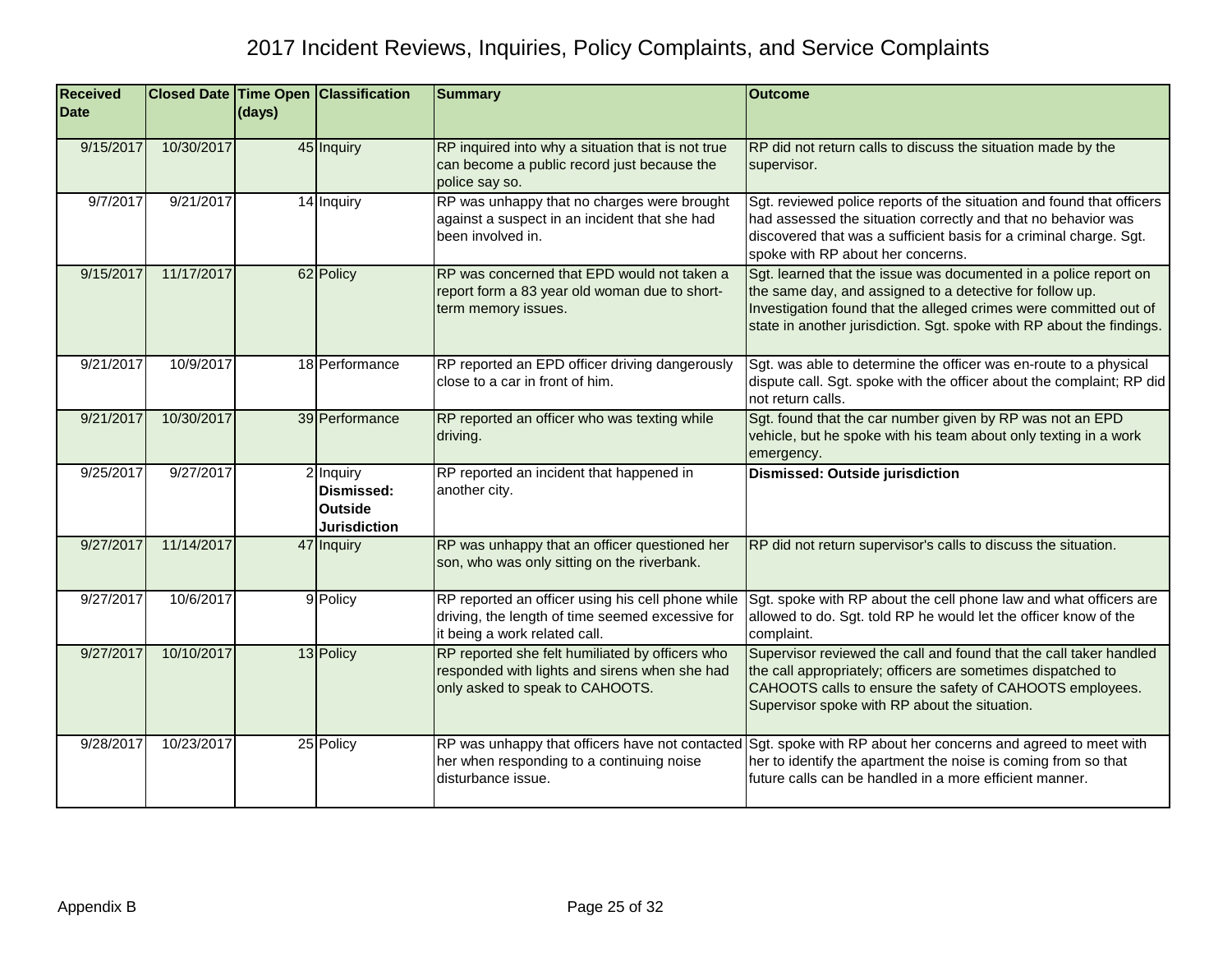| <b>Received</b><br><b>Date</b> |            | (days) | <b>Closed Date Time Open Classification</b> | <b>Summary</b>                                                                                                                                                                                                                          | <b>Outcome</b>                                                                                                                                                                                                                                          |
|--------------------------------|------------|--------|---------------------------------------------|-----------------------------------------------------------------------------------------------------------------------------------------------------------------------------------------------------------------------------------------|---------------------------------------------------------------------------------------------------------------------------------------------------------------------------------------------------------------------------------------------------------|
|                                |            |        |                                             |                                                                                                                                                                                                                                         |                                                                                                                                                                                                                                                         |
| 9/28/2017                      | 10/17/2017 |        | 19 Performance                              | RP was unhappy with a police response in which<br>several EPD vehicles raced down her street. The<br>final vehicle, a black unmarked SUV, did not<br>have its lights and sirens activated. RP felt this<br>was dangerous.               | Sgt. reviewed ICV's of the involved vehicles and noted that all were<br>responding to a call and all were driving with in a manner<br>described in policy. The final vehicle did not appear to belong to<br>EPD. Sgt. spoke with RP about his findings. |
| 10/1/2017                      | 10/30/2017 |        | 29 Inquiry                                  | RP was concerned that officers ignored requests<br>for officers to slow down their speech when<br>investigating a traffic stop, as RP is hard of<br>hearing.                                                                            | Dismissed: at request of RP.                                                                                                                                                                                                                            |
| 10/6/2017                      | 11/30/2017 |        | 54 Performance                              | RP reported that his belongings were not in the<br>jail locker EPD indicated.                                                                                                                                                           | Sgt. found that RP had been provided the correct locker number at<br>the jail and had retrieved his belongings. Sgt. spoke with officer<br>about being exact in filling out paperwork.                                                                  |
| 10/9/2017                      | 11/27/2017 |        | 48 Policy                                   | RP reported an officer who was mean and<br>threatened to check for warrants for RP if he<br>didn't move his vehicle.                                                                                                                    | Sgt. reviewed BWV of the interaction and found that the officer<br>was stern with RP but was not mean or threatening. RP did not<br>return phone calls made by the Sgt.                                                                                 |
| 10/9/2017                      | 10/19/2017 |        | 10 Inquiry                                  | RP alleged an officer was racist toward him.                                                                                                                                                                                            | Sgt. spoke with RP who did not offer any examples of the officer<br>saying or doing anything that indicated bias.                                                                                                                                       |
| 10/12/2017                     | 11/20/2017 |        | 38 Policy                                   | RP reported an incident in which a patrol vehicle<br>was shining a light into cars as they were<br>traveling on the Beltline in the dark. The light<br>caused momentary blinding.                                                       | Sgt. was unable to identify an EPD officer who might have been<br>involved. Sgt. spoke with RP to clarify if he was sure it was an<br>EPD vehicle, which he was not. Sgt. shared RP's concerns with his<br>officers.                                    |
| 10/12/2017                     | 11/14/2017 |        | 32 Policy                                   | RP was unhappy with the service his mother<br>received after a burglary at her home.                                                                                                                                                    | Sgt. learned that the officer had taken a report and performed<br>follow-up in the case. Sgt. spoke with RP about his findings.                                                                                                                         |
| 10/14/2017                     | 11/30/2017 |        | 46 Performance                              | RP was unhappy with how an officer handled a<br>call in which a neighbor barged into her home<br>yelling at her to turn off her music. Later her<br>window was pelted with BBs, and the officer did<br>not do anything to the neighbor. | Sgt. reviewed the police report and BWV and found that the officer<br>handled the call appropriately, as there was no probable cause to<br>cite or arrest the neighbor. Sgt. spoke with RP about his findings.                                          |
| 10/16/2017                     | 11/14/2017 |        | 28 Performance                              | RP was unhappy that an officer was not helping<br>him retrieve his stolen vehicle.                                                                                                                                                      | Sgt. found that the issue was actually a civil issue and RP had<br>been notified of that by the officer. Sgt. spoke with RP about the<br>issue.                                                                                                         |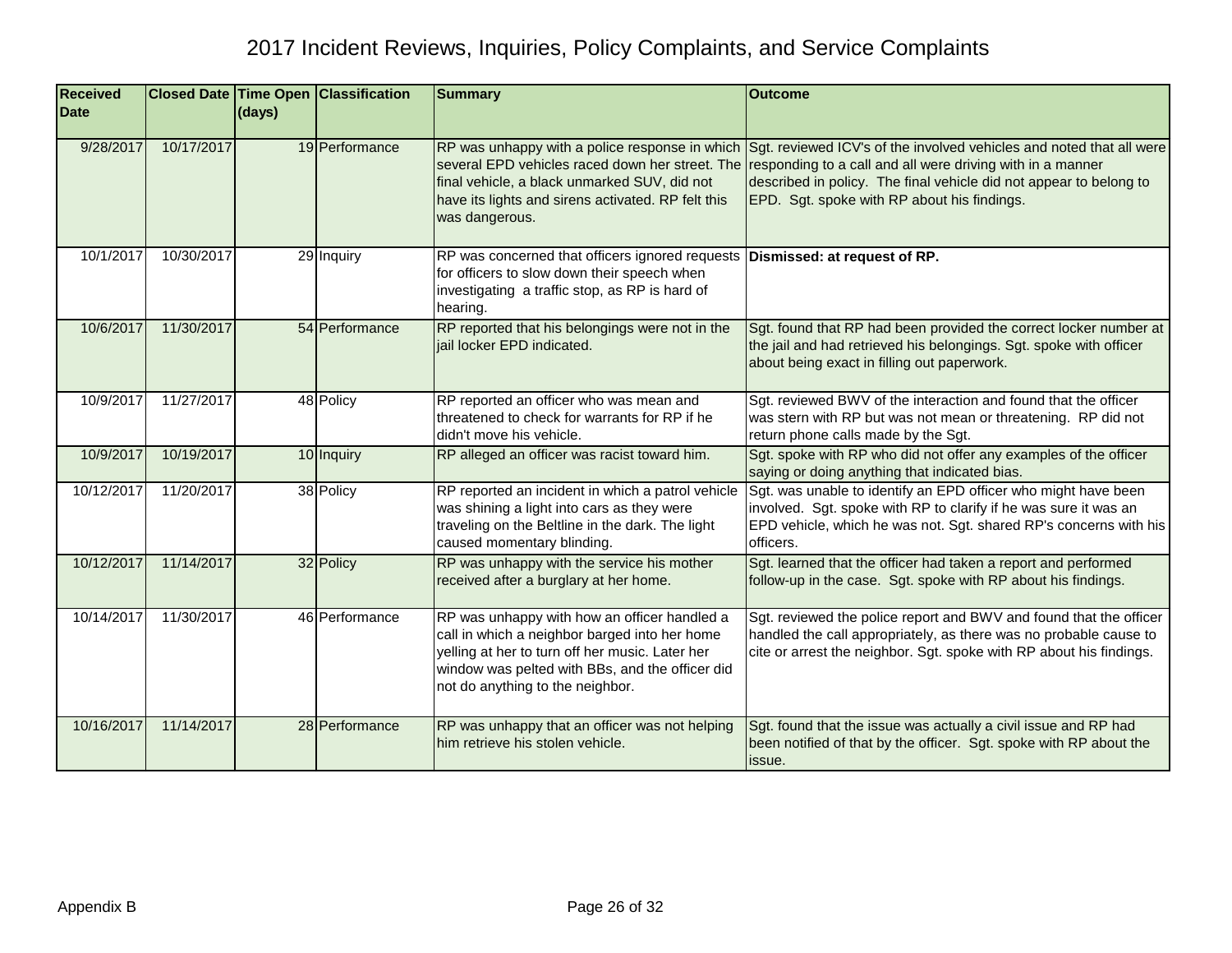| <b>Received</b><br><b>Date</b> |            | (days) | <b>Closed Date Time Open Classification</b>               | <b>Summary</b>                                                                                                                                                                | <b>Outcome</b>                                                                                                                                                                                                                                                                                                                                                            |
|--------------------------------|------------|--------|-----------------------------------------------------------|-------------------------------------------------------------------------------------------------------------------------------------------------------------------------------|---------------------------------------------------------------------------------------------------------------------------------------------------------------------------------------------------------------------------------------------------------------------------------------------------------------------------------------------------------------------------|
|                                |            |        |                                                           |                                                                                                                                                                               |                                                                                                                                                                                                                                                                                                                                                                           |
| 10/16/2017                     | 10/27/2017 |        | 11 Performance                                            | RP felt an officer treated her rudely and keep her<br>outside in the cold too long during an<br>investigation.                                                                | Sgt. reviewed BWV of the incident and found that when the officer<br>asked RP clarifying questions, the RP yelled at the officer. Video<br>showed the officer was professional and polite while trying to get<br>all the information he needed. The officer did not require RP to<br>stay outside during the investigation. Sgt. spoke with RP regarding<br>his findings. |
| 10/17/2017                     | 11/2/2017  |        | 15 Inquiry                                                | RP inquired into some misinformation she was<br>given when her son was taken to the hospital by<br>EPD.                                                                       | Sgt. learned that the son had been cited in lieu of arrest, which<br>should have been communicated to RP. Sgt. spoke with RP about<br>the situation.                                                                                                                                                                                                                      |
| 10/17/2017                     | 11/30/2017 |        | 43 Performance                                            | RP was unhappy with the service he received<br>from officers who took a report about a caretaker<br>stealing from him.                                                        | Sgt. reviewed BWV of the interaction and found that officers only<br>asked questions necessary to file the report for RP. The response<br>was delayed due to higher priority calls. No policy violations were<br>noted.                                                                                                                                                   |
| 10/17/2017                     | 11/20/2017 |        | 33 Performance                                            | RP complained about the service received<br>during several calls to 911.                                                                                                      | Review of calls made by the address in question noted that each<br>was resolved during the call or within a hour of the call being place.<br>No policy violations were noted.                                                                                                                                                                                             |
| 10/23/2017                     | 11/1/2017  |        | 8 Performance                                             | RP reported an EPD volunteer who did not stop<br>at the stop line at an intersection.                                                                                         | Supervisor spoke with RP about the concern.                                                                                                                                                                                                                                                                                                                               |
| 10/24/2017                     | 11/30/2017 |        | 36 Performance                                            | An anonymous caller reported a motorcycle<br>officer impeding the flow of traffic by being<br>stopped on the side of the road on 18th Avenue<br>during the morning rush hour. | Sgt. reviewed the complaint and found that the motor officer was<br>having the desired effect of slowing traffic in the area that has<br>received numerous complaints of speeding.                                                                                                                                                                                        |
| 10/24/2017                     | 10/25/2017 |        | 1 Performance<br>Dismissed:<br><b>Alternate</b><br>Remedy | RP alleged that on officer violated his rights by<br>asking for identification when he was not<br>violating any laws.                                                         | Preliminary review by Auditor's Office found officer had probable<br>cause to cite RP. Dismissed: Alternate Remedy                                                                                                                                                                                                                                                        |
| 10/25/2017                     | 11/17/2017 |        | 22 Performance                                            | RP was unhappy with the service she received<br>from the Animal Control Division.                                                                                             | RP was unhappy with the length of time for a response; Lt. found<br>that each time RP contacted Animal Control, she received a return<br>contact in 24 hours or less. Lt. spoke with RP at length about the<br>situtation she was experiencing in her neighborhood.                                                                                                       |
| 10/30/2017                     | 11/20/2017 |        | 20 Performance                                            | RP expressed concerned that he was unable to<br>get an officer to call him back regarding an<br>incident in which his son was hit by a car.                                   | Sgt. spoke with RP about his concerns and counseled the officer<br>about checking his voicemail and returning calls.                                                                                                                                                                                                                                                      |
| 10/31/2017                     | 11/22/2017 |        | 22 Incident Review<br>Performance                         | RP was concerned about the level of service his<br>daughter and her roommates received after a<br>break in.                                                                   | Sgt. reviewed the calls made to the non-emergency line by RP's<br>daughter and roommates and found at the time of the call<br>absolutely no officers were available. The call takers followed<br>policy by giving instructions for next steps, but could not give a<br>time frame for a response.                                                                         |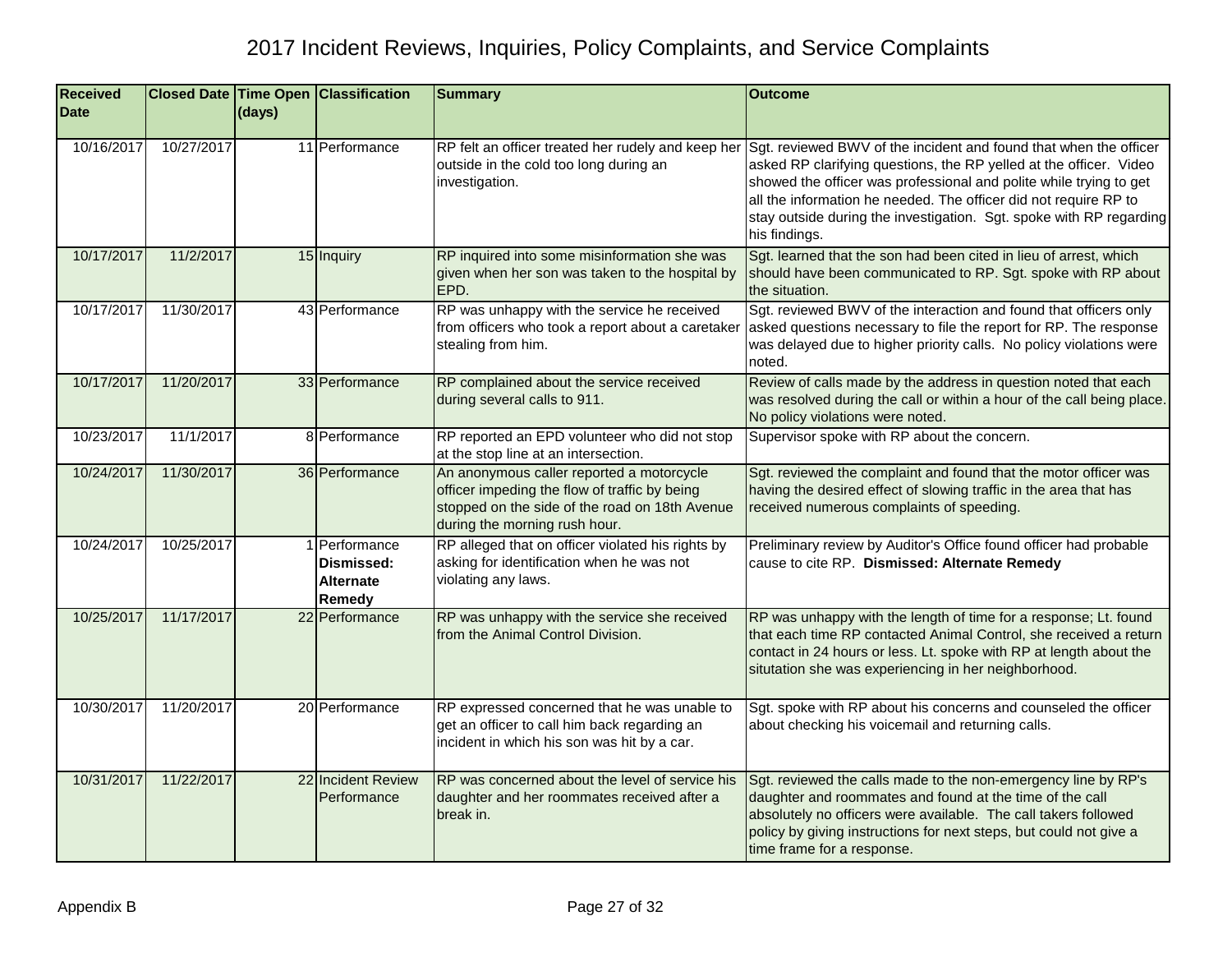| <b>Received</b><br><b>Date</b> |            | (days) | Closed Date Time Open Classification | <b>Summary</b>                                                                                                                                                                                                   | <b>Outcome</b>                                                                                                                                                                                                                                                                                                                                    |
|--------------------------------|------------|--------|--------------------------------------|------------------------------------------------------------------------------------------------------------------------------------------------------------------------------------------------------------------|---------------------------------------------------------------------------------------------------------------------------------------------------------------------------------------------------------------------------------------------------------------------------------------------------------------------------------------------------|
| 11/2/2017                      | 11/13/2017 |        | 11 Performance                       | RP was unhappy with how a traffic accident<br>involving his wife was handled and felt she was<br>treated dismissively.                                                                                           | Sgt. reviewed BWV of the incident and found that officers did not<br>arrive on the scene until after medics had examined and released<br>RP's wife, and that she appeared to be ok. An officer provided her<br>a ride from the scene at her request. Sgt. spoke with RP about the<br>incident and explained EPD policy involving accident scenes. |
| 11/1/2017                      | 11/15/2017 |        | 14 Inquiry                           | had witnessed.                                                                                                                                                                                                   | RP contacted an officer about an incident that he Lt. contacted the RP, who was happy with their discussion.                                                                                                                                                                                                                                      |
| 11/3/2017                      | 12/13/2017 |        | 40 Policy                            | RP was unhappy that officers told her she could<br>not be a witness in an incident involving her<br>boyfriend.                                                                                                   | Sgt. reviewed BWV of the investigation by the officer and learned<br>that he did take a statement from RP, but noted to her and her<br>boyfriend that he would need to seek video surveillance to<br>substantiate the allegation, as RP was not a impartial witness. No<br>policy violations were noted. Sgt. spoke with RP.                      |
| 11/3/2017                      | 11/20/2017 |        | 17 Performance                       | RP asked that an officer who cited her be<br>informed that the citation she received was not<br>eligible for the program he told her about.                                                                      | Sgt. spoke with RP and then updated the officer on the issue.                                                                                                                                                                                                                                                                                     |
| 11/6/2017                      | 11/11/2017 |        | 5 Inquiry                            | RP was unhappy that his son was stopped by an<br>officers while walking home from school on two<br>separate occasions.                                                                                           | Lt. learned that RP's son was with a subject who was thought to<br>have been involved in an incident of vandalism. RP's son was not<br>a suspect and was treated respectfully by the officer. Sgt. spoke<br>with RP about the incident.                                                                                                           |
| 11/8/2017                      | 12/1/2017  |        | 23 Performance                       | RP was upset that an officer stopped in the<br>middle of the road with no lights and sirens and<br>blamed him when an elderly driver hit the side of<br>this mirror as they were merging from 2 lanes to<br>one. | Sgt. reviewed BWV of the incident, found a couple of coaching<br>issues and spoke with the officer and with RP about the incident.                                                                                                                                                                                                                |
| 11/9/2017                      | 11/20/2017 |        | 11 Policy                            | RP was concerned at how often EPD vehicles<br>speed down his street on calls. RP lives near a<br>school and even though the officers use lights<br>and sirens he feels it is too fast.                           | Sgt. spoke with RP and offered to forward his concerns to the<br>Professional Standards and Training Lieutenant.                                                                                                                                                                                                                                  |
| 11/5/2017                      | 11/20/2017 |        | 15 Inquiry                           | RP alleged that an officer did not take action<br>because she was a minority woman.                                                                                                                              | Sgt. reviewed BWV and found that the officer had made his<br>decisions based on the information discovered in the investigation.<br>Nothing indicated the officer made any decisions based on RP's<br>race or gender. Sgt. spoke with RP about his findings.                                                                                      |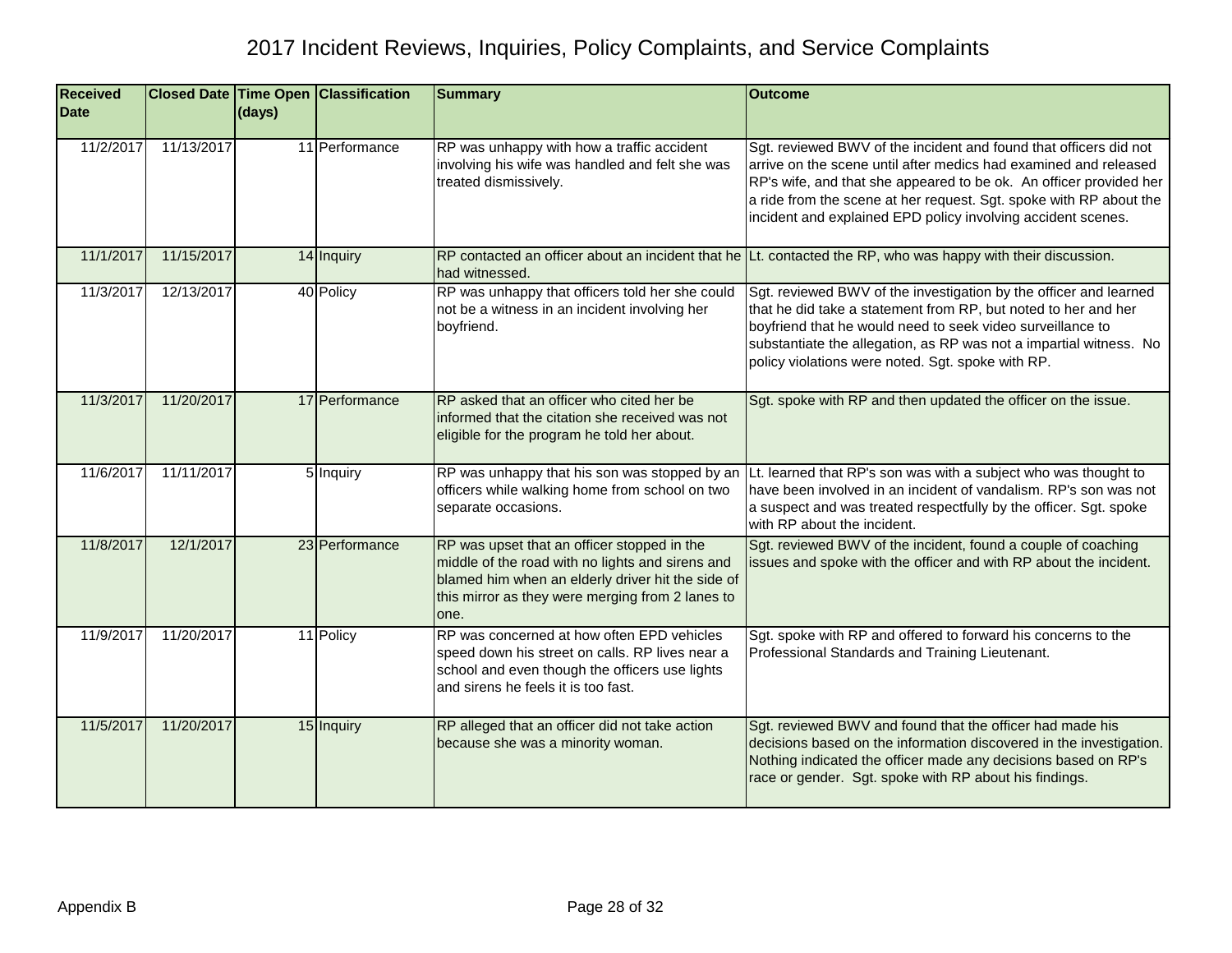| <b>Received</b> |            |        | <b>Closed Date Time Open Classification</b> | <b>Summary</b>                                                                                                                                                                                                                                                                                   | <b>Outcome</b>                                                                                                                                                                                                                                                                                                                                                                                        |
|-----------------|------------|--------|---------------------------------------------|--------------------------------------------------------------------------------------------------------------------------------------------------------------------------------------------------------------------------------------------------------------------------------------------------|-------------------------------------------------------------------------------------------------------------------------------------------------------------------------------------------------------------------------------------------------------------------------------------------------------------------------------------------------------------------------------------------------------|
| <b>Date</b>     |            | (days) |                                             |                                                                                                                                                                                                                                                                                                  |                                                                                                                                                                                                                                                                                                                                                                                                       |
| 11/6/2017       | 11/22/2017 |        | 16 Incident Review:<br>Use of Force         | RP felt that an officer's contact with a juvenile<br>was a little harsh.                                                                                                                                                                                                                         | Sgt. reviewed BWV of the incident and found that the juvenile was<br>physically trying to hurt the officer and CAHOOTS employee. The<br>interaction was calm and controlled as the officer explained that he<br>could hurt the juvenile if he needed to keep himself and the others<br>in the room safe. The officers involved were professional and<br>maintained composure throughout the incident. |
| 11/11/2017      | 12/22/2017 |        | 41 Performance                              | RP got conflicting information about trying to<br>report a hit and run with no suspects.                                                                                                                                                                                                         | Supervisor reviewed the call and spoke with RP to clarify any<br>misunderstandings about RP's situation.                                                                                                                                                                                                                                                                                              |
| 11/13/2017      | 12/28/2017 |        | 45 Performance                              | RP feels he was not taken seriously when he<br>reported an assault.                                                                                                                                                                                                                              | Review of the contact between RP and the officers taking his<br>report found no policy violations by the officers; in fact, they could<br>have charged RP as well but did not. RP did not return calls from<br>the Sgt                                                                                                                                                                                |
| 11/15/2017      | 12/1/2017  |        | 16 Performance                              | RP was upset that an officer did not double lock<br>his hand cuffs, that he used a patch on RP's<br>jacket to justify drawing his service weapon, that<br>the officer did not have his body cam on, and<br>that the officer hit RP's head on the car door<br>when removing him from the vehicle. | Sgt. reviewed BWV, which was turned on, and found that at initial<br>handcuff placement, they were not double locked, but that the<br>officer soon checked on the RP and noticed the cuffs and<br>completed that action. The employee did not remove the gun from<br>the holster.                                                                                                                     |
| 11/17/2017      | 12/21/2017 |        | 34 Performance                              | RP was unhappy that an officer would not tell<br>him the details of an investigation into a noise<br>complaint he called in.                                                                                                                                                                     | Sgt. reviewed BWV and concluded that the officer handled the call<br>correctly. When the officer tried to tell RP the information he<br>asked for, RP became upset and would not listen. RP did not<br>return calls from Sgt.                                                                                                                                                                         |
| 11/22/2017      | 1/26/2018  |        | 64 Incident Review                          | RP reported an incident in 2014 in which she<br>was frisked by an officer and was touched in her<br>crotch area.                                                                                                                                                                                 | Review by Sgt. of police reports and interviews of officers at the<br>scene of RP arrest found no evidence that an improper frisk<br>happened. Auditor dismissed due to timeliness.                                                                                                                                                                                                                   |
| 11/25/2017      | 12/20/2017 |        | 25 Inquiry                                  | RP was unhappy that officer did not allow medics<br>to examine her because she was too disorderly,<br>and that they threw a hood over her head.                                                                                                                                                  | BWV showed that RP was highly intoxicated and was rude and<br>resistive to medics and law enforcement officers. RP refused<br>medical treatment. RP did not return calls to speak about the<br>incident.                                                                                                                                                                                              |
| 11/27/2017      | 1/16/2018  |        | 49 Performance                              | call about a vehicle parked illegally on his street.                                                                                                                                                                                                                                             | RP was unhappy with an officer's response to his Sgt. reviewed the officer's ICV which documented the car's<br>location and showed that the violation was not one that allowed the<br>officer to tow the vehicle. Sgt. spoke with RP and gave him<br>information about the contact and how to reach parking control for<br>such issues in the future.                                                 |
| 11/27/2017      | 12/28/2017 |        | 31 Performance                              | RP reported a EPD vehicle driving without<br>headlights.                                                                                                                                                                                                                                         | Sgt. was unable to identify employee involved. RP had requested<br>no call back.                                                                                                                                                                                                                                                                                                                      |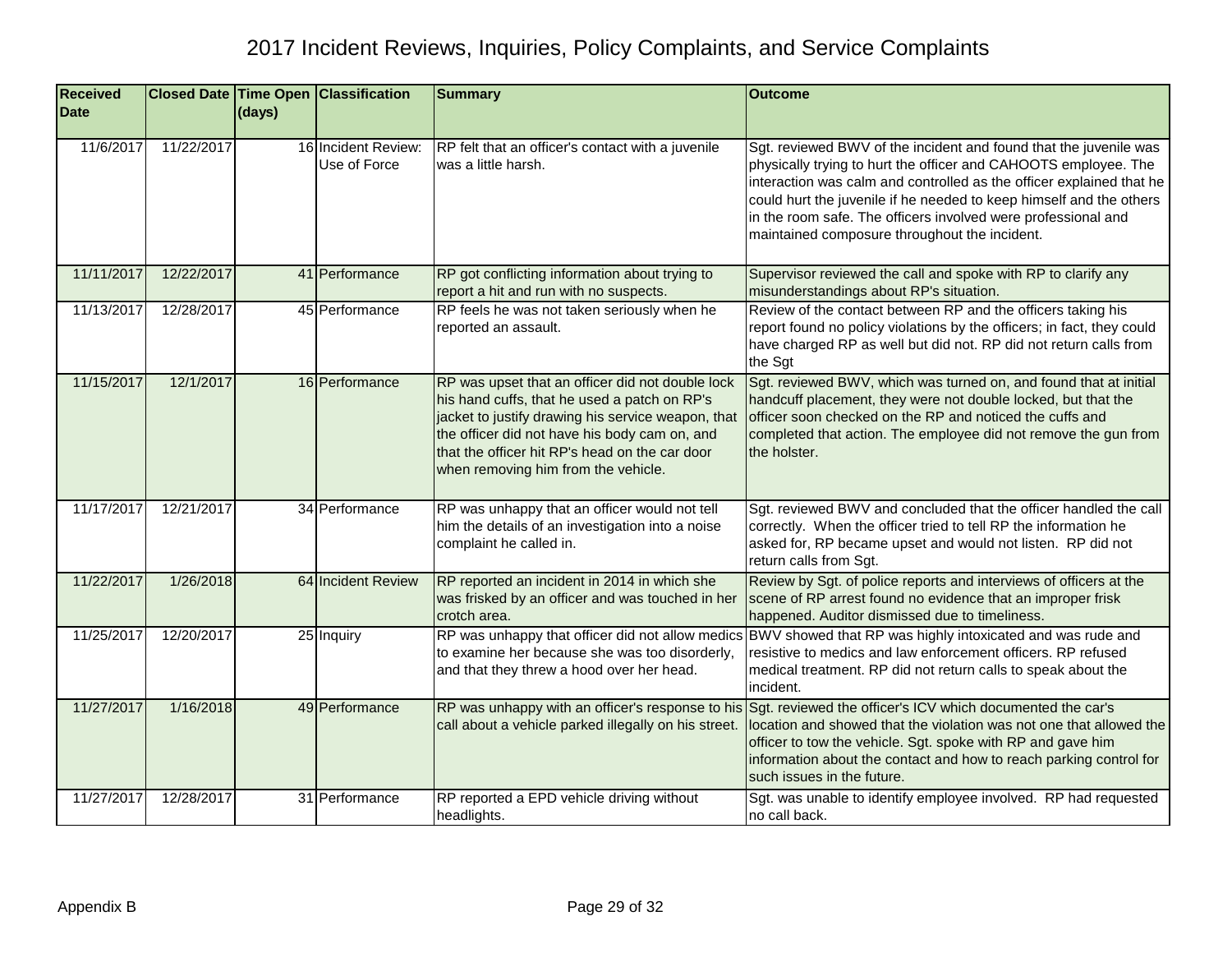| <b>Received</b> |            |        | <b>Closed Date Time Open Classification</b> | <b>Summary</b>                                                                                                                                                         | <b>Outcome</b>                                                                                                                                                                                                                                                                                                                                               |
|-----------------|------------|--------|---------------------------------------------|------------------------------------------------------------------------------------------------------------------------------------------------------------------------|--------------------------------------------------------------------------------------------------------------------------------------------------------------------------------------------------------------------------------------------------------------------------------------------------------------------------------------------------------------|
| <b>Date</b>     |            | (days) |                                             |                                                                                                                                                                        |                                                                                                                                                                                                                                                                                                                                                              |
| 11/28/2017      | 11/29/2017 |        | 1 <b>Performance</b>                        | RP was upset at the amount of time it took for<br>if it was because of bias.                                                                                           | Lt. spoke with RP about his call for service noting that it was within<br>EPD to respond to a trespass call, and wondered the time frame that most calls for trespass are handled. Lt. gave<br>RP information on speaking with the downtown supervisor to<br>provide the picture he had of the trespasser and to work out a<br>safety plan for his business. |
| 11/29/2017      | 12/26/2017 |        | 27 Service Level                            | RP complained that EPD said it was not theft,<br>but a civil issue, when an eBay buyer did not<br>return an item he claimed was defective after<br>receiving a refund. | Sgt. reviewed the issue and concurred that the issue was civil and<br>had actually occurred out of state. Sgt. was familiar with eBay's<br>procedures and provided RP with an incident number, allowing RP<br>to work with EBay and have his money refunded.                                                                                                 |
| 11/29/2017      | 12/11/2017 |        | 12 Service Level                            | RP was unhappy that he could not get animal<br>control to cite his neighbor for a barking dog.                                                                         | Supervisor found that only two previous calls had come in<br>regarding the dog and each was handled promptly. On the day of<br>the third complaint, RP called the Auditor's office within 15 minutes<br>of calling in the original issue. RP has not returned phone calls<br>from the supervisor.                                                            |
| 12/2/2017       | 12/15/2017 |        | 13 Performance                              | A report of an unattended child in a car came in<br>through a citizen, regarding the child of an<br>officer.                                                           | A welfare check was conducted and found that the child was safe<br>and not endangered. The child was also within an age that being<br>left alone for a short while was appropriate.                                                                                                                                                                          |
| 12/1/2017       | 12/18/2017 |        | 17 Performance                              | RP has been unable to get a return call from the<br>officer investigating his car theft.                                                                               | Sgt. found out officer had not recently checked voicemail, and<br>directed him to follow up with RP. RP advised Sgt. at a later date<br>that she had been able to follow up with the officer.                                                                                                                                                                |
| 11/25/2017      | 12/15/2017 |        | 20 Incident Review                          | Internal review of a call for service concerning a<br>person in crisis.                                                                                                | Supervisor review found that clarifying questions should have been<br>asked. Training was provided.                                                                                                                                                                                                                                                          |
| 12/8/2017       | 12/14/2017 |        | 6 Inquiry                                   | RP questioned whether her arrest was due to her<br>race.                                                                                                               | Sgt. reviewed the arrest reports and found it was due to a<br>mandatory ORS issue, and appeared to be unrelated to race.                                                                                                                                                                                                                                     |
| 12/8/2017       | 12/14/2017 |        | 6 Inquiry                                   | RP felt he was arrested due to his race.                                                                                                                               | Sgt. reviewed the arrest reports and found the arrest was based on<br>RP filing a false police report, and appeared to be unrelated to<br>race.                                                                                                                                                                                                              |
| 12/8/2017       | 1/23/2018  |        | 45 Performance                              | RP was unhappy with what he felt was a<br>misstatement by an officer that resulted in an<br>investigation by Senior and Disabled Services.                             | Sgt. reviewed the police report and BWV of the interaction, which<br>showed that the officer did not convey any misinformation. Sgt.<br>spoke with RP about his findings.                                                                                                                                                                                    |
| 12/11/2017      | 1/8/2018   |        | 27 Performance                              | RP inquired into why an officer had not filed<br>charges against a woman who had assaulted her<br>at her mobile home park.                                             | Sgt. learned that the call was cleared without a report because the<br>suspect was an 86 year old with dementia. Sgt. spoke with RP<br>about the situation and what things were happening to help the<br>suspect and what RP could expect.                                                                                                                   |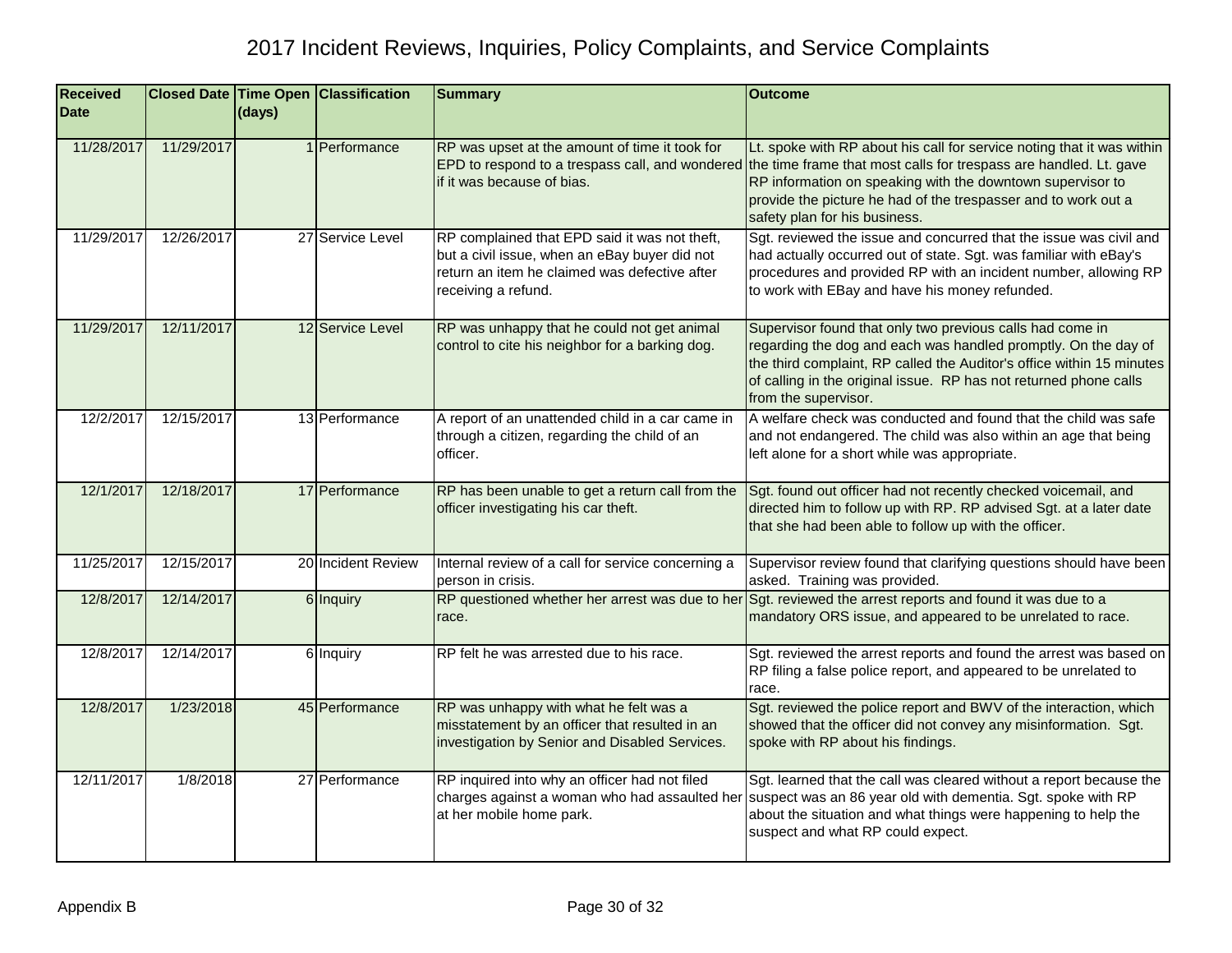| <b>Received</b><br><b>Date</b> |            | (days) | <b>Closed Date Time Open Classification</b> | <b>Summary</b>                                                                                                                                                          | <b>Outcome</b>                                                                                                                                                                                                                                                                          |
|--------------------------------|------------|--------|---------------------------------------------|-------------------------------------------------------------------------------------------------------------------------------------------------------------------------|-----------------------------------------------------------------------------------------------------------------------------------------------------------------------------------------------------------------------------------------------------------------------------------------|
| 12/11/2017                     | 12/14/2017 |        | 3 Performance                               | RP reported an officer texting while driving.                                                                                                                           | RP left no contact information to enable supervisor to gain further<br>detail or identify officer involved.                                                                                                                                                                             |
| 12/11/2017                     | 12/18/2017 |        | 7 Performance                               | RP was upset that officers came to his home to<br>talk to him about some text messages he had<br>sent.                                                                  | Sgt. found that RP gave a false name to the Auditor's Office and<br>that he had an active Attempt to Locate to speak to him about<br>harassment. No policy violations were noted by the officers.                                                                                       |
| 12/11/2017                     | 12/26/2017 |        | 15 Courtesy                                 | RP was unhappy with the tone an officer took<br>with his wife who had been in a traffic accident.                                                                       | Sgt. reviewed BWV and found that RP's wife was disoriented due<br>to the air bag deploying and had trouble following the officers<br>questions, but that at no time was the officer rude or disrespectful<br>to RP's wife. Sgt. spoke with RP and offered to let him view the<br>video. |
| 12/13/2017                     | 1/16/2018  |        | 33 Inquiry                                  | RP inquired into an incident in which her<br>mentally ill son was arrested. RP asked about<br>CIT training and the use of force used.                                   | Sgt. reviewed police reports and BWV of the arrest and spoke with<br>RP about how each officer had CIT training and the reasons force<br>had been used on her son during the incident. The Sgt. found no<br>force that was outside of EPD policy.                                       |
| 12/14/2017                     | 12/26/2017 |        | 12 Performance                              | RP reported that a call taker would not take a<br>report about a man who had menaced him.                                                                               | Supervisor reviewed the call and found that a third party came on<br>the line and said that RP could no longer use the phone. The call<br>was then disconnected before the call taker could get more details.<br>RP did not call back.                                                  |
| 12/14/2017                     | 1/19/2018  |        | 35 Performance                              | RP was concerned that an officer would not take<br>a report about an acquaintance who had sold his<br>vehicle without his permission, claiming it was a<br>civil issue. | Sgt. reviewed officer's report and concurred that it was a civil<br>issue. RP did not return calls to Sgt.                                                                                                                                                                              |
| 12/16/2017                     | 12/29/2017 |        | 13 Policy                                   | RP was unhappy that officer did not take a report<br>or cite the person involved in a accident.                                                                         | Sgt. reviewed the incident and spoke with RP about EPD's policy<br>in traffic accidents.                                                                                                                                                                                                |
| 12/19/2017                     | 1/22/2018  |        | 33 Performance                              | on a road leading to the firing range, and the<br>large SWAT trucks using the road even though it<br>is signed No Thru Trucks.                                          | RP was concerned about EPD vehicles speeding Sgt. spoke with RP about his concerns and asked SWAT and<br>Patrol to encourage officers to use Hwy 99 when possible.                                                                                                                      |
| 12/19/2017                     | 1/24/2018  |        | 35 Inquiry                                  | RP was unhappy that EPD would not conduct a<br>welfare check on her daughter.                                                                                           | Cpt. learned that RP had called numerous agencies and that a<br>complete check had been done on RP's daughter by another<br>agency, which EPD had access to review. No policy violations<br>were found.                                                                                 |